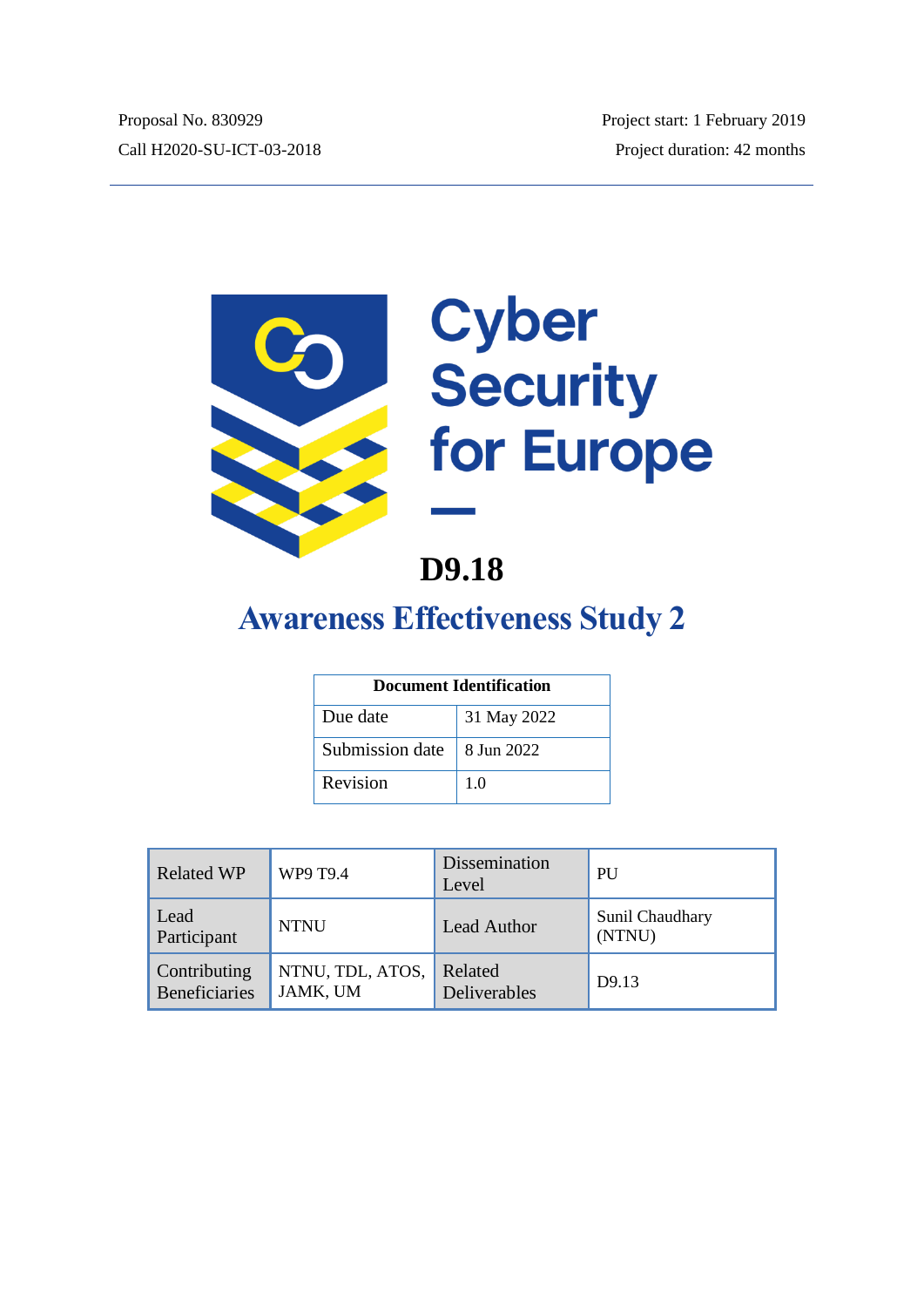

**Abstract:** This report provides a more comprehensive list of factors that should be considered to enhance the effectiveness of cybersecurity awareness programmes, in particular, to motivate people to adopt cybersecurity awareness and translate the message (security recommendations) or learned things into actions and behaviour. The list integrates factors from multi-disciplines, namely behavioural theory, framing theory, communication theory, pedagogical approach, social and behavioural economics (namely persuasion principle, nudge theory, cognitive and cultural biases, and incentives), usable security, and human traits to make it as inclusive as possible. The results of this study will be beneficial for cybersecurity professionals and organisations who intend to design, develop, and implement cybersecurity awareness programmes. Further, the knowledge might be useful also for those who generate requests for awareness designers as well as anyone who evaluates the effectiveness of the adopted security measures.

This document is issued within the CyberSec4Europe project. This project has received funding from the European Union's Horizon 2020 Programme under grant agreement no. 830929. This document and its content are the property of the CyberSec4Europe Consortium. All rights relevant to this document are determined by the applicable laws. Access to this document does not grant any right or license on the document or its contents. This document or its contents are not to be used or treated in any manner inconsistent with the rights or interests of the CyberSec4Europe Consortium and are not to be disclosed externally without prior written consent from the CyberSec4Europe Partners. Each CyberSec4Europe Partner may use this document in conformity with the CyberSec4Europe Consortium Grant Agreement provisions and the Consortium Agreement.



The information in this document is provided as is, and no warranty is given or implied that the information is fit for any particular purpose. The user thereof uses the information at its sole risk and liability.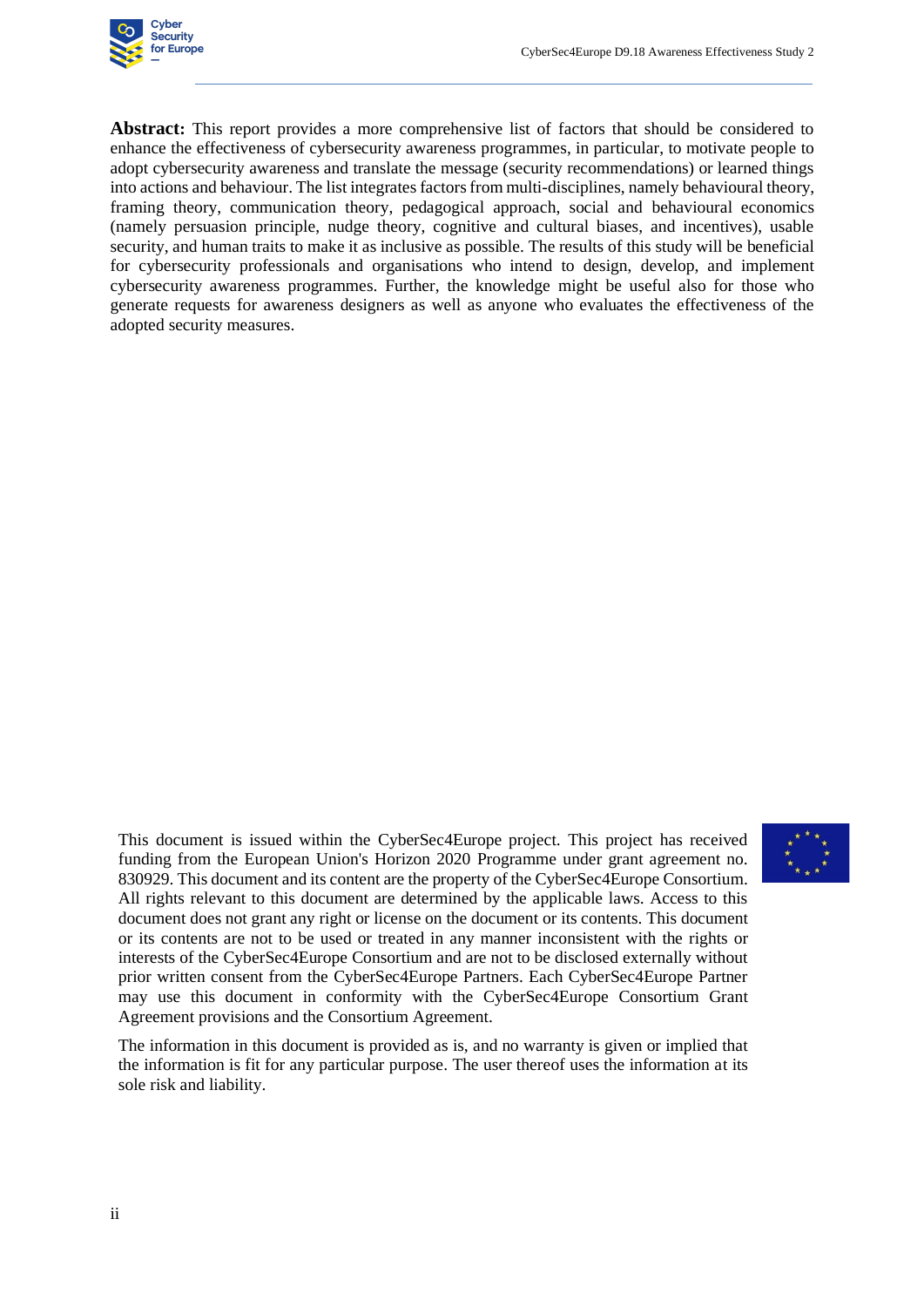

### **Executive Summary**

The ultimate goal of cybersecurity awareness (CSA) is to bring change in the security knowledge, attitude, and behaviour of people to increase awareness and trust in digital security. However, in reality, often the outcomes of most CSA initiatives get limited to how knowledge gain measured or is talked about. Undoubtedly, knowledge gain is an important step in the awareness initiatives, such as ENISA/EU CSA month and CSA training programs, but without a change in security attitude and behaviour, presumably, it will have no significant value. One of the main reasons behind the failure of most CSA initiatives is their narrow understanding of awareness. CSA is generally considered as a mere delivery of knowledge, whereas in reality, it should be much more than that. In fact, CSA should encompass knowledge application from various disciplines and sectors, including,

- social psychology— e.g., cognitive and cultural biases, and personal traits impact on security decision-making,
- behavioural economics— e.g., incentives impact on security decision making,
- pedagogy— e.g., suitable learning materials, learning techniques, and effective evaluation,
- usability and user experience— e.g., better usability to facilitate security decision making,
- framing theory— e.g., the influence of information presentation on security decisionmaking,
- communication theory— e.g., communication phenomena necessary for effective message delivery,
- the science of persuasion— e.g., persuasion to learn and act, and so on.

In CSA, change in attitude and behaviour can be best targeted at content design and its delivery (or communication). The main objective of this report is to elicit the factors that could potentially contribute to enhancing the efficacy of content design and its delivery so as to motivate people and companies to adopt CSA and apply or practice correctly the knowledge learned in everyday (personal and professional) life. In order to do so, this study used a nonsystematic literature review. The reviewed studies and the elicited factors have been tentatively grouped under the following headings:

- Behavioural theory,
- Framing theory,
- Communication theory,
- Pedagogical approach,
- Social psychology and behavioural economics (persuasion principle, cognitive and cultural biases, nudge theory, and incentive),
- Usable security, and
- Human traits.

Along with the list of factors, the report also provides potential mitigation measures through which those factors could be addressed or utilised in practice for CSA purposes. Upon further analysis of these factors, they are found to target seven features, namely, psychology, enactment, learning, communication, information/ message, usability, and knowledge and skill.

Despite the fact that the list is compiled using a literature review, there is a chance that some important aspects were overlooked and that some factors are no longer relevant. As a result, the list needs to be validated to increase its relevance and practical application. Its validation will be conducted using a Delphi approach with a panel of experts. The validation results will be presented in the third and final deliverable D9.26 of the "*Awareness effectiveness study*" series.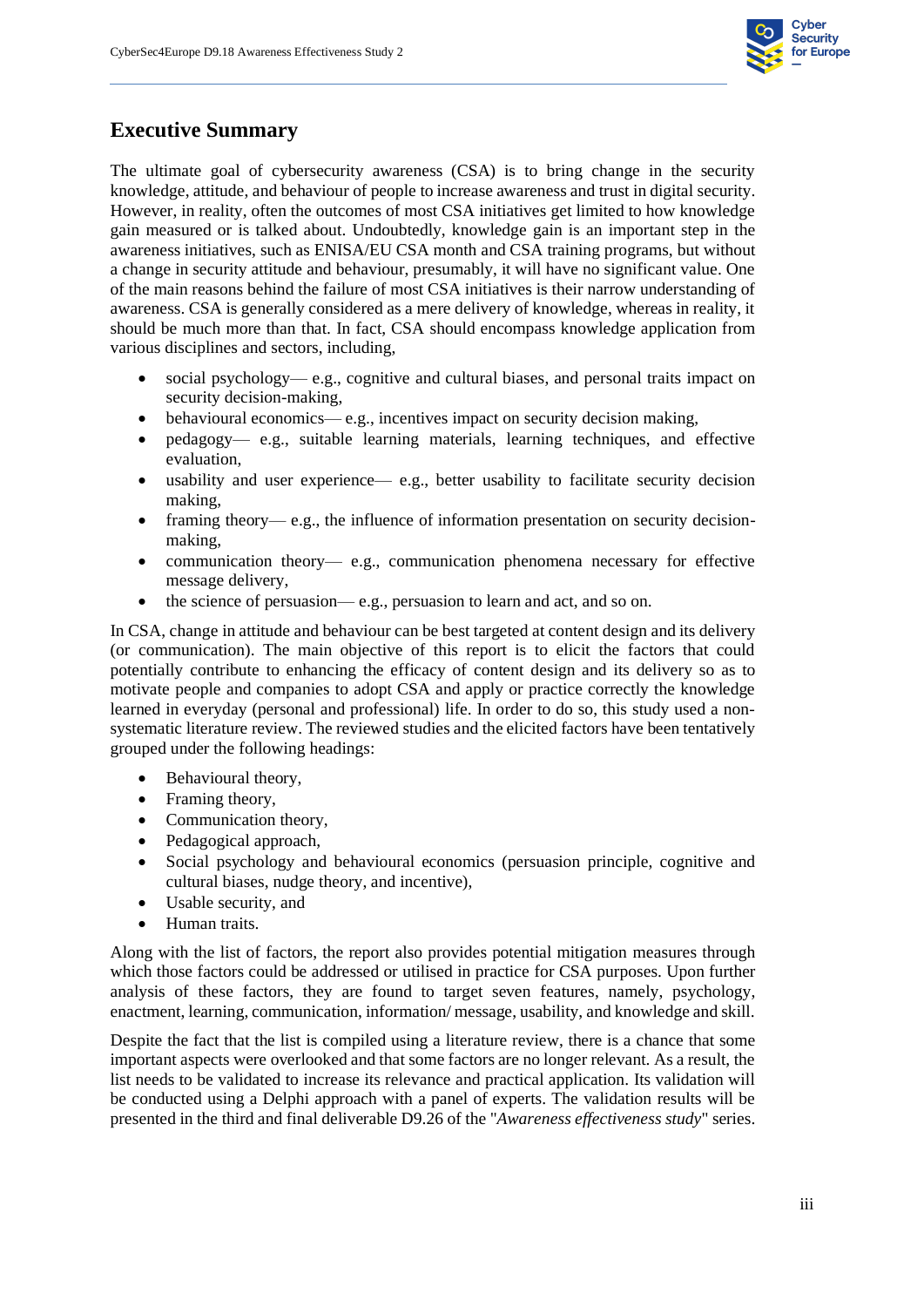

# **Document information**

#### **Contributors**

| <b>Name</b>     | <b>Partner</b> |
|-----------------|----------------|
| Sunil Chaudhary | <b>NTNU</b>    |

#### **Reviewers**

| <b>Name</b>               | <b>Partner</b> |
|---------------------------|----------------|
| <b>Jozef Vyskoc</b>       | VaF            |
| Marco Crabu               | ABI Lab        |
| <b>Christine Jamieson</b> | <b>TDL</b>     |

# **History**

| <b>Version</b> | Date             | <b>Authors</b>  | <b>Comment</b>                                        |
|----------------|------------------|-----------------|-------------------------------------------------------|
| 0.01           | $2021 - 11 - 08$ | Sunil Chaudhary | $1st$ Draft                                           |
| 0.02           | $2022 - 05 - 10$ | Sunil Chaudhary | $2nd$ Draft                                           |
| 0.03           | 2022-05-13       | Sunil Chaudhary | Integrated the reviewers'<br>comments and suggestions |
| 0.04           | 2022-05-23       | Sunil Chaudhary | Integrated the reviewers'<br>comments and suggestions |
| 1.0            | 2022-05-30       | TDL             | <b>Additional corrections</b>                         |
| 1.0            | 2022-06-08       | <b>GUF</b>      | Final check, preparation and<br>submission            |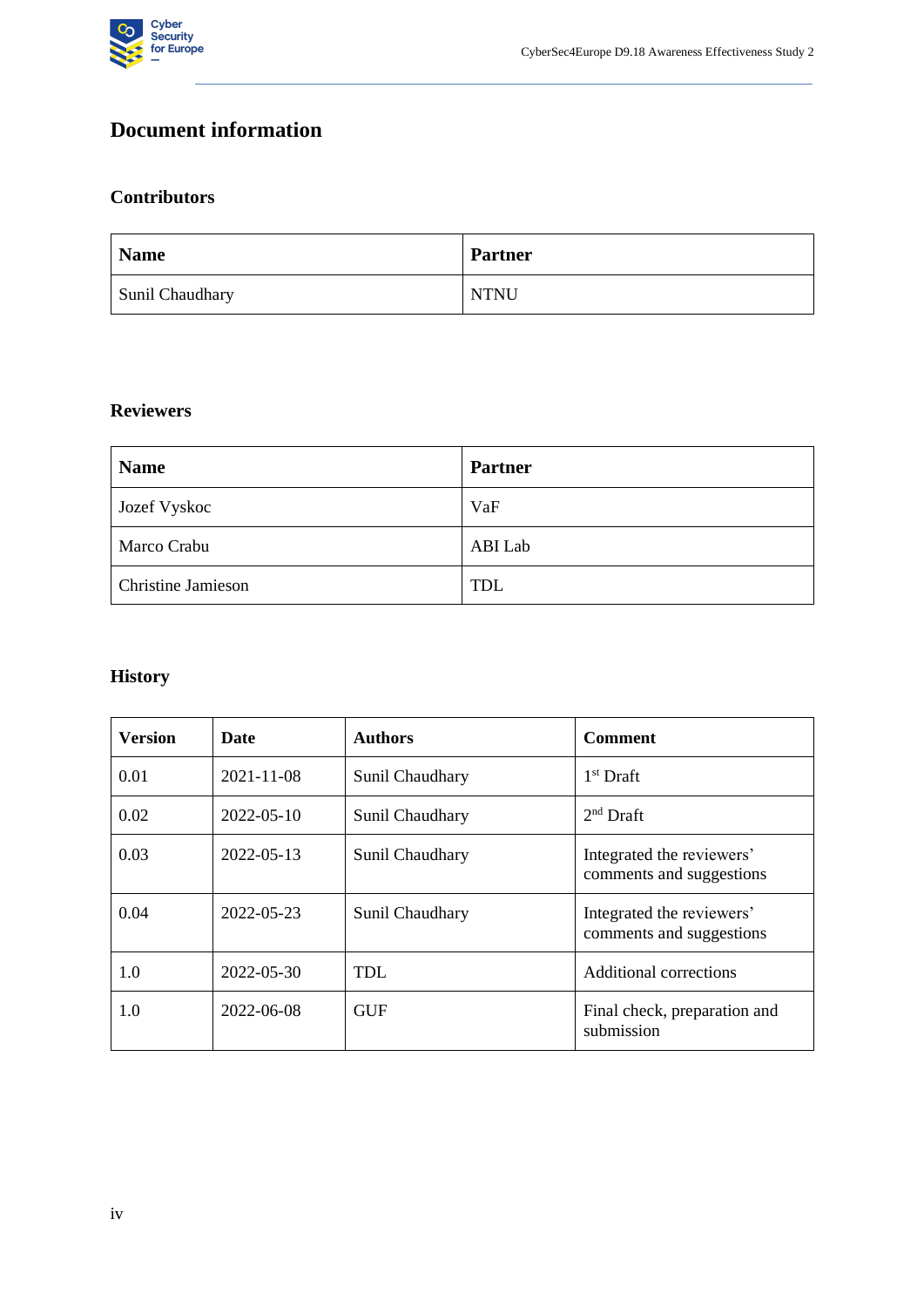

# **Table of Contents**

| $\mathbf{1}$            |       |  |  |  |
|-------------------------|-------|--|--|--|
|                         | 1.1   |  |  |  |
|                         | 1.2   |  |  |  |
|                         | 1.3   |  |  |  |
| $\boldsymbol{2}$        |       |  |  |  |
| $\overline{\mathbf{3}}$ |       |  |  |  |
|                         | 3.1   |  |  |  |
|                         | 3.2   |  |  |  |
|                         | 3.3   |  |  |  |
|                         | 3.4   |  |  |  |
|                         | 3.5   |  |  |  |
|                         | 3.5.1 |  |  |  |
|                         | 3.5.2 |  |  |  |
|                         | 3.5.3 |  |  |  |
|                         | 3.5.4 |  |  |  |
|                         | 3.6   |  |  |  |
|                         | 3.7   |  |  |  |
| $\overline{\mathbf{4}}$ |       |  |  |  |
|                         | 4.1   |  |  |  |
|                         | 4.2   |  |  |  |
|                         | 4.3   |  |  |  |
|                         | 4.4   |  |  |  |
|                         | 4.5   |  |  |  |
|                         | 4.6   |  |  |  |
|                         | 4.7   |  |  |  |
| 5                       |       |  |  |  |
| 6                       |       |  |  |  |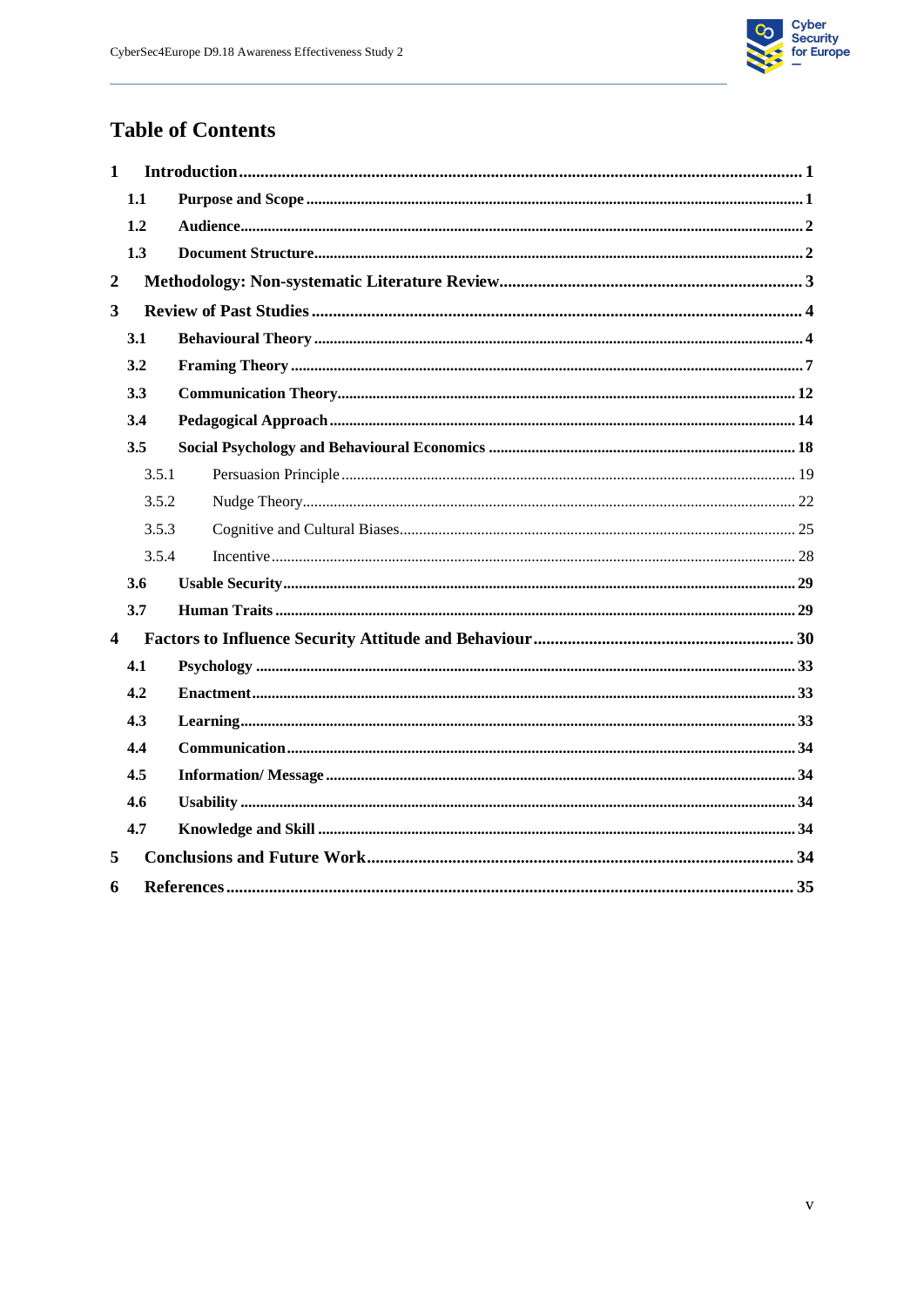

# **List of Figures**

| Figure 3: Features targeted by past studies to influence security attitude and behaviour33 |  |
|--------------------------------------------------------------------------------------------|--|

# **List of Tables**

| Table 8: List of cognitive and cultural biases as well as other factors that impact security decision making |  |
|--------------------------------------------------------------------------------------------------------------|--|
| Table 9: Consolidated list of factors and suggestions for influencing security attitude and behaviour        |  |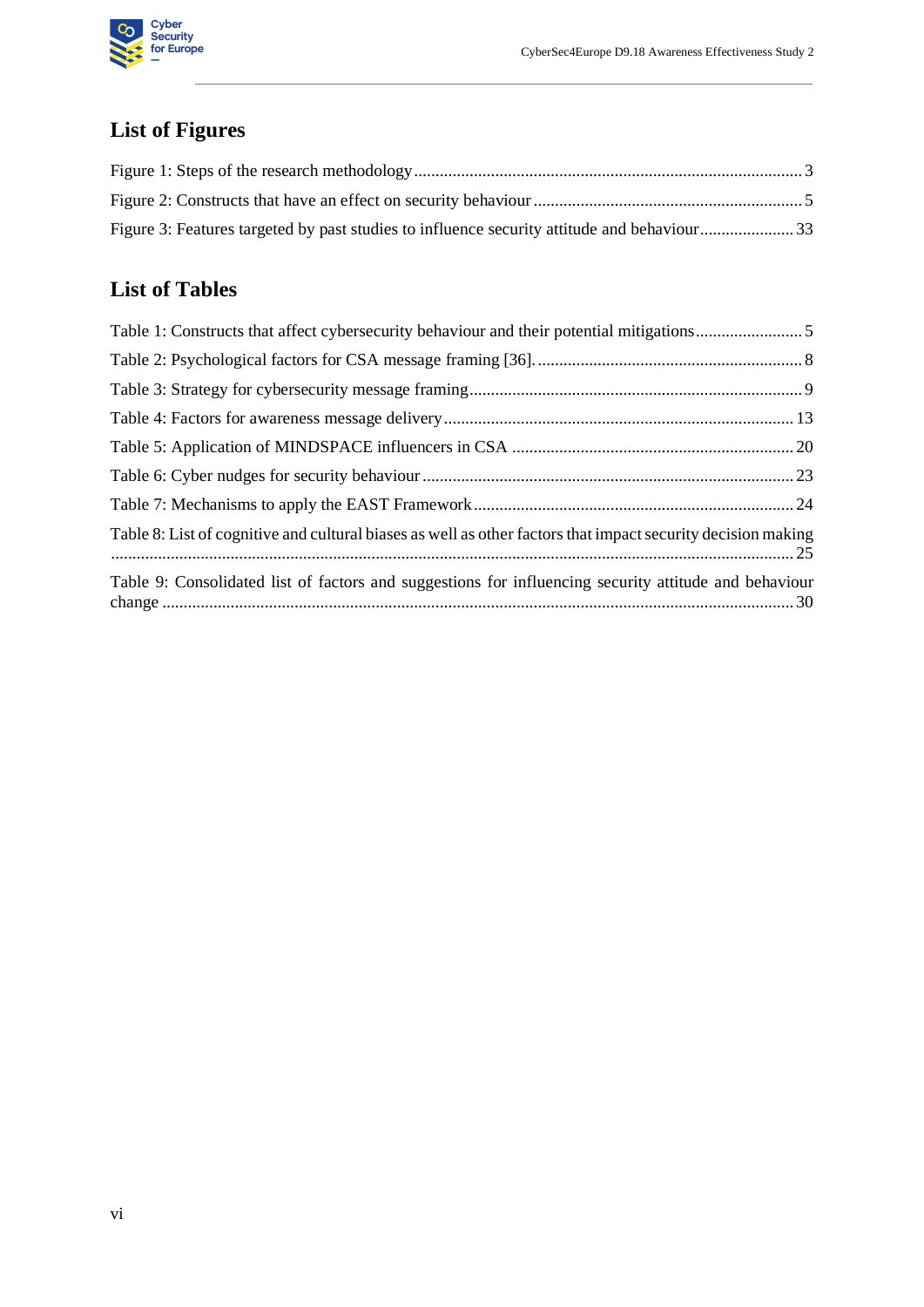

# **List of Acronyms**

| $\mathcal{C}_{0}^{0}$ | <b>CSA</b>       | <b>Cybersecurity Awareness</b>                                                 |  |
|-----------------------|------------------|--------------------------------------------------------------------------------|--|
| E                     | <b>EAST</b>      | Easy, Attractive, Social, and Timely                                           |  |
| F                     | <b>FUD</b>       | Fear, Uncertainty, and Doubt                                                   |  |
| G                     | <b>GDPR</b>      | <b>General Data Protection Regulation</b>                                      |  |
|                       | <b>GDT</b>       | <b>General Deterrence Theory</b>                                               |  |
| $\overline{I}$        | <b>IS</b>        | <b>Information System</b>                                                      |  |
|                       | IT               | <b>Information Technology</b>                                                  |  |
| L                     | <b>LR</b>        | <b>Literature Review</b>                                                       |  |
| $\boldsymbol{M}$      | <b>MINDSPACE</b> | Messenger Incentives Norms Defaults Salience Priming Affect Commitments<br>Ego |  |
| $\boldsymbol{P}$      | <b>PMT</b>       | Protection Motivation Theory                                                   |  |
| S                     | <b>SALSA</b>     | Search, Appraisal, Synthesis, and Analysis                                     |  |
|                       | <b>SETA</b>      | Security Education, Training, and Awareness                                    |  |
| $\overline{T}$        | <b>TAM</b>       | <b>Technology Acceptance Model</b>                                             |  |
|                       | <b>TPB</b>       | Theory of Planned Behaviour                                                    |  |
|                       | <b>TRA</b>       | Theory of Reasoned Action                                                      |  |
|                       | TV               | Television                                                                     |  |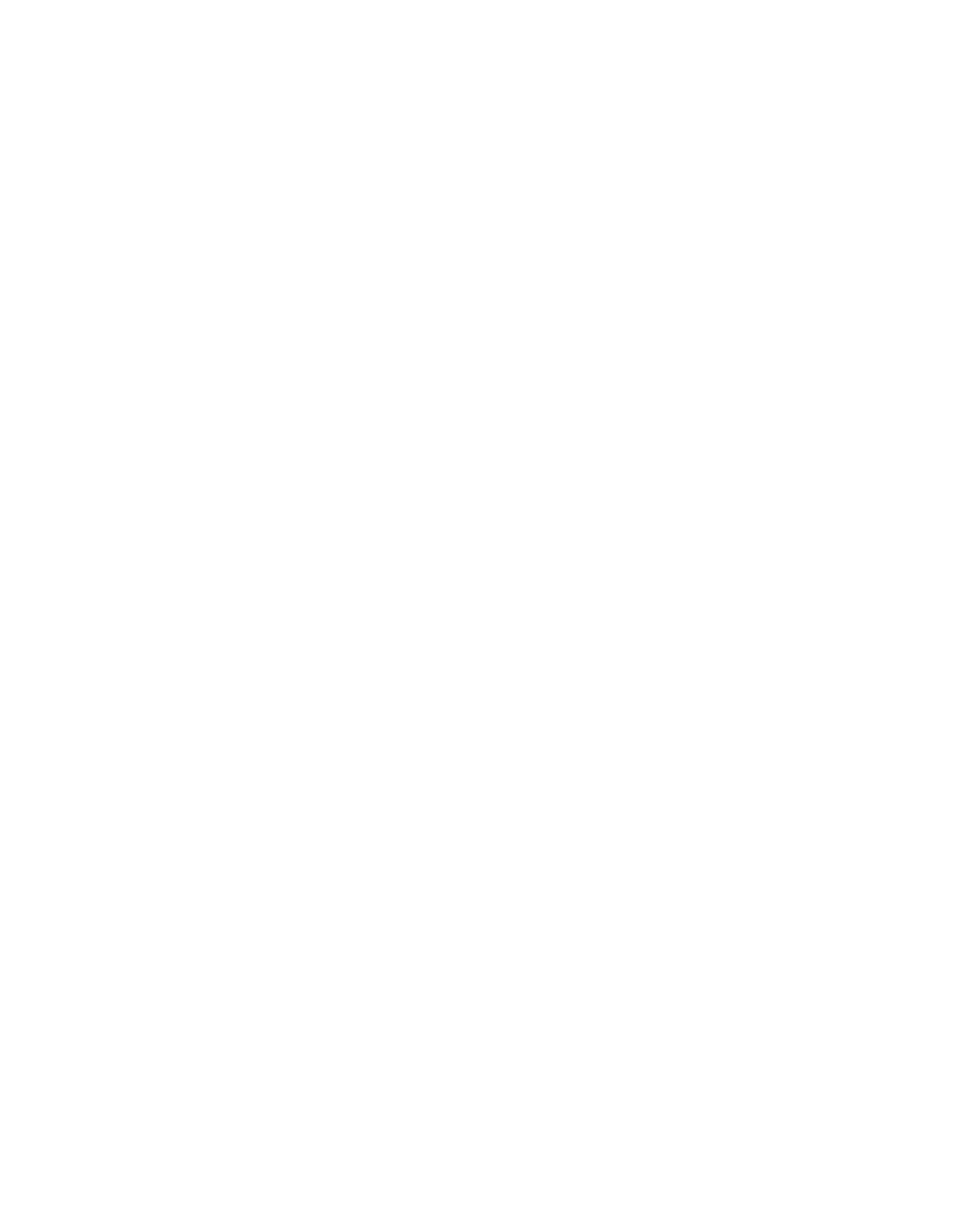

# **1 Introduction**

<span id="page-8-0"></span>Cybersecurity awareness (CSA) is about being mindful or conscious of cybersecurity issues relevant to personal and professional life. It encompasses *a wide range of skills and competencies by involving awareness of the cyber threats, their potential impacts, their prevention and mitigation measures, and more importantly translating the knowledge into action or behaviour for the benefit of the companies and employees*. It is generally done by communicating up-to-date security information and good practices to the target audience through a multitude of ways and formats of resources [1] with an intent to instil proper security procedures and principles in the audience [2]. The information provided is not in-depth but enough to raise a level of scepticism in people when encountering unusual situations online [3] and so to motivate them to act.

### **1.1 Purpose and Scope**

<span id="page-8-1"></span>The ultimate goal of CSA activities is to bring positive changes in the cybersecurity *knowledge* (know), *attitude* (feel), and *behaviour* (do) of the audience [4] [5]; however, in reality, they often fail to attain the expected outcomes [6] [7] [8]. As a result, companies continue to incur losses both from cyberattacks and data breaches caused due to employees' errors and negligence, and insufficient resources invested in CSA initiatives. The failure of CSA initiatives is evident in the survey conducted on 1200 company employees who had undergone CSA training offered by their companies in response to COVID-19, where outrageously 61% of the participants failed even a basic security test [9]. Among the different factors, *the most fundamental reason for the failure of most awareness initiatives is not understanding what CSA really is*. CSA has often been considered as a mere act of delivering security information (traditionally *to do* and *not to do*) to the target audience whereas, in reality, it should be much more than that [6] [10] [11] [12] [13]. Sharing information about security issues with a target audience is undoubtedly a critical step in creating a conducive environment for change, however merely by doing this, it is less likely to change the audience's security attitude and behaviour [14]. In addition to delivering information, there are many other crucial aspects of CSA, for example, creating interest and engaging the audience for participation [11], making clear calls for achievable actions [14], and evoking emotion through positive enforcement to act the way it has been suggested [12].

In order to influence the target audiences and improve the possibility of acting securely and as suggested (i.e., in compliance), firstly the individuals have to understand that the information is significant, then comprehend the information on how they ought to respond appropriately, and finally, develop a determination to act in the face of several other demands (where security is rarely the primary concern [15] and asking people to act outside their normal workflow can be seen as an interruption to the primary task [16] [17]) [6]. However, *to cause those feelings in the target audience requires a deep understanding of communicating the complex problems of cybersecurity in a simple and convincing manner with a specific intent to create a long-lasting attitude and behaviour transformation*. And the challenges of effective communication can be best addressed during content design and its delivery. Awareness content design and its delivery will need to consider and leverage concepts from behavioural sciences, psychology, behavioural economics, and many other disciplines to understand [14] [18] [19]. These include how people formulate preconceptions and beliefs, how socio-psychological, economical, and other factors (for example, cognitive and cultural biases, demographics, personality traits, and risk-taking propensity) impact people's decisionmaking processes, and what roles different motivation techniques (e.g., persuasion techniques, teaching and learning techniques) can play to enhance cybersecurity attitudes and behaviour change.

As anticipated, many studies (discussed in detail in Section [3\)](#page-11-2) have analysed and recommended behavioural and other factors to change cybersecurity attitudes. Indeed, these factors are highly beneficial; however,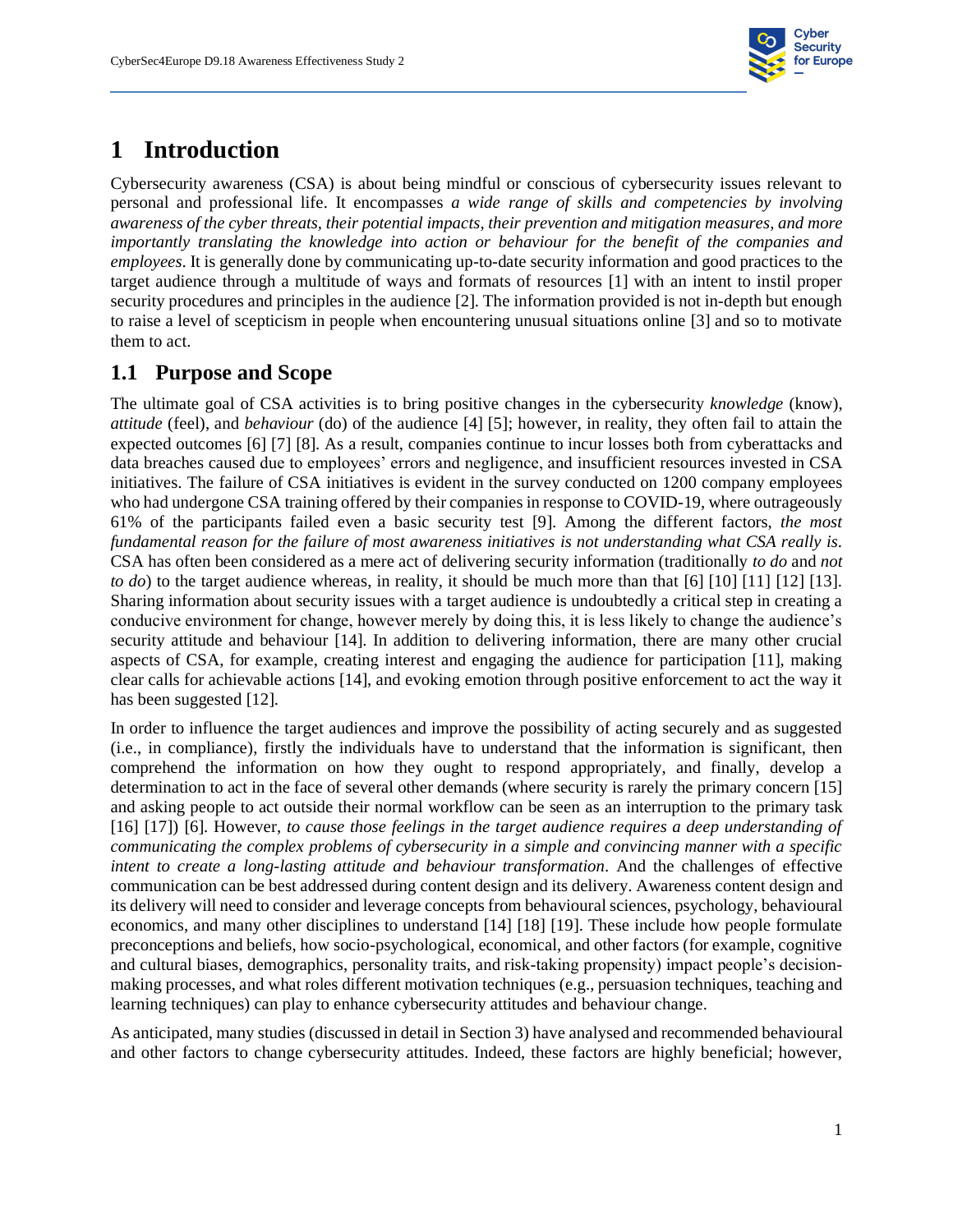

knowledge from several relevant fields of study, such as communication, health and social awareness, marketing, pedagogy, user experience and usability, and business/management still remains little explored and cannot be ignored, which could potentially contribute to designing effective strategies for security attitude and behaviour transformation. Moreover, those identified behavioural factors are also scattered in different studies and not inclusive enough. So, there is a need for a more comprehensive approach to assessing the problem, thus producing a consolidated and possibly complete list of factors that could impact attitude and behaviour change in CSA. Not to mention, many of these recommended factors remain at a relatively theoretical level and provide limited guidance on how to apply them in actual situations. Hence, this study attempts also to provide practical and usable guidance/mechanisms for applying those factors in actual situations. More specifically, the research gaps this study aims to address are:

- i) The past studies have produced several overlapping and non-overlapping sets of recommendations for influencing security attitude and behaviour change, which are likewise dispersed. Thus, they should be consolidated.
- ii) Insights and ideas from other disciplines, for example, communication, health and social awareness, marketing, pedagogy, user experience and usability, and business/management might be valuable in CSA and should be researched so that they can be leveraged to influence security attitude and behaviour. Thus, they should be investigated, assessed, and integrated into CSA.
- iii) The past studies have recommended factors relevant to security attitude and behaviour change, however, many have not specified how to apply them in real-life situations. Thus, each recommended factor should have practical and usable implementation procedures.

This is the second of three reports of the "*Awareness effectiveness study*" series. The main objective of Task 9.4 is to enhance CSA across industry and society. We believe that the outcomes of this study align with the objective set forth by the task and will contribute to enhancing the effectiveness of CSA in the workplace and society.

#### **1.2 Audience**

<span id="page-9-0"></span>This study intends to provide a consolidated and complete list of the most relevant factors that can be used for influencing security attitudes and behaviour change. To the best of our knowledge, there is no specific document like this deliverable report that has considered such a broad and holistic approach to address gaps in the cybersecurity culture, specifically the issues in security attitudes and behaviour transformation. The outcomes of this report will be useful for CSA professionals or organisations/ individuals who aim to design, develop, and implement a CSA content or programme. The identified and validated factors can facilitate them in designing more effective and impactful communication of CSA content, which ultimately will improve the overall effectiveness of the CSA programme and its probability of success. Furthermore, the knowledge could be useful for people who make requests for awareness designers, as well as anyone who evaluates the effectiveness of the adopted security measures.

#### **1.3 Document Structure**

<span id="page-9-1"></span>The report is structured as follows: Section 1 states the research objectives and briefly explains why they are important to investigate. Section 2 provides the methodologies applied to elicit and analyse the factors for influencing security attitude and behaviour change, particularly, a *non-systematic (purposive) literature review* (LR). Section 3 reviews various relevant past studies and presents their main findings tentatively grouped under various appropriate headings. Section 4 presents the consolidated list of factors identified from the LR. Section 5 concludes the report and provides the objective and plan for the third and final deliverable D9.26 of the awareness effectiveness study.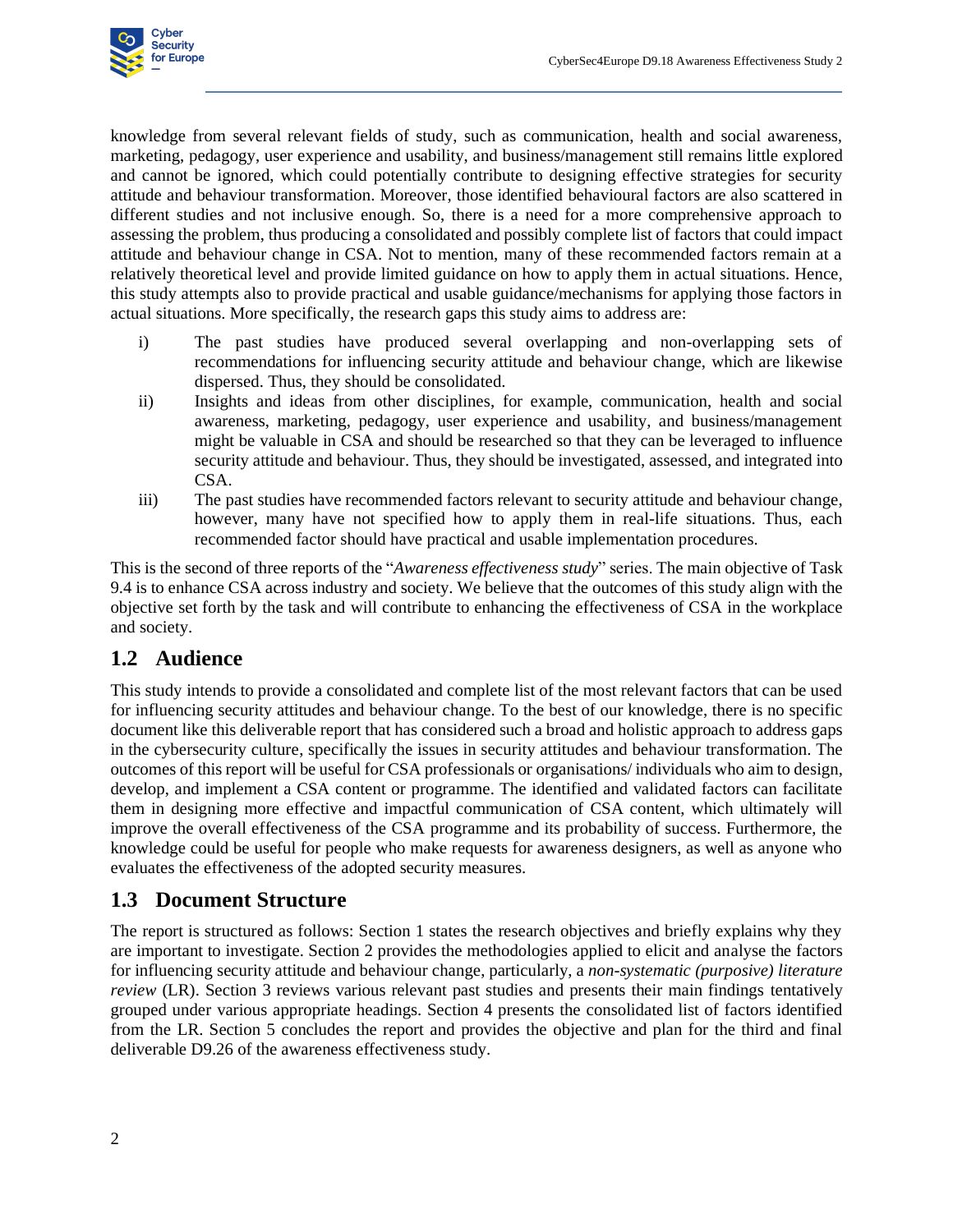

### **2 Methodology: Non-systematic Literature Review**

<span id="page-10-0"></span>In order to achieve the objectives, this study used a *non-systematic (purposive) LR*. In simple terms, a nonsystematic LR is not obligated to be explicit about the methods used, particularly the search strategy and inclusion criteria used for selecting relevant literature for the review. In terms of the SALSA (Search, Appraisal, Synthesis, and Analysis) framework [20], it is the *search* process where pre-specified eligibility criteria were not used in this study. However, in order to minimise the *publication and associated biases* that can be introduced due to this missing step in the search process, the study used a vast collection of papers and reports collected in the course of preparing past deliverable reports on CSA for the CyberSec4Europe project, particularly, D9.6 (performed systematic LR), D9.13 (performed systematic LR), D3.19 (performed non-systematic LR), D9.11 (performed field study and non-systematic LR), and D9.12 (performed non-systematic LR) (these deliverable reports can be found at [21]). Further, additional papers and reports on CSA and other domains were searched. In total, there were 703 papers and reports, which after the first round of manual screening were reduced to 129. The first round of screening was performed by reading the abstract, objectives, and surface reading (if needed) of the papers and reports. This was followed by a second round of screening and review done by reading each paper and report in detail. Both rounds of the review were performed to verify if the papers and reports discuss security attitude and behaviour change, or provide suggestions meaningful to the objectives set for this study. In total, 113 papers have been used for review and other purposes like making and justifying suggestions. The steps followed for the study are explained in [Figure 1.](#page-10-2)



Figure 1: Steps of the research methodology

<span id="page-10-2"></span><span id="page-10-1"></span>Identifying and eliciting the factors and properties for message framing and its effective delivery requires exploring a wide range of relevant disciplines to produce as inclusive results as possible. The non-systematic LR provided the needed flexibility to explore studies/works from both CSA and other relevant disciplines with insights and ideas useful for CSA purposes. However, there were a few challenges when adopting a non-systematic LR. The first one was to find adequate literature without being biased (originated from being selective about only a specific type of literature during the search process), which has been mitigated by incorporating the vast number of literature in our repository. The second challenge was the quality of papers selected for the literature. This has been mitigated by selecting only peer-reviewed journal and conference papers, and reports/white papers by organisations with a reputation for good cybersecurity research. In addition to flexibility, the methodology did not restrict from including relevant papers found during the review process. Last but not least, the methodology easily allowed the inclusion of gray literature (i.e., materials and research produced by all levels of government, academics, business, and industry in print and electronic formats, but are not controlled by commercial publishers, e.g., technical reports, dissertations and theses, white papers, conference papers, and patents [22]) in the review. Incorporating gray literature has several potential advantages, for instance, reduces publication bias, increases the review's comprehensiveness and timeliness, and fosters a balanced picture of the available evidence, thus enriching the review findings [22].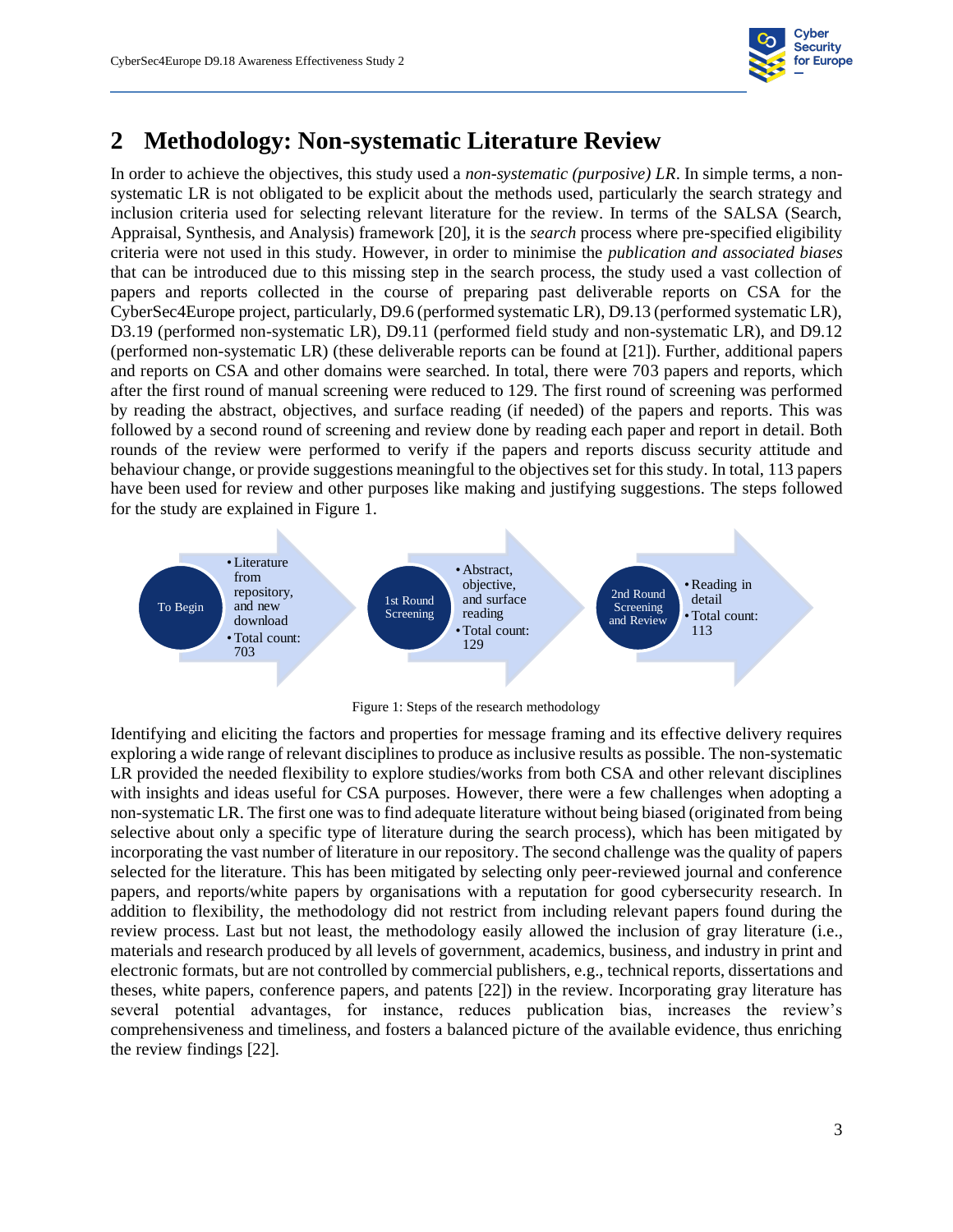

### <span id="page-11-2"></span>**3 Review of Past Studies**

<span id="page-11-0"></span>This section reviews several related past studies. These studies come from various disciplines that can be beneficial for CSA. The review has been performed primarily to identify the relevant factors for effective CSA message framing and its delivery (or communication). The studies have been tentatively grouped under appropriate discipline.

### **3.1 Behavioural Theory**

<span id="page-11-1"></span>Among the various behavioural theories, notwithstanding the concept of behaviour is so broad that determining which theories may be labelled behavioural theories across different domains of academic research is problematic [23], the following four are the top investigated theories to understand security awareness and behaviour: Theory of Reasoned Action (TRA) (its extension Theory of Planned Behaviour (TPB)), General Deterrence Theory (GDT), Protection Motivation Theory (PMT), and Technology Acceptance Model (TAM) [24]. So, in this study, we focus on these four behavioural theories rather than delving into the specifics of too many of them. Moreover, a major limitation of many of these studies is that they mostly assess people's intentions for compliance and adoption of security behaviour rather than the actual security behaviour or compliance in actions. Indeed, the intention is a predictor of behaviour change however all intentions do not translate into actions (i.e., *intention-behaviour gap*) [25]; more specifically translate into the right actions to get the desired outcomes. Many unfavourable factors, for example, lack of adequate security knowledge, complex nature of policies, unusable security solutions, and priority of the individual's primary assignments (cause time and other resource constraints) negatively affect the course of intended behaviours. In addition to this, their suggestions are largely theoretical and do not elaborate on how these constructs can be applied in practice for security attitude and behaviour change. However, the limitations of past studies could be addressed to a great extent by investigating the actual behaviour of the participants (by using, for example, simulated attack-based tests) and the reasons for wrong security actions (by using, for example, a follow-up interview), preferably in the participants' natural environment.

In regard to these popular behavioural theories, firstly, Woo et al. [26] examined the significance of the PMT's constructs in influencing people's security decisions and behaviour. Their study revealed *perceived severity, response efficacy, self-efficacy,* and *response cost* to have a statistically significant effect on security decisions and behaviour. Perceived severity is a component of the *threat appraisal* and remaining (response efficacy, self-efficacy, and response costs) are components of the *coping appraisal*. Secondly, D'Arcy et al. [27] studied the impact of GDT's components on deterring employees from misusing Information Systems (IS). Their study found the *perceived severity of sanctions* to have a direct and negative effect on IS misuse intention. And it was also found to be more effective than the *certainty of sanctions*. Thirdly, Jones et al. [28] examined the effect of TAM's factors on employee acceptance of IS security measures. The result showed *subjective norms* moderated by management support have the strongest effect on the intention to use IS security measures. However, in contradiction to others and their own beliefs, they did not find any significant impact of *perceived usefulness* and *perceived ease of use* on the intention to use IS security measures. For this dissimilar finding, they alleged the poor message framing used in the study. Finally, Bulgurcu et al. [29] used an empirical study to demonstrate that employees' intention to comply with security policies is significantly influenced by the three constructs of TRA/TBP, attitude, normative beliefs, and self-efficacy. Further, they found out that both the *perceived benefit of compliance* (intrinsic benefit, safety, and rewards) and *perceived cost of non-compliance* (intrinsic cost, vulnerability, and sanctions) have a positive effect on employee's attitude toward security compliance, whereas the *perceived cost of compliance* (work impediment) has a negative effect on employee's attitude toward security compliance.

Interestingly, a systematic literature review performed by Mayer et al. [30] resulted in similar constructs from the aforementioned behavioural theories (except TRA) in addition to *perceived usefulness* and *perceived ease of use* to be useful for an information security context. Both *perceived usefulness* and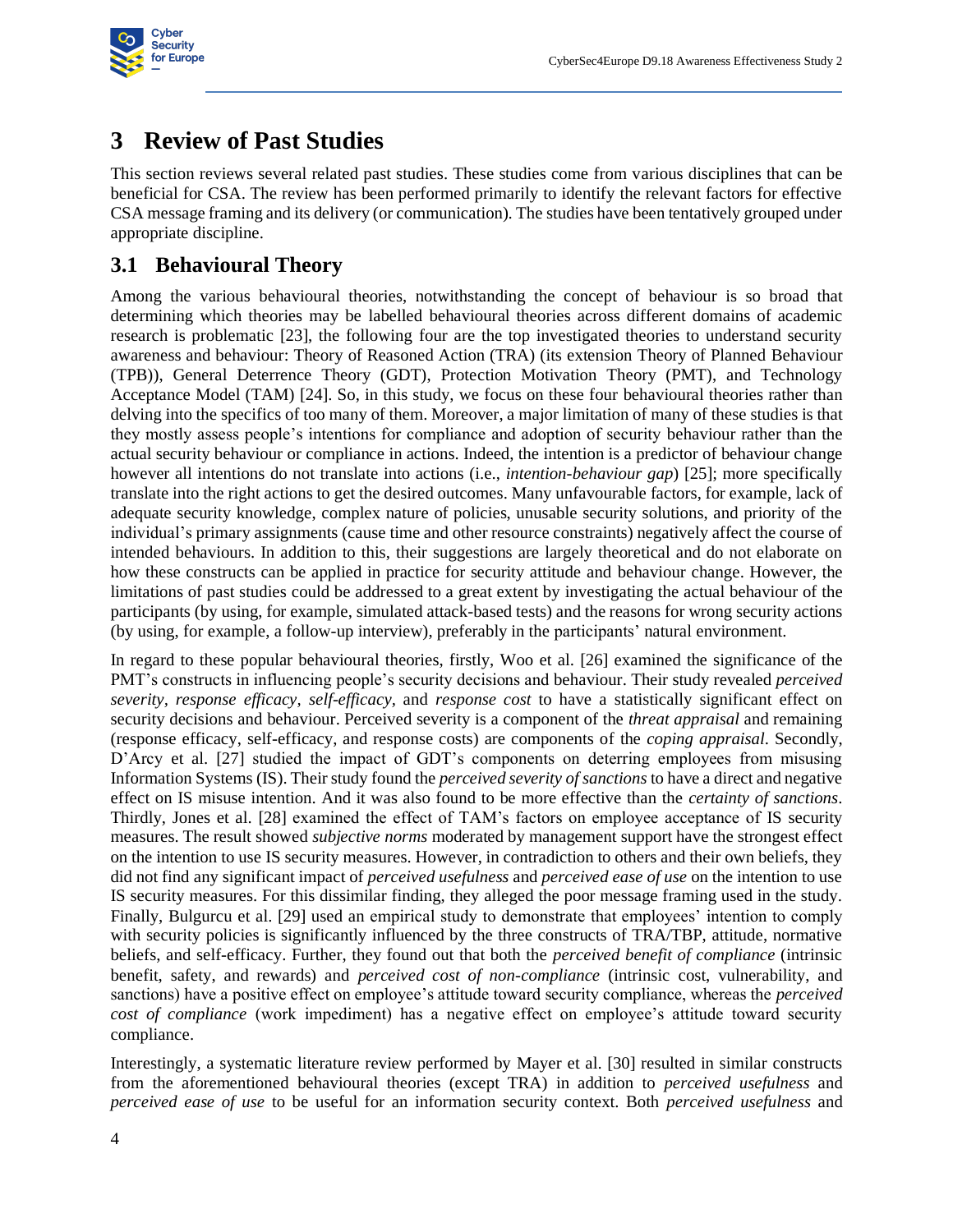

*perceived ease of use* have a positive effect on security behaviour. Further, the study garnered the (negative and positive) effect size of each construct on information security; though its usability can be limited since the study does not furnish how the maximum effect can be acquired.

To sum up, these are the constructs that have a positive and negative effect on security behaviour, shown in [Figure 2,](#page-12-2) and should be considered for CSA content design and delivery. The constructs that make a positive impact on security behaviour, i.e., encourage security behaviour and thus should be promoted in awareness initiatives are *perceived severity, response efficacy, self-efficacy, subjective norms, perceived benefits of compliance, perceived cost of non-compliance, perceived usefulness,* and *perceived ease of use*. Similarly, constructs that negatively affect security behaviour, i.e., discourage security behaviour and thus should be lowered in awareness initiatives are *response cost, perceived cost of compliance,* and *perceived severity of sanctions.* 



Figure 2: Constructs that have an effect on security behaviour

<span id="page-12-2"></span><span id="page-12-0"></span>Some potential mechanisms to address these constructs are mentioned i[n Table 1.](#page-12-3) Certainly, applying these constructs is a necessary step to enhance the effectiveness of CSA but equally important are periodic monitoring and evaluation of security behaviour [31] and taking necessary interventions to address noncompliance and other unsafe behaviours that continue to exist.

Table 1: Constructs that affect cybersecurity behaviour and their potential mitigations

<span id="page-12-3"></span><span id="page-12-1"></span>

| <b>Behavioural Construct</b>                                                                                             | <b>Potential Mitigation</b>                                                                                                                                                                                                                                                                                                                                                                                                                                                                                                                                                                                                                                                                       |
|--------------------------------------------------------------------------------------------------------------------------|---------------------------------------------------------------------------------------------------------------------------------------------------------------------------------------------------------------------------------------------------------------------------------------------------------------------------------------------------------------------------------------------------------------------------------------------------------------------------------------------------------------------------------------------------------------------------------------------------------------------------------------------------------------------------------------------------|
| <b>Perceived severity</b> (the magnitude of possible<br>negative consequences a threat can cause if it<br>succeeds [30]) | Explain and if possible demonstrate with real-life examples, how the<br>threats could seriously harm [32] [33] in terms of, for example, loss<br>of personal information, financial loss, embarrassment, discomfort,<br>and disruption to functioning. But provide a realistic and convincing<br>perspective (i.e., avoid assuaging or exaggerating the threat or being<br>alarmist) [13] [34] otherwise it will lead to evidence being overlooked<br>or could cause fear and anxiety in the audience. Although mild fear<br>could be used to attract attention [35] and generate information-<br>seeking behaviour [36], at an uncontrolled level fear is not healthy for<br>security decisions. |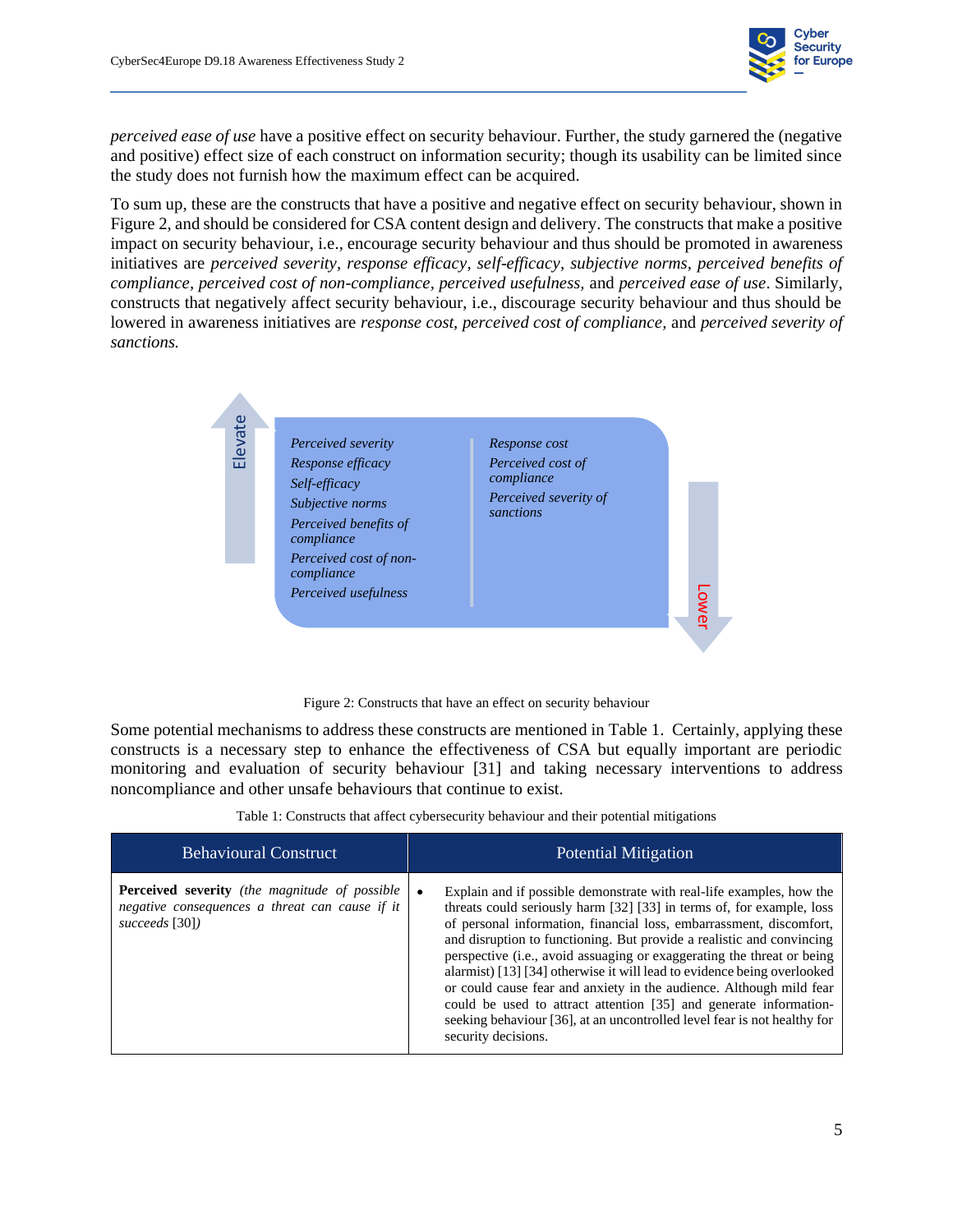

| <b>Response efficacy</b> (the belief that a certain coping<br>action will lead to the removal or at least a<br>reduction of the threat [30])<br><b>Self-efficacy</b> (an individual's perception of her or<br>his own ability to successfully exhibit the<br>recommended behaviour [30])                                                                                                                       | People may not know about the available security measures. So,<br>$\bullet$<br>inform them about the prescribed security (technical and non-<br>technical) measures and ways to access them.<br>Use pedagogic strategies like (refer to Section 3.4)<br>$\bullet$<br>connect the learning with the audience's interests (for<br>$\circ$<br>example, serious games for younger game lovers),<br>adopt collaborative and experiential learning,<br>$\circ$<br>start with simple tasks and gradually increase the tasks'<br>$\circ$<br>complexity as the audience gain mastery of them.<br>Motivate communication with peers and instructors [37] [38]<br>provide credible communication and feedback channels,<br>$\circ$<br>encourage and create opportunities and time for<br>$\circ$<br>communication.<br>Improve the computer competency of the audience so that they can<br>implement technical security measures and apply security policies<br>correctly. |
|----------------------------------------------------------------------------------------------------------------------------------------------------------------------------------------------------------------------------------------------------------------------------------------------------------------------------------------------------------------------------------------------------------------|----------------------------------------------------------------------------------------------------------------------------------------------------------------------------------------------------------------------------------------------------------------------------------------------------------------------------------------------------------------------------------------------------------------------------------------------------------------------------------------------------------------------------------------------------------------------------------------------------------------------------------------------------------------------------------------------------------------------------------------------------------------------------------------------------------------------------------------------------------------------------------------------------------------------------------------------------------------|
| <b>Subjective norms</b> (the perceived behavioural<br>expectations set by the individual's environment,<br>in particular, close peers or people with higher<br><i>authority</i> [30])                                                                                                                                                                                                                          | Clearly communicate the behaviours expected from the participants<br>$\bullet$<br>$[13]$ .<br>Promote security behaviour as normal behaviour and social etiquette<br>$\bullet$<br>(norms in the MINDSPACE framework).<br>Utilise social proof techniques (social proof theory):<br>$\bullet$<br>Inform about peers and people in authority whom others<br>$\circ$<br>emulate and practice security behaviour by commending<br>them publicly.<br>Use statistical data to demonstrate many others also practice<br>$\circ$<br>security behaviour.                                                                                                                                                                                                                                                                                                                                                                                                                |
| Perceived benefits of compliance (intrinsic and<br>extrinsic benefits that could gain by complying<br>with security policies and performing coping<br>behaviours [29])                                                                                                                                                                                                                                         | Make aware of the benefits associated with compliance [34] [39], e.g.,<br>$\bullet$<br>intrinsic benefits, the safety of resources, and rewards.                                                                                                                                                                                                                                                                                                                                                                                                                                                                                                                                                                                                                                                                                                                                                                                                               |
| Perceived cost of non-compliance (intrinsic and<br>extrinsic harms could cause due to noncompliance<br>with security policies and avoiding/failing to<br>execute coping behaviours [29])<br>Perceived severity of sanctions (the severity, i.e.,<br>magnitude of sanctions that follow an illicit act,<br>e.g., violation of IS policy, abuse or misuse of IS<br>resource [30])                                | Make aware of the harms a non-compliance could cause [39], e.g.,<br>$\bullet$<br>intrinsic cost, the vulnerability of resources, and possible sanctions.<br>$\bullet$<br>Make the individual aware of the prescribed security policies, and also<br>the proportional sanctions and fines she endures for non-compliance<br>with the security policies and misuse/abuse of IS resources [40] [41].<br>Minimise the lucrativeness of non-compliance, for example, set multi-<br>$\bullet$<br>factor authentication to be the default, and if the user has to choose<br>one-factor authentication, she has to work with the settings (change<br>adoption choice from an opt-in to opt-out by default) [33].                                                                                                                                                                                                                                                       |
| Perceived usefulness (an individual's subjective<br>perception that using a specific system increases<br>her or his effectiveness with regard to a specific<br>task, e.g., solving an IS issue [30])<br>Perceived ease of use (an individual's subjective<br>perception of whether using a specific system is<br>free of effort, e.g., additional or complex steps that<br>disrupt the existing workflow [30]) | Promote usable security (refer to D3.19 [31] and D3.5 [42]) to reduce<br>$\bullet$<br>the monetary expense, inconvenience, difficulty, and the side effects<br>of performing the coping behaviour [43].<br>Improve the computer competency of the audience so that they can<br>$\bullet$<br>implement technical security measures and apply security policies<br>correctly.                                                                                                                                                                                                                                                                                                                                                                                                                                                                                                                                                                                    |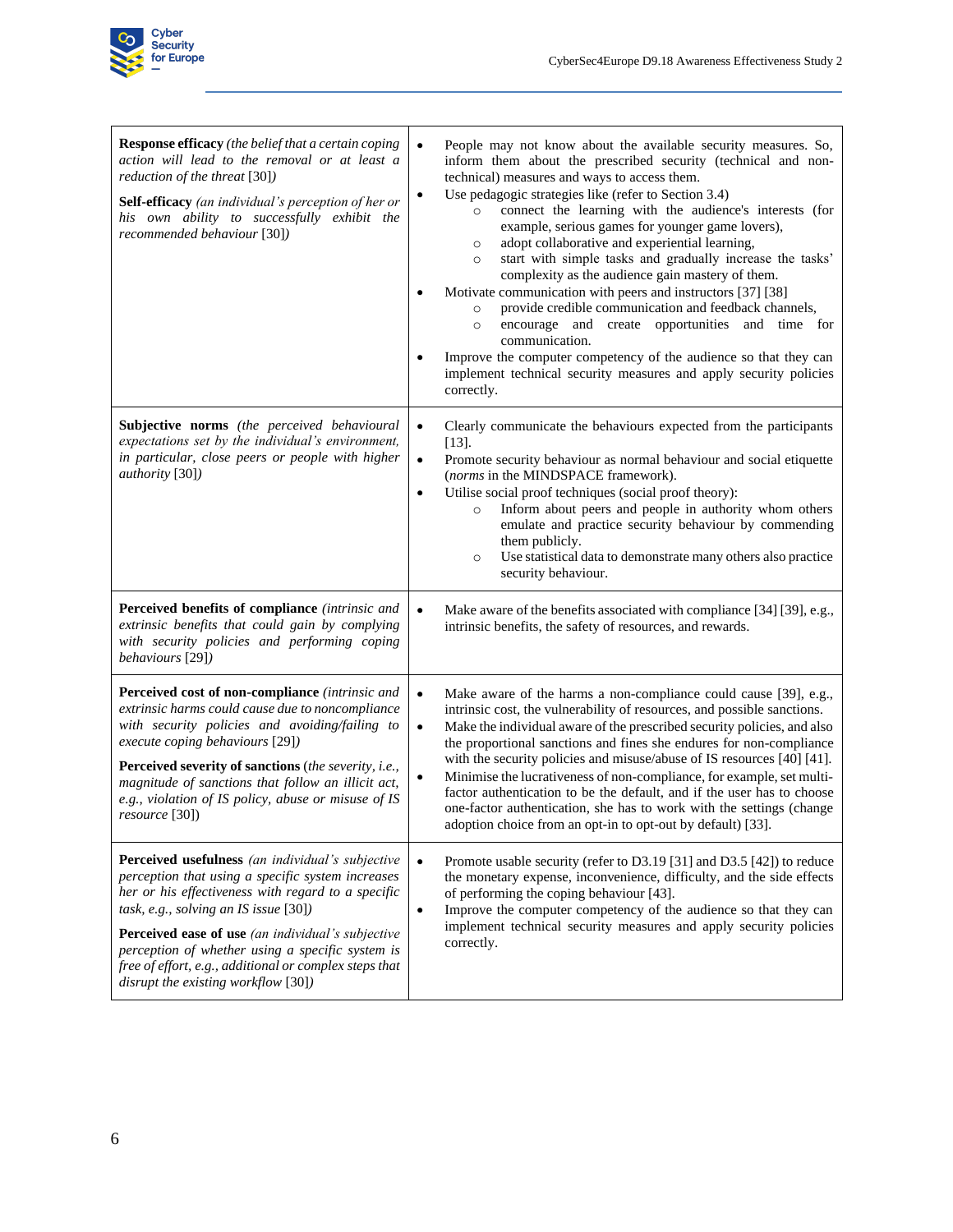

### **3.2 Framing Theory**

<span id="page-14-0"></span>Knowing what information has to be communicated is important, but how it should be expressed or framed is far more important. People see and interpret the world through mental filters shaped by their personal beliefs, cultural influences, and individual characteristics [45]; this is a reason why people can come to a different conclusion or make a different choice despite having access to the same set of data or information [37]. However, their mental filters and decision-making can be influenced by the way a message has been framed or information presented to them. The way a message has been framed largely determines whether it will succeed in persuading people to perform a specific action or simply drive them away [46]; a wellcrafted message has a high prospect of people understanding and responding to it rationally.

The same message can be framed in different ways that could evoke different emotions in the audience. For instance, a message promoting security policy compliance could be framed by emphasising the gains or benefits of compliance (i.e., incentives to motivate), emphasising the harms of non-compliance (i.e., loss or risk-aversion), or depicting a more balanced picture of both compliance and non-compliance. In addition to this, there can be considerable variation in the audience types [37]. Some individuals may take the risk more seriously if told how it could harm the group (e.g., the organisation or community they belong to), while others need to be told how it could harm them personally (e.g., identity theft, financial loss, etc.). Similarly, some people could grasp the idea of risk simply by its concept whereas other may require demonstration through the use of a suitable example to understand the risk.

Message framing, in general, is organising and structuring a message without altering the arguments or attributes of the featured product [47] by making it clear and effectives. It is built upon different *frames* (i.e., storylines aimed at making a problem relevant to a certain audience), and *framing effects* (i.e., occurs when a message frame is able to successfully alter the opinion of the audience on an issue). The two main functions of a message framing are *selection* (i.e., to select some bits of the information about the item being communicated) and *salience* (i.e., to make the information more prominent so as to support and promote the item being communicated) [48]. Although selection means deciding on what information to include, it also implies deciding on what information to exclude from the communication. Both inclusion and exclusion of information have a significant impact on the receivers' decision-making [49] [50]. In simple terms, exclusion means obscuring the information or alternatives from the message receivers, which could impact or alter their decisions or choices. Exclusion of information has high significance in communication for purposes like political campaigns and advertising where weaknesses are often concealed/removed. Even in the case of CSA, selecting only the information that needs to be known by the audience rather than the information that is good to be known is preferred. Providing too much or in-depth security information has a risk of causing confusion and cognitive overload in the audience, and thus may not result in the expected or desired outcome. Then, salience can be accomplished through different means, for instance, by strategically positioning the information, repeating the information, or linking the information with culturally known symbols. However, if the message comports with the existing schemata in a receiver's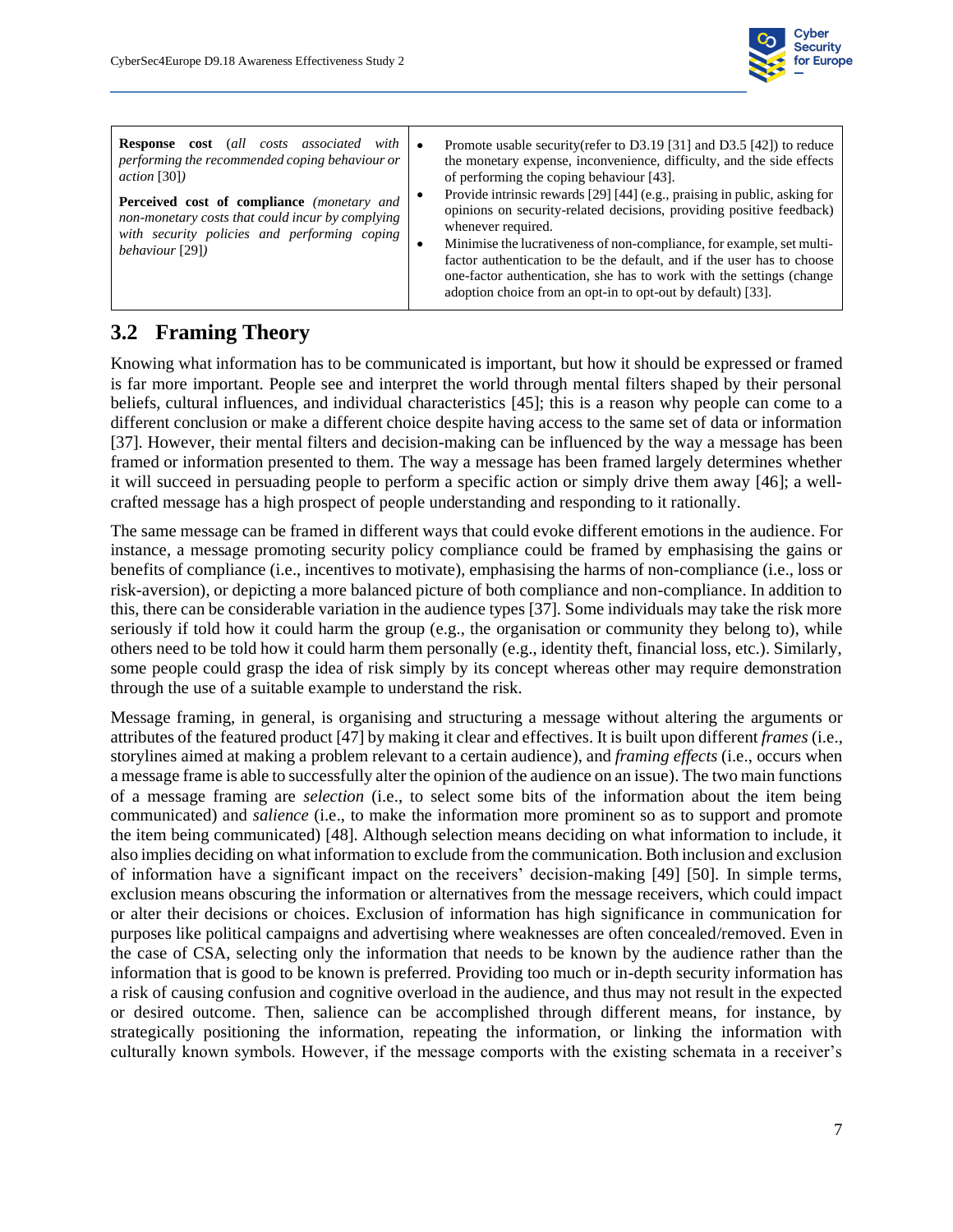

belief systems, then it may not require these means for saliency [48]. For example, an individual who has experienced and lost money to a phishing attack would understand its risks even when the information is not made salient. Not surprisingly, the same features to accomplish salience can be applicable in the case of CSA and are also in practice for the purpose, for example, conveying the same awareness message through different communication media like posters, emails, and games.

The impact of message framing on decisions has been demonstrated by some past studies, where a message framed differently produces different persuasive impacts, even the opposite, on the audience's decisionmaking, judgment, and responses both in general [47] [51] and CSA [34] communications. Thus, to craft a persuasive awareness message and deliver it effectively requires understanding how the human mind works and tapping its mental filters. In fact, several past studies have applied, for instance, social-behavioural and psychological, factors for message framing in order to improve the message's reception, interpretation, and absorption by the audience.

One such prominent study targeting message framing exclusively for awareness campaigns is by Bottomley et al. [36]. The study has listed various psychological factors that need to be considered when framing campaign messages. In general, a campaign message should be *clear*, *persuasive*, and *memorable*; however, these properties are achievable only if the message is framed with an understanding of human psychology. There are several biases, that emerge from heuristic-based decision-making and can be relevant to message framing. Some of these biases have been adapted for CSA message framing and presented in [Table 2.](#page-15-1)

<span id="page-15-1"></span><span id="page-15-0"></span>

| <b>Psychological Factor</b>                                                                                                                                 | <b>Potential Mitigation</b>                                                                                                                                                                                                                                                                                                                                                                                                                                                                                                                                        |  |
|-------------------------------------------------------------------------------------------------------------------------------------------------------------|--------------------------------------------------------------------------------------------------------------------------------------------------------------------------------------------------------------------------------------------------------------------------------------------------------------------------------------------------------------------------------------------------------------------------------------------------------------------------------------------------------------------------------------------------------------------|--|
| <b>Loss aversion</b> (People are more likely to be concerned<br>by information on the losses of inaction than the gains<br>obtained from the action.)       | The message should focus on the damages (or losses) to individuals,<br>organisations, and society due to inaction or bad action. However, the<br>losses should be immediate, connect to personal or professional life, and<br>make sense (or has significance) to the audience.                                                                                                                                                                                                                                                                                    |  |
| <b>Confirmation bias</b> (People tend to search for,<br>interpret, favour, and recall information in a way that<br>supports their prior beliefs or values.) | Recognise the context when the message may not work and thus should<br>come up with alternative messages with different offers depending on<br>the audience.                                                                                                                                                                                                                                                                                                                                                                                                       |  |
| Hyperbolic discounting (People are less incentivised<br>by rewards a long time in the future. They think of the<br>future in a more abstract way.)          | The message should explain "why is it important to know the threats"<br>for future threats (i.e., motivate them to be alert and stay safe), whereas<br>for imminent events it should explain "how to protect from the threats"<br>(i.e., prepare the audience to act) [13].                                                                                                                                                                                                                                                                                        |  |
| <b>Affect heuristic</b> ( <i>Emotion has a wide range of effects</i><br>on people's judgments and decisions.)                                               | The effectiveness of a CSA initiative can be significantly improved by<br>altering the emotional appeal of the message.<br>The message should not focus on fear, uncertainty, and doubt<br>$\bullet$<br>(FUD) [11]. Positive emotions (e.g., prestige, hope) facilitate<br>learning and memorability.<br>Negative emotions like fear-centric messages should be used to<br>$\bullet$<br>generate information-seeking behaviour (interest) and anger as a<br>mobiliser to action; however, excessively negative emotions can<br>backfire and discourage engagement. |  |
| <b>Cognitive overload</b> (People cannot properly process<br>information if it is more than what their working<br>memory can hold or handle at one time.)   | The message should contain only a sustainable amount of<br>$\bullet$<br>information that people can remember.<br>The message should present the information in a cognitively<br>$\bullet$<br>friendly manner. A memorable message has proven to lead to<br>behaviour change. Memorability of a message can be improved by<br>making the message unique and incorporating different cues or                                                                                                                                                                         |  |

Table 2: Psychological factors for CSA message framing [36].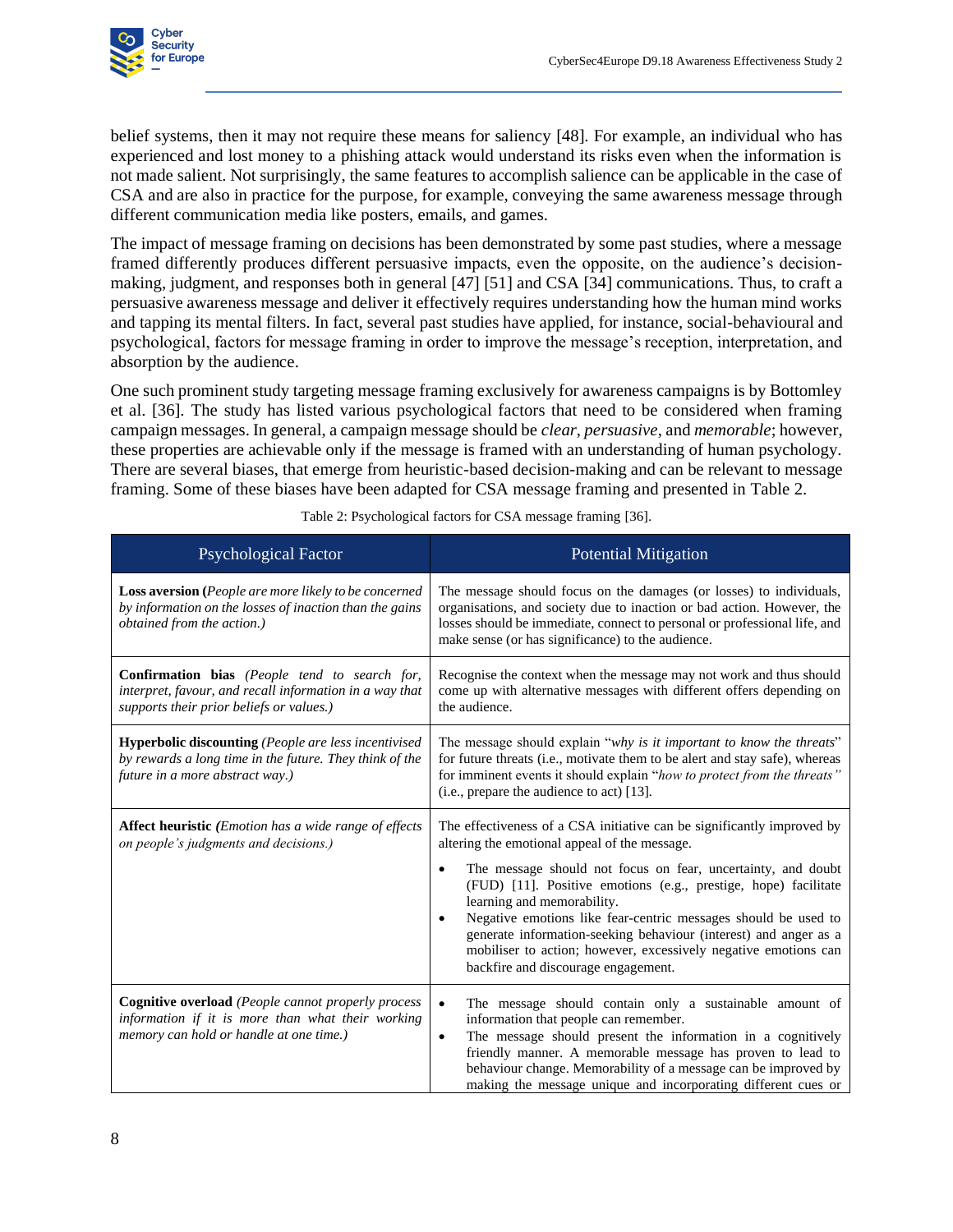

|                                                                                                 | using media that support multiple cues (i.e., information richness to<br>improve comprehension and retention of a message).                                                                                                                                                                                                                                               |
|-------------------------------------------------------------------------------------------------|---------------------------------------------------------------------------------------------------------------------------------------------------------------------------------------------------------------------------------------------------------------------------------------------------------------------------------------------------------------------------|
| <b>Bandwagon effect</b> (People align their support to<br>things if shown others also do them.) | The message should use statistics to further a position or prove a point<br>(Social proof theory). But this has to be done carefully: use various<br>measures to improve clarity (e.g., visualise data, frequency<br>presentation), show the absolute value, and contextualise the statistical<br>information (e.g., a big number does not make sense without a context). |

Other similar studies made by de Bruijin  $\&$  Janssen [34] and Furnell  $\&$  Vasileious [3], dealt with cybersecurity message framing. The first study describes a strategy for cybersecurity message framing presented in [Table 3.](#page-16-1) Whereas the latter briefly touched on how CSA contents should be designed and delivered and recommended *personalising* security message (i.e., a message should be framed and communicated directing specifically and appropriately at the target audience group rather than generically at everyone). Personalisation of security message is important to cover a diverse group of people who can receive it in the way that is most likely to lead each of them to a common vision [37], that is, the same interpretation and understanding of the message and with a similar level of persuasion. In order to personalise the message, factors like role, prior knowledge, barrier (e.g., personal and cultural values), learning style, security perception [3], and personality traits [17] [40] of the target audience group need be considered.

| Table 3: Strategy for cybersecurity message framing |  |
|-----------------------------------------------------|--|
|-----------------------------------------------------|--|

<span id="page-16-1"></span><span id="page-16-0"></span>

| Strategy                                                                           | Description                                                                                                                                                                                                                                               |
|------------------------------------------------------------------------------------|-----------------------------------------------------------------------------------------------------------------------------------------------------------------------------------------------------------------------------------------------------------|
| Do not exaggerate cybersecurity                                                    | Put the need for cybersecurity in a realistic perspective. Exaggerating the problem could<br>be unproductive and lead to evidence being overlooked.                                                                                                       |
| Make it clear who the villains are                                                 | Villains should be clearly recognisable as bad actors. Cast only unambiguous<br>cybercriminals as villains.                                                                                                                                               |
| Give the fight against<br>cybersecurity a face: put the<br>heroes in the spotlight | Those who are guarding and protecting should be placed at the forefront. They could be<br>the cybersecurity specialists in the organisation. Explain the complex work they are<br>undertaking to keep the systems safe and secure.                        |
| Connect cybersecurity to values<br>other than security alone                       | The benefits of taking cybersecurity action should be emphasised. Cybersecurity is a<br>benefit to economic growth and can provide a competitive advantage to the organisation.                                                                           |
| Personalise for easy recognition                                                   | Connect cybersecurity to the daily life of people to ensure easy recognition.                                                                                                                                                                             |
| Connect to other tangible and<br>clear issues                                      | Cybersecurity is closely interwoven with other issues that stimulate people much more than<br>cybersecurity itself. These issues should be highly visible and have gained momentum, for<br>example, terrorists using cybercrime to fund their activities. |

Then, there are studies by Siponen [52] and Siponen & Kajava [2], which categorised the approaches to present awareness information into *prescriptive* and *descriptive* formats. The prescriptive format provides intrinsic action-guiding commitments to the objectives of awareness, whereas the descriptive format asserts some level of knowledge of cybersecurity and may not include such an action-guiding commitment to objectives. Among the five dimensions of information security awareness (i.e., organisational, general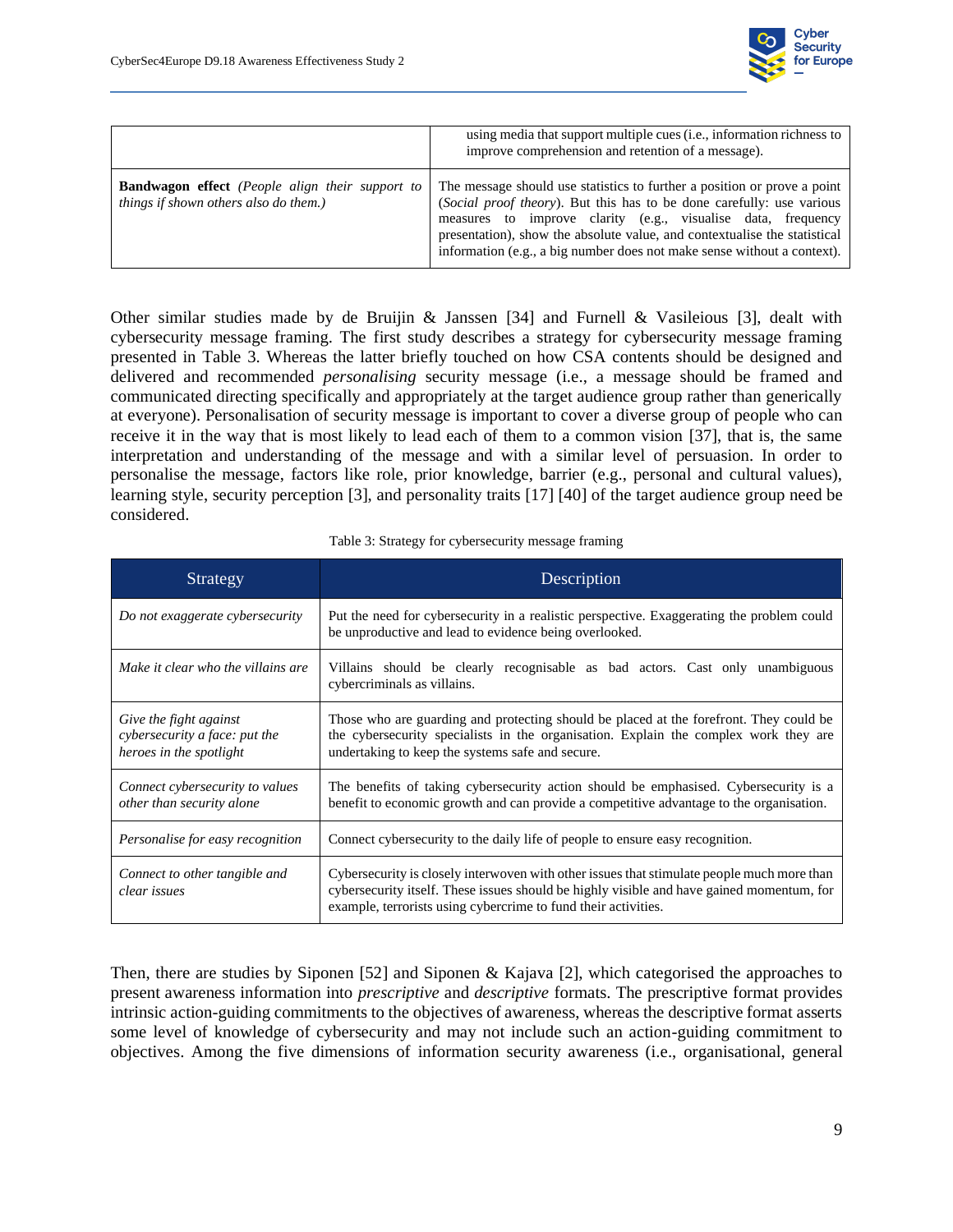

public, socio-political, computer ethical, and institutional education) [52], the descriptive format has been recommended over the prescriptive one for all except the organisational dimension. In the organisational dimension, security experts often want employees to internalise and follow the prescriptive guidelines. Both formats have their own limitations. Regarding the descriptive format, the awareness message could get misinterpreted and misused by the audience, and the audience may not have the ability to implement the message without action-guiding commitments. Similarly, in regard to the prescriptive format, without internalisation, binding and obliging the audience to follow guidelines could not be sustainable, and this could also raise ethical concerns, specifically the risk of indoctrination.

In addition to the factors identified by the aforementioned studies, it is also crucial for the awareness message to be *complete*. We believe that completeness should be an integral aspect of message framing, and this is where Entman's message-framing process [48] can help. If this message-framing process is adapted for CSA purposes, then a complete message should at least:

- i) *state the problem*—what is the cybersecurity issue that the programme intends to cover;
- ii) *assess and identify its causes*—what are the characteristics of the cybersecurity issue or attack that the audience can use to identify or detect it;
- iii) *evaluate causal agents and their effects or impacts*—what are the harms that the audience may suffer if they fail to act or behave properly; and
- iv) *recommend remedies*—what are the prevention or mitigation approaches that the audience is required to take.

Completeness in messages is important irrespective of communication types [53]. By completeness, it does not mean a lengthy text, but rather all information that needs to be known and if applicable to act properly. Studies like D9.13 [1] and D3.19 [31], revealed that several CSA materials do not have complete information. For example, many CSA posters are available with a one-liner slogan, which may succeed in catching the audience's attention but presumably, this will not help to achieve the ultimate objective of CSA, i.e., motivate to change security attitude and behaviour. Moreover, according to the Fogg Behaviour Model, three major components, i.e., Motivation, Ability, and Prompt (Nudge) [54] are important for behaviour change. This implies that to instigate each component, the awareness message should have some information or cues directed to it. Again, if we take into account our earlier recommendation for a complete message (i.e., considering Entman's message-framing process), then points *i-iv* are necessary for 'motivation', points *ii & iv* predominantly develop 'ability', and point *iii* acts as 'nudge'.

Interestingly, a survey conducted by Arain et al. [32] with healthcare workers to measure the effectiveness of their existing IT security and privacy education and awareness modules resulted in suggestions on content improvement similar to Entman's message-framing process. The participants suggested including information on:

- how to recognise the threat,
- how severe the threat and its consequences are, and
- how to apply the appropriate measures or achieve security behaviours or respond to security breaches.

Also, ENISA [13] has similar recommendations for a CSA message. It suggested a CSA message, in its simplest form, to have at least:

- a statement of the risks and threats,
- why it is relevant for the audience to know about them,
- what the audience needs to do and not to do, and finally
- how to protect from the threats.

*Positiveness* in message phrasing and framing is another important factor. A positively phrased and framed message has been found to be more persuasive (in terms of how the audience process and respond to the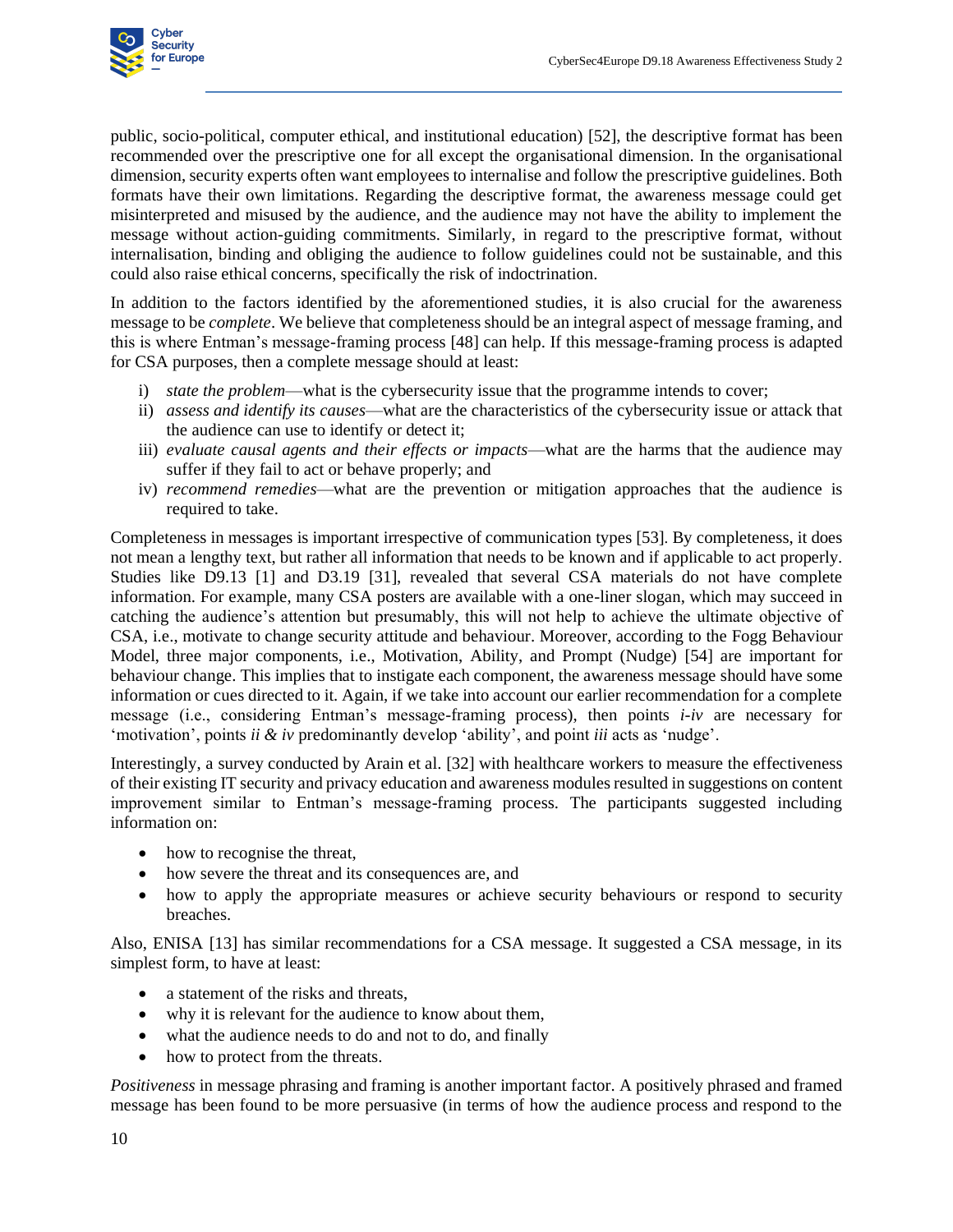

message) compared to a negatively framed message essentially when there is little emphasis on detailed processing [55] [56]. So, in the case of CSA where the knowledge disseminated is not in-depth and ideally has no active involvement of the audience [57], positive framing of the message presumably could be more persuasive [17]. A positive message can be used in suggesting measures, for example, a recommendation "*do not use a weak password*" can have a positive alternative as "*always use a strong password*." The first option tells what not to do and uses negative words whereas the second option tells what to do and uses positive words. Moreover, the need for positiveness becomes more crucial when presenting factors like factual information and expectations in order to enforce or motivate the audience to decide and act rational, i.e., between "*glass half full*" and "*glass half empty*" situations, where the optimistic view of "*half full*" is preferred for reporting [57]. For example, a preferable option for the statement "*the organisation targets to reach 20% noncompliance of GDPR*" could be "*the organisation targets to meet 80% compliance of GDPR*."

A *compelling* message with concrete calls for achievable actions has been another factor suggested by Christiano & Neimand [14]. Their main argument for this is that without calls of action, the message will simply contribute to probably knowledge gain and nothing more.

Moreover, every included information cannot be of the same priority, for instance, among the different characteristics for identifying a phishing attack, some are more precise than others. In such a case, the most important information should be placed at the beginning and end of a series of information. This is important to mitigate the effect of *serial position effect* (i.e., people remember primary information or primacy effect and recent information or recency effect) [58].

Finally, simplicity or clarity in the language used to compose the message is very important. Using familiar vocabulary enhances the *comprehensibility* and *memorability* of the message [59].

To sum up, the various suggestions compiled from these studies for an effective CSA message framing (i.e., content design) are:

- *select or include only information that needs to be known by the audience,*
- *use features to make the information more salient (like strategic positioning, repeating, and linking with culturally known symbols),*
- *address and if possible, utilise the various cognitive biases (e.g., Loss aversion, Confirmation bias, Hyperbolic discounting, Affect heuristic, Cognitive friendly, Bandwagon effect, and Social proof theory) and other techniques (e.g., do not exacerbate cybersecurity, give a face to the hero and villain in the fight of cybersecurity, connect cybersecurity to issues and values other than security alone) to improve the clarity, persuasiveness, and memorability of the message,*
- *personalise the message (based on information like personal and cultural values, learning style, security perception, and personality traits) for the target audience group,*
- *use descriptive format for the message presentation, except for the organisational awareness where prescriptive format could be preferable,*
- *ensure that the message is complete (state the problem, assess and identify its causes, evaluate causal agents and their effects or impacts, and recommend remedies),*
- *positively phrase and frame the message*,
- *use a compelling message with clear calls for doable action,*
- *place the most important information at the beginning and end of the information series, and*
- *use simple language for composing the message.*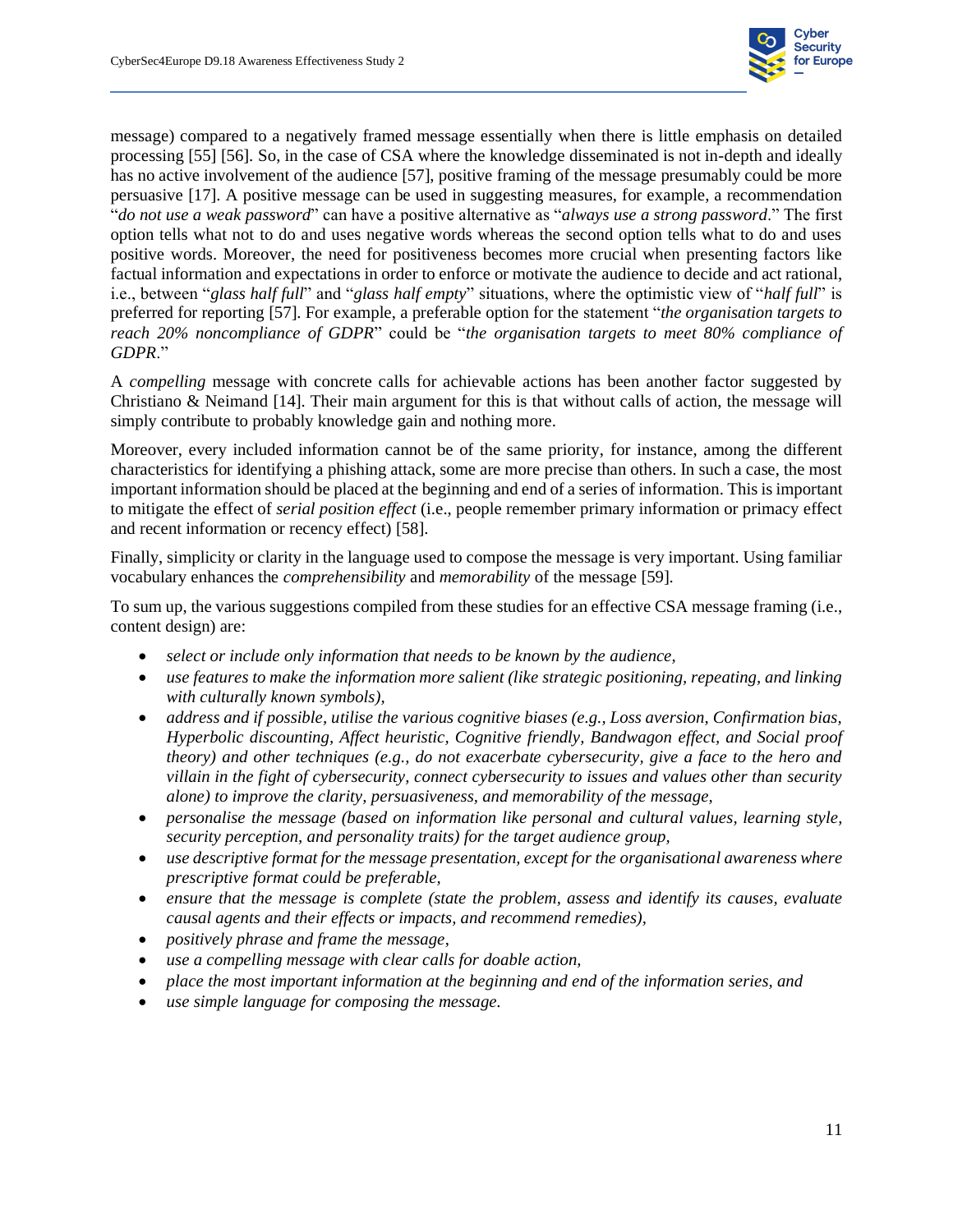

### **3.3 Communication Theory**

<span id="page-19-0"></span>Communication is much more than a mere exchange of information. It also includes understanding the meaning of the message conveyed and its underlying intentions. So, conveying the right message is complex as the meaning of the message could easily get misheard, ignored, perceived irrelevant, misunderstood, or misinterpreted if it is not effectively communicated. In general, the topic '*communication'* has been widely studied for many years. These studies pertaining to communication with the purpose to address the communication needs and concerns in different fields have resulted in several models, theories, and frameworks. Some communication models/ theories/ frameworks that we believe have validity in CSA and also observed in many studies on CSA conforming to their recommendations are mentioned next.

The Lasswell Model of Communication [60] provides five components or *Ws* that need to be addressed in all effective communication, which are:

- *who* (source of the message)—someone with authority, expertise, and trust*;*
- *say what* (content of the message)—correct and unbiased message;
- *in what channel* (medium)—best-fit medium;
- *to whom* (receiver of the message)—audience grouped based on demography, behaviour, or job; and
- with what effect (the desired effect)—message impact and audience feedback.

Similarly, the 7Cs [53] of effective (oral or verbal) communication widely popular in business and management communication are:

- *completeness*—the message contains everything that the audience needs to be informed about and, if applicable, act;
- *conciseness* the message is brief, to the point, and comprehensible;
- *consideration*—the message considers the audience's viewpoints, requirements, problems, background, mindset, education level, etc.;
- *clarity*—the message is easy to understand, i.e., considers the specific goal, and has exact, appropriate and concrete wordings;
- *concreteness* —the message is clear and particular;
- *courtesy*—the message is unbiased and does not hurt anyone's feelings; and
- *correctness*—the message is correct in language and facts and is well-timed (at what time the message is communicated has a critical impact on its reception).

The next model is Monroe's Motivated Sequence [61], which can be utilised to create and arrange the components of a complete message. Its five principles of speech are based on the psychology of persuasion, which are:

- *get attention* establish credibility and authority, and state the purpose or audience to expect;
- *establish the need* convince the audience there is a problem, use statistics (or examples), inform about the consequences of maintaining the status quo, and how the problems can affect the audience;
- *satisfy the need* introduce solutions, discuss facts, and clearly state what you want the audience to do or believe;
- *visualise the future* visualise the situation if nothing is done (use positive method, negative method, contrast method to persuade; and
- *action/actualisation* leave the audience with concrete actions they may take to resolve the issue.

Similar to other fields, effective communication is crucial in CSA [62] [63] and this is where the components or elements of communication models and theories could play significant roles. In fact, we clearly see some of these suggestions have been utilised for the communication of cybersecurity issues in the forthcoming sections. For example, '*messenger'* of the MINDSPACE framework (discussed in Sectio[n 3.5.1\)](#page-26-1) has similar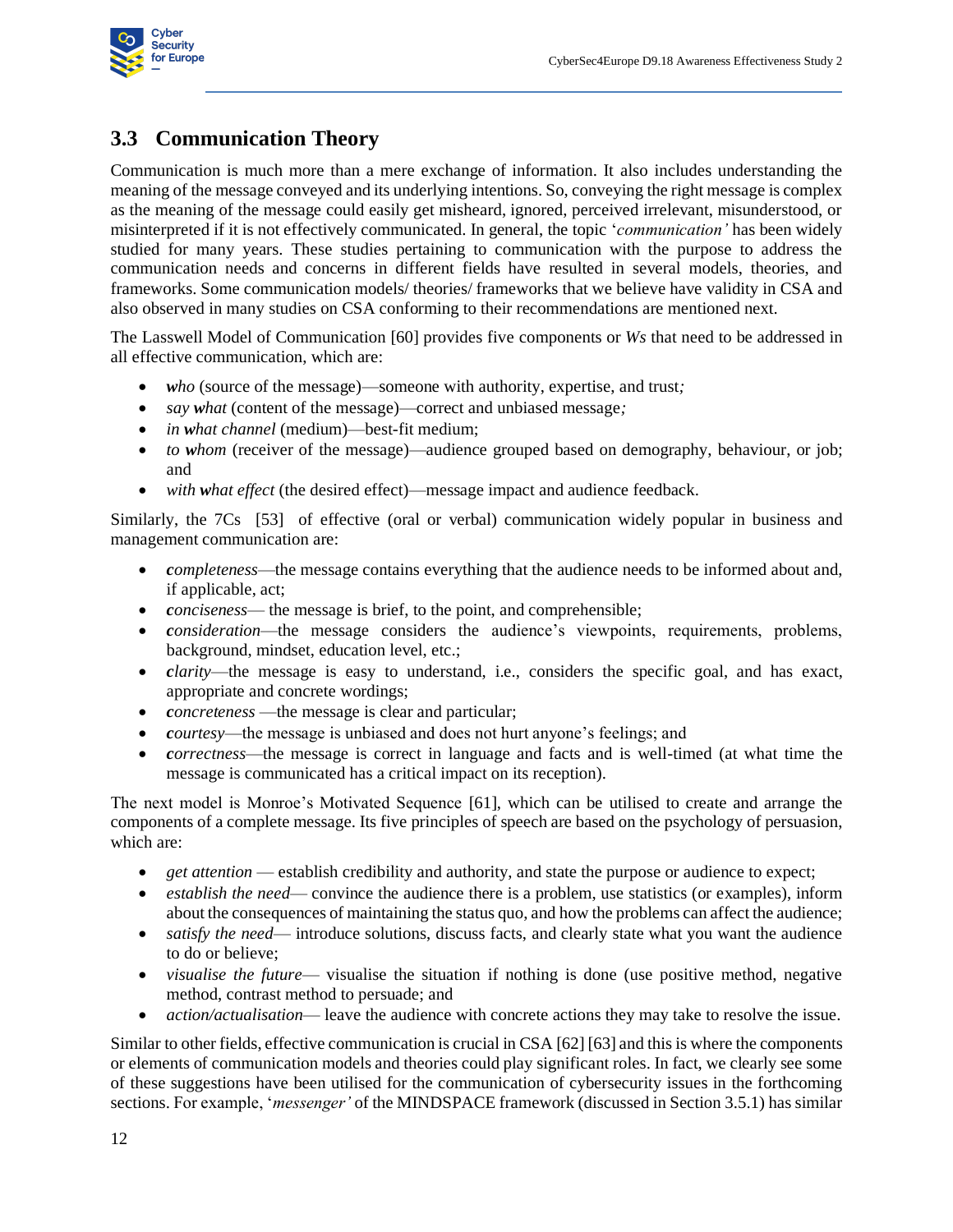

recommendations as '*who'* of the Lasswell Model of Communication. In order to apply these suggestions, however, sometimes it may require adapting their meaning and implementation approach to make sense and best fit for cybersecurity purposes. For instance, for CSA purposes, a trustworthy messenger would be someone who is a qualified professional or certified practitioner possessing relevant degrees or certifications.

Apart from these communication models and frameworks, there are studies that have investigated the communication challenges in CSA. Bottomley et al. [36] recommended factors for an effective message delivery, which are presented in [Table 4.](#page-20-1)

<span id="page-20-1"></span><span id="page-20-0"></span>

| Factor                                   | <b>Potential Fostering Mechanism</b>                                                                                                                                                                                                                                                                                                                                                 |
|------------------------------------------|--------------------------------------------------------------------------------------------------------------------------------------------------------------------------------------------------------------------------------------------------------------------------------------------------------------------------------------------------------------------------------------|
| Targeted message                         | The message should target a specific audience group. Group can be based on opinions or pre-existing<br>beliefs on cybersecurity held by the audience, cybersecurity expertise of the audience, or<br>demographic information. However, pre-existing beliefs and cybersecurity expertise make better<br>criteria for grouping.                                                        |
| Effective medium for<br>message delivery | Each delivery medium has its own pros and cons that make it suitable for a certain situation.<br>Similarly, the audience group can have their preference for a particular medium over others. The<br>selected medium should best fit the content type that would be communicated and also preferred by<br>the audience (i.e., the audience knows how to use it and enjoys using it). |
| Appropriate messenger                    | The messenger influences how rapidly the message will be spread and also how seriously it will be<br>taken. Someone who is trustworthy and liked by the audience can be a suitable messenger.                                                                                                                                                                                        |
| <b>Building coalitions</b>               | Coalitions can create a broader pool of resources and expand reach so they should be utilised for<br>CSA message communication. However, for a coalition to be successful, it needs the ability to: lead<br>and organise its stakeholders, adapt to changes, manage resources efficiently, and have the technical<br>capacity to implement the necessary functions.                  |

|  |  |  | Table 4: Factors for awareness message delivery |  |  |
|--|--|--|-------------------------------------------------|--|--|
|--|--|--|-------------------------------------------------|--|--|

Chipperfield & Furnell [37] provided the benefits and suitability of the two types of communication, i.e., *vertical (or downwards)* and *horizontal (sideways) communication,* classified based on the direction of hierarchy within an organisation. The same communication types are used for communicating CSA information in an organisation.

- In *vertical communication*, information is passed from superior to subordinates and it is less of a two-way process. It can be suitable for communicating the aspects of security that are critical and integral to core business operations (and so leave limited room for debate or discussion). Nevertheless, integrating ways to communicate suggestions for improvement upward would make the communication more relevant to them.
- *Horizontal communication* occurs at the same hierarchical level between colleagues or peers. It is often informal and more of a two-way process between individuals with perceived equality between the roles and trust for each other. This has a potential to communicate general concepts or advice on a security issue if properly applied.

House & Giordano [64] studied the impact of (im)politeness in security communication. Their study did not find any significant difference in intention to comply with security directives between polite and impolite text and image-based messaging; however, they found a significant difference between polite and impolite in video-based messaging. The polite message performed better than the impolite message in video-based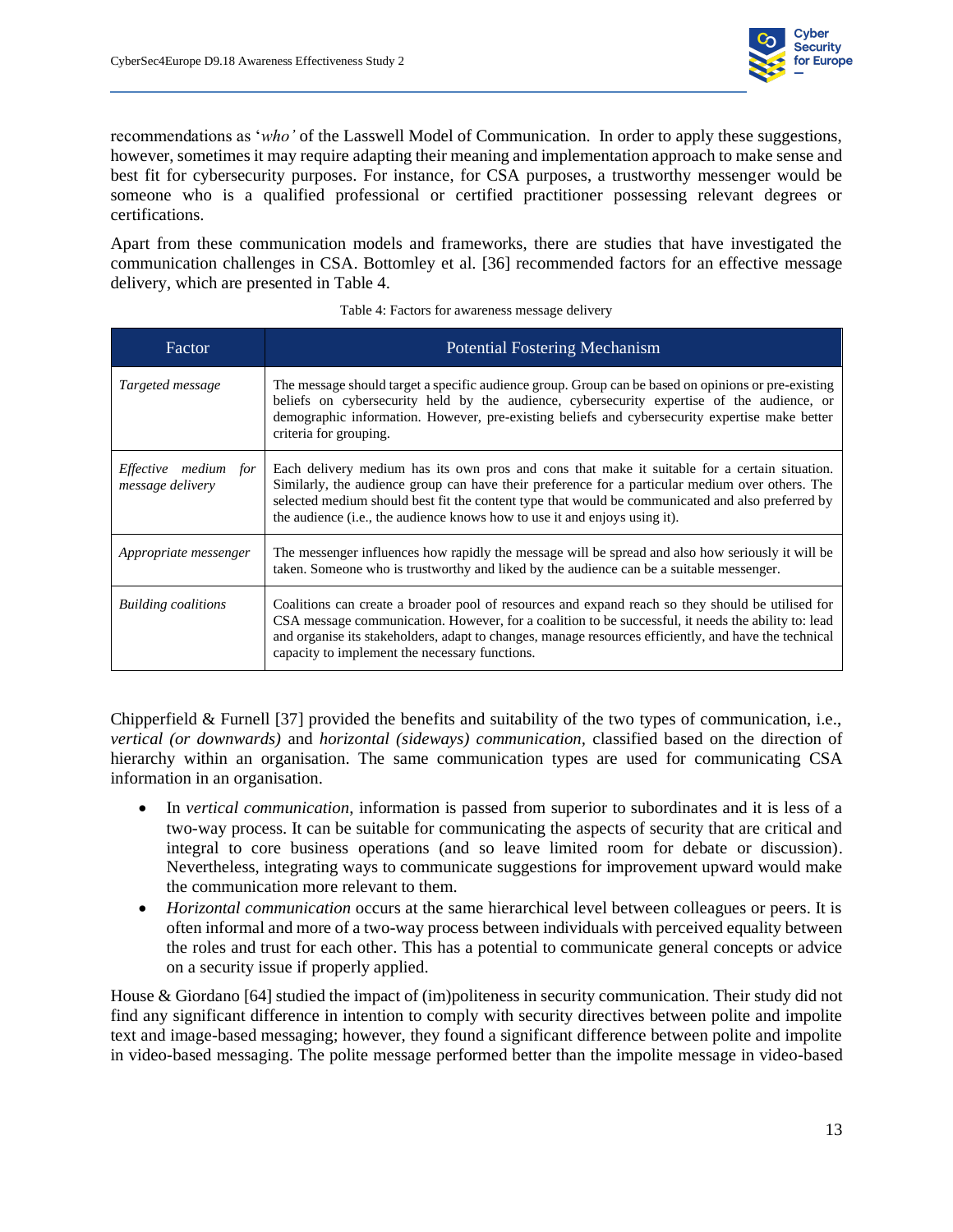

messaging. We believe that, regardless of the message type, there should be politeness in the awareness message.

Shaw et al. [65] tested the impact of information richness [66] on the information security awareness level. In order to do so, they used three media, i.e., hypermedia, multimedia, and hypertext with different information richness, and measured the awareness levels using three levels, which are: *perception* (understand the presence or awareness of a threat), *comprehension* (comprehend, understand, and assess the danger posed by different security risks), and *projection* (ability to project or predict the future course of security attacks). The main findings are:

- *Hypertext-based instruction* is effective in improving users' perceptions of security risks.
- In terms of comprehension and projection, *multimedia-based instruction* surpassed *hypertext-based instruction*.
- When used correctly, *hypermedia-based instruction* is suitable for perception, comprehension, and projection.

The study further revealed that information rich media (containing both verbal and non-verbal cues) and features for feedback are found to be more effective in the communication of awareness messages.

To sum up, among the various components of communication theories, the following could be relevant for CSA message communication:

- *acknowledge the audience's diversity and consider grouping them preferably based on their cybersecurity pre-existing beliefs/ attitudes and security expertise levels so that the message and communication strategy could be targeted to a specific audience group;*
- *ensure the content of the message is factually correct, clear and concise, lacks bias and uses courteous and polite language*
- *ensure completeness in the message (get attention, establish the need, satisfy the need, visualise the future, and action/actualisation);*
- *use a communicator who is trustworthy, with expertise, and authority;*
- *utilise vertical communication for the aspects of security that are critical and integral part of core business operations and horizontal communication for the general concepts or advice on security issues, however, both should be non-technocratic two-way communication (non-technocratic so that everyone finds comfortable to use it and two-way so to receive feedback from the audience; and*
- *use delivery channels that are suitable for the content being communicated, the target audience group (the channels should best fit the content, and the audience should feel comfortable and preferable to use them) and have high information richness and feedback features.*

### <span id="page-21-1"></span>**3.4 Pedagogical Approach**

<span id="page-21-0"></span>Pedagogy refers to the method and practices used for teaching and learning and is impacted by and takes into consideration the social, political, and psychological development of learners. There exist many models, frameworks, and paradigms of pedagogy in theory and practice. No doubt, CSA also encompasses the different components of pedagogy, such as *psychological context* (motivation, persuasion, and enforcement of CSA), *curriculum development* (CSA content design), *teaching methodology* (delivery or dissemination methods for CSA), and *evaluation of learning* (CSA effectiveness evaluation), though they may not be as intensive and distinct as in security education and training [67]. This also means some recommendations from the existing pedagogical approaches can be helpful in designing appropriate paradigms for CSA purpose and context. In spite of that, barely any study has attempted to explore CSA from a pedagogy perspective. Obviously, there are several studies analysing the different pedagogical strategies for cybersecurity education and training purposes. Interestingly, most of them have emphasised the use of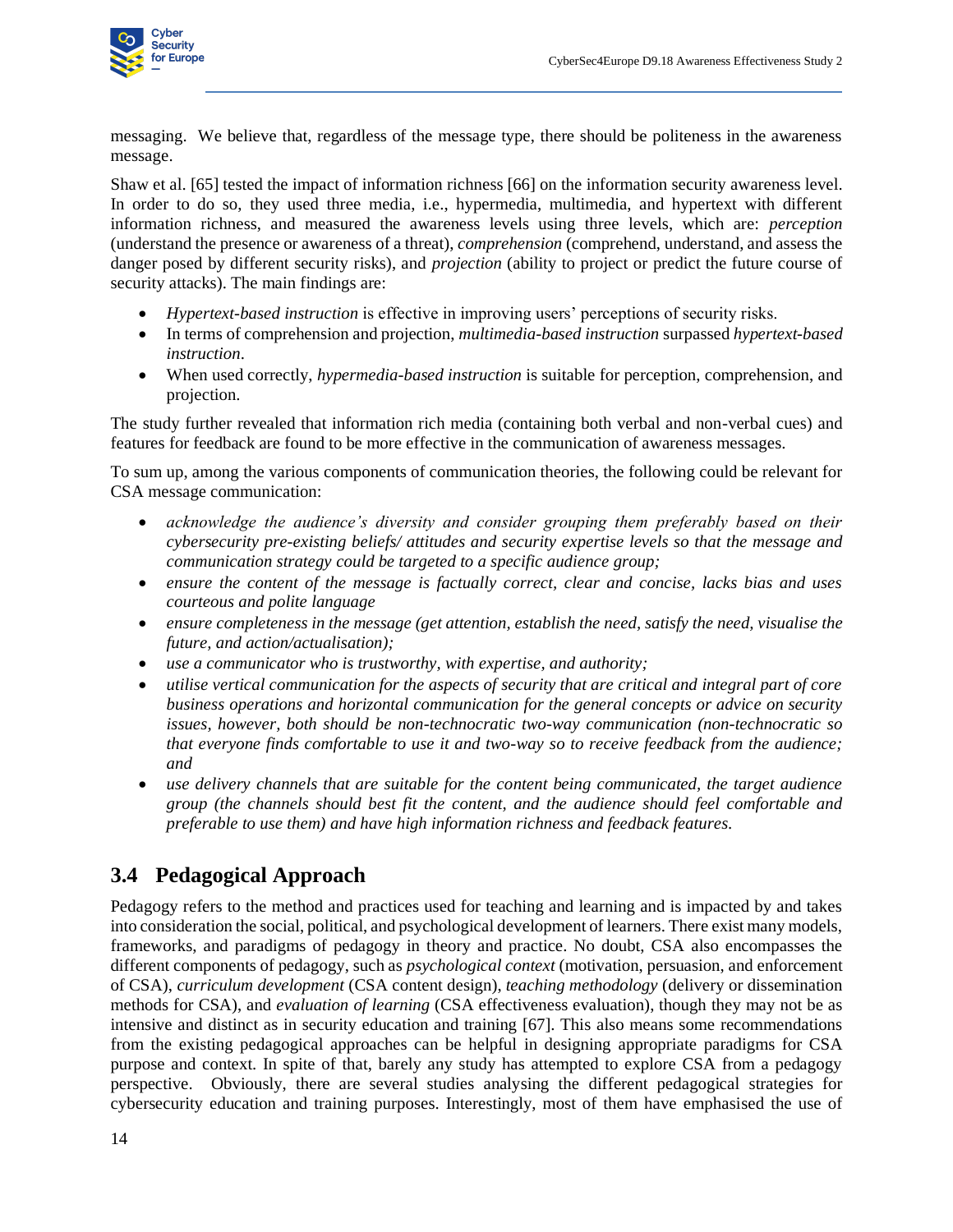

*experiential learning* through, for example, in-class laboratory exercises [68], simulation exercises [69], and serious games [70], for cybersecurity education and training.

An interesting and important study that scrutinised the paradigms of learning for security training in a more holistic way is by Karjalainen & Siponen [71]. This study provided pedagogical requirements for information security training, which coincide with the aforementioned studies and emphasised *experiential and collaborative learning*. Some requirements put forward by them that could also be relevant for CSA purposes are as follows:

- *Psychological context* Due to the nature of cybersecurity, it requires communal effort and change, for example, it is a shared responsibility of every employee in an organisation to protect it from cyberattacks. Therefore, the learning paradigm should be based upon a *group-oriented approach*  (where learners discuss, interact, share information, and provide feedback on the topic) to teaching and learning.
- *Content*—The content should be based on the *learners' collective experiences and meaning perspectives* to make it community- centred, understood, accepted, and implemented collectively.
- *Teaching method* The teaching methods should focus on *collaborative learning* in order to reveal and produce collective knowledge.
- *Evaluation of learning*—The evaluation should emphasise *experiential and communication-based methods* from the viewpoint of the learning community.

Thomson & von Solms [72] recommended *instrumental learning* (learning through reinforcement) and *social learning* (learning through observation) along with the implementation of various persuasion techniques, namely, conformity, obedience, reciprocity, and commitment (these persuasion techniques have been discussed in Section [3.5.1\)](#page-26-1) for cybersecurity education and awareness. They posit that using these learning and persuasion techniques can contribute to persuading people to behave in a certain manner, regardless of their attitude towards the subject, their knowledge about the subject, or their emotional feeling about the subject. In instrumental learning, the study suggested using two techniques, *operant learning* (praise for correct behaviour and reprimand for incorrect one, i.e., learning through reinforcement), and *shaping* (begin with simple and gradually increase the standard as the individual's abilities improve). Similarly, in *social learning,* people learn by observing and imitating the behaviour of others. It has the following mediational processes that help to determine whether or not a new behaviour is acquired:

- *exposure and attention* —in order to persuade someone of something, they should first listen and give closer attention to the message (make it mandatory to attend a CSA program and emphasise how the information is useful and new),
- *comprehension*—should understand the message otherwise there will be no worth of exposure and attention (use printed media to convey complex messages and broadcast media to convey simple messages),
- *acceptance*—should accept the message otherwise there will be no worth of understanding (use high quality and well-scrutinised information in the message), and
- *retention*—developed attitudes should retain for a significant length of time (repeat the important facts or information).

Yoo et al. [38] pointed out two main factors, *flow* (i.e., completely immersed in the activity), and psychological *ownership* (i.e., the feeling of possession over a target) to motivate people to learn or influence security education, training, and awareness (SETA) and practice (compliance) security. And in order to achieve these factors, they suggested to:

• Use materials that *suit the audience's current knowledge and skill levels*.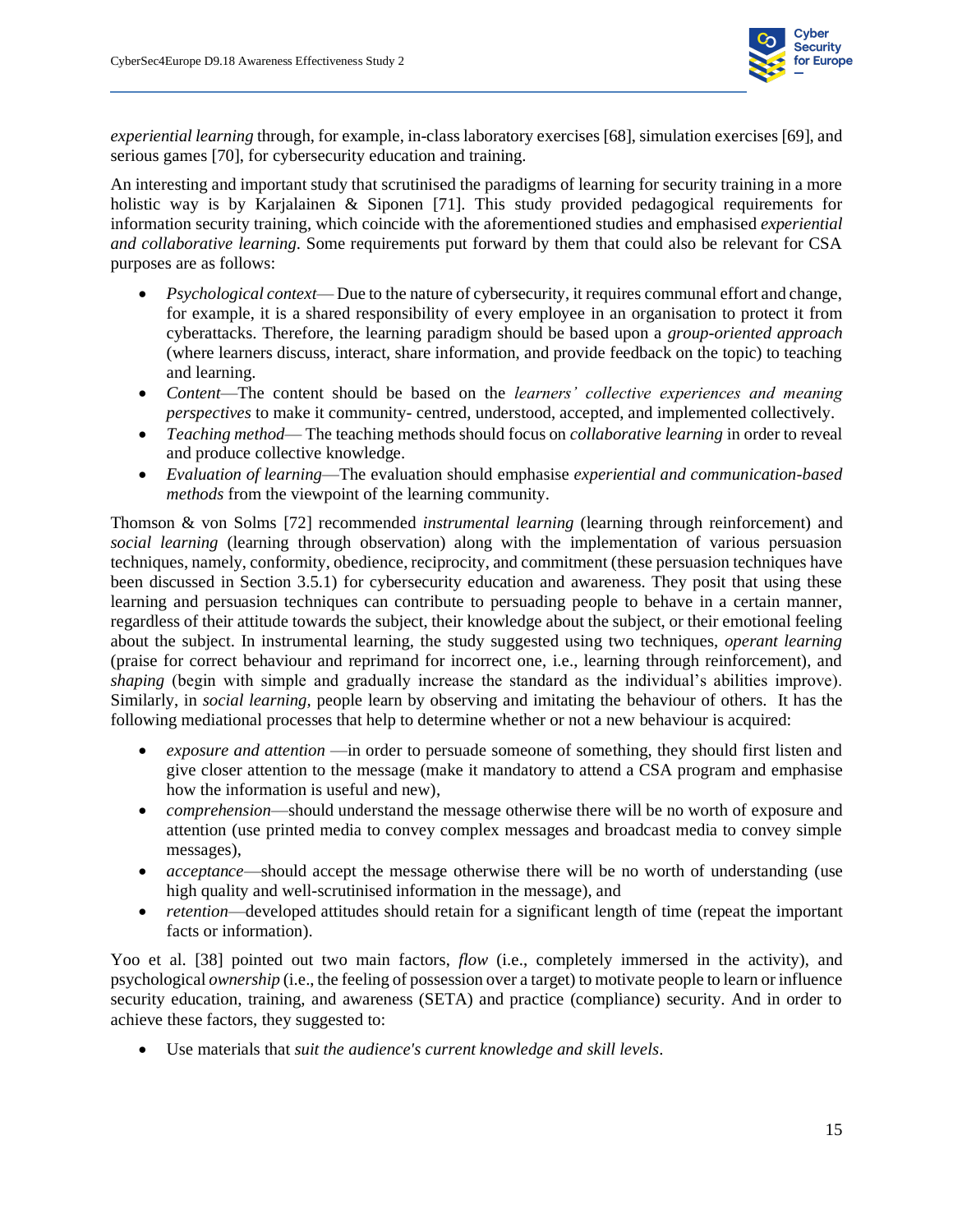

- Provide *positive feedback* (in the forms of rewards, awards, and messages) to report the audience's progress and acknowledge their achievements.
- Give *autonomy* to the audience, for example, on how, when, and where they want to learn about security.
- Make the *learning experience entertaining* so that the audience can feel like investing their precious time and energy. But ensure that entertainment does not dilute the real purpose of awareness.
- Incorporate *social interaction* (for example, with colleagues and peers) and technologies (or channels) to facilitate and make this possible.

Vasileiou & Furnell [73] proposed a framework for personalised SETA. Their framework was based on the *threshold concepts* and demands integrating the concepts and deeper understanding of security the learners need to acquire and develop their ideas. To begin with, the framework suggested collecting information about the learners, namely role, prior knowledge, barriers, learning style, and security perception, using a questionnaire so that their position in relation to the threshold concepts could be understood. Next, it suggested tailoring the security learning experience based on the information and using the learning content and delivery medium that best fit the learner's learning style. Finally, it is suggested to incorporate peerbased support to further reinforce and enhance the learning and acceptance of security by the learners.

Arain et al. [32] suggested providing relevant and role-specific examples, up-to-date content, short modules, flexible learning modes, multiple delivery methods, and a grading system for an evaluation in order to improve the effectiveness of security awareness programmes.

Siponen & Kajava [2] described the user acceptance and internalisation of security awareness as gradual processes and long-term goals. This means people can be at different stages of attitudinal change, naming a few stages on the progress wards (positive) could be readjustment, cooperation, acceptance, and internalisation; whereas regression downwards (negative) stages could be repulsiveness or hate. Thus, they suggested measuring the level of people's attitudes to understand the different types of security behaviour one can expect and encounter. Further, they proposed to use the adapted version of the persuasion method by Stevenson [74] in addition to the occasional use of rewards and sanctions in security education and awareness, particularly in motivating people to make positive transformations in their security attitude and behaviour. Some potential approaches they recommended to influence people's attitudes and behaviour change are:

- *logic*—all prescribed security actions should be logical,
- *emotion*—security measures should provoke appeal to emotions in a positive manner,
- *morals and ethics*—security norms should be based on moral and ethical principles, at least those imposed by legislation,
- *well beings*—should show how lax security measures could jeopardise the well-being of individuals, organisations, and societies,
- *feeling of security*—should give the impression of safety by adhering to security procedures,
- *rationality*—should provide rational explanations for security guidelines, procedures, actions, or behaviours.

Currently, CSA has widely been investigated from the perspective of effective delivery of relevant security information to the target audience and enforcing/motivating them to adopt it. However, a major shortcoming of this approach is that it rarely considers the fact that the target audience could have pre-existing assumptions, conceptions, and misconceptions as a result of incorrect thinking, flawed misunderstanding, or belief based on incorrect information about the security issues [75] [76] [77] that must also be addressed (modified, refined, or omitted) by the CSA initiatives for a sustainable behaviour change. Otherwise, this prior conception could conflict and interfere with the newly delivered conceptions and could result in *cognitive dissonance*—discomfort resulting from holding two conflicting ideas simultaneously—in the audience. Some implications of this could be, for example, the audience encounter difficulty in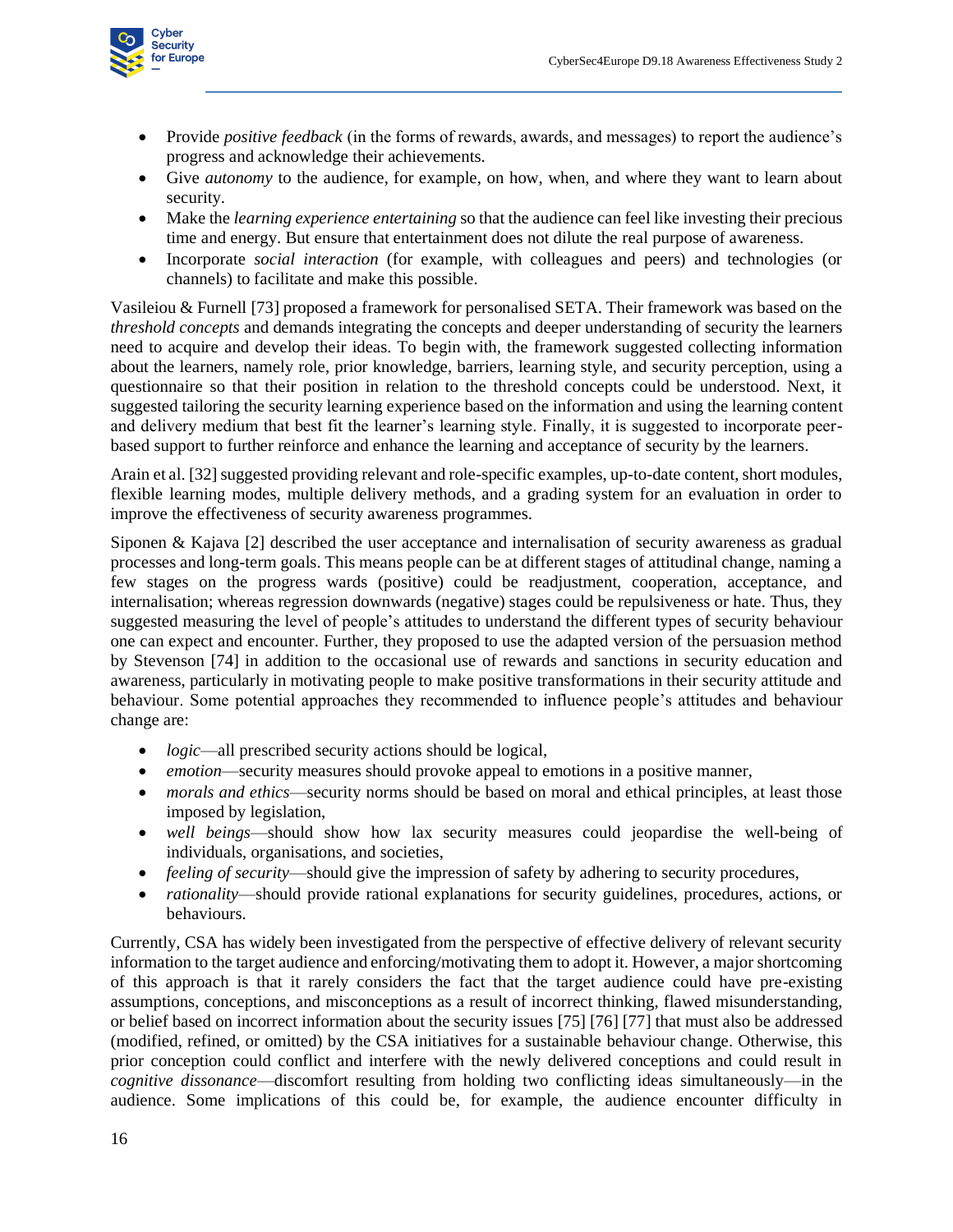

understanding and grasping the new knowledge, the audience is uninterested in learning and adopting the new knowledge [78], and more importantly, the chance of *regression* of old security behaviour is high among the audience who do not have fundamentally understand the security concept [77]. The relevance of this aspect in CSA may be felt more in the current time, essentially, when people are consciously and unconsciously absorbing much disinformation and misinformation (including on cybersecurity) from the Internet and other media every day.

In order to deal with a situation where the new knowledge is relatively advanced or deviates too much from the learners' existing conceptions and requires a conceptual change in the learners, Chan & Wei [77] [79] validated and suggested implementing *constructivist pedagogies* or *constructivism* that consider the learners' epistemological beliefs and required a level of learners' active participation rather than being a passive recipient of information. In general, constructivism consists of four critical components, which are: elicitation of prior knowledge or preconception, creation of *cognitive dissonance* to challenge preconception, applying new knowledge with feedback or conceptual restructuring, and reflection or assessment on learning [80]. Similarly, serious games [31] and online tools [1] are gaining popularity for CSA purposes that also require the active participation of the audience. These approaches are in agreement with Dale's Cone of Experience for instructional design and learning processes, which proposed that learners retain more information based on what they "*do*" (through hands-on learning or active learning) rather than what they "*hear*", "*read*" or "*observe*" [81].

To sum up, the following learning approaches should be utilised to improve the effectiveness of CSA initiatives:

- *use experiential and collaborative learning approaches (group-oriented approach, communitycentred content, collaborative learning, and experiential and communication-based evaluation),*
- *use instrumental learning (encompasses techniques: operant learning and shaping) and social learning (encompasses mediational processes: exposure, attention, comprehension, acceptance, and retention),*
- *promote flow and ownership in learning (use of learning materials that suit the audience's current knowledge and skill levels, provide positive feedback on learning progress, give autonomy over learning, make the learning experience entertaining, and incorporate social interaction),*
- *consider learning as a gradual and long-term process that progress in multiple stages, and use persuasion techniques (logic, emotion, moral and ethics, well-beings, feeling of security, and rationality),*
- *use a constructivism approach (active participation and learning by doing) using tools like serious games, and online tools (to address misconceptions),*
- *use the threshold concepts (understand the learners, tailor the learning experience, and incorporate peer-based support) to provide a personalised learning experience,*
- *provide relevant and role-specific examples, up-to-date content, short modules, flexible learning modes, multiple delivery methods, and a grading system for an evaluation,*
- *use various techniques to make the teaching and learning more effective (e.g., uses media suitable for the learners, includes feedback interventions, provides autonomy in learning processes/flexible learning modes, is entertaining to learn, involves social interactions, provides role-specific and relevant examples, uses up-to-date content, uses short and comprehensible modules, and implements multi-delivery methods).*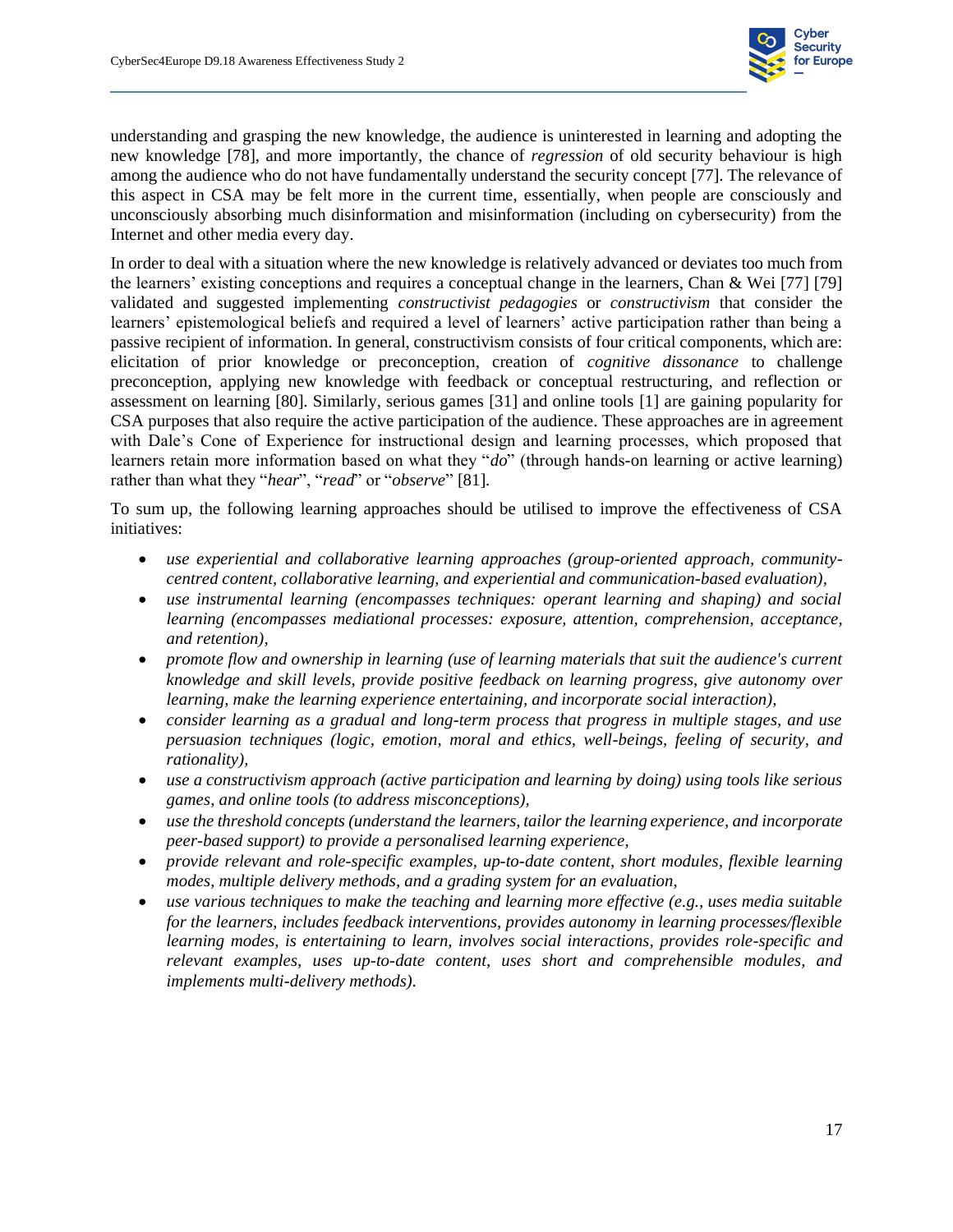

#### **3.5 Social Psychology and Behavioural Economics**

<span id="page-25-0"></span>Daniel Kahneman in his book "*Thinking Fast and Slow*" [82], has split human thinking and reasoning into two systems. *System1* is unconscious, automatic, and quick but error prone whereas *System2* is deliberate, conscious, and reliable but slow and effortful. In an awake individual, both Systems 1 and 2 are active, however, at varying intensities. A vast majority of everyday thinking is done by System1 which continuously generates suggestions for System2. If the suggestions are endorsed by System2, which happens most of the time with little or no modification to them, then the suggestions may translate into actions. It is only when System1 runs into difficulty that System2 is called for more specific and detailed processing of information in an attempt to solve the problem.

The shortcuts that System1 makes are *heuristic,* i.e., the knowledge structures, presumably learned and stored in memory [83]. But the heuristic processing is constrained by the basic principles of knowledge activation and use, namely, *availability* (knowledge being stored in memory for future use), *accessibility* (ability to retrieve the available knowledge in memory for use), and *applicability* (relevancy of the retrieved knowledge to the decision task) [84]. Thus, the heuristic is built by reviewing the limited information at hand (since all relevant information cannot be recalled, and all recalled information cannot be salient to the problem) and connecting that information to past experiences with similar problems. This also means that heuristics can be wrong and biased.

Naturally, people are influenced by cognitive and cultural biases, and susceptible to persuasion techniques. These impact their experience, decision-making, and behaviour, including those conflicting with intentions and beliefs. With no complete escape from these biases, it is suggested to be aware of them and stay prepared. Awareness of these biases will enable us to acknowledge the weaknesses in our thinking and reasoning, and probably also get motivated to self-regulate and self-reflect on our thinking and reasoning. Moreover, it will guide us to avoid the contexts/ situations/ events/ things, whenever possible, that may contribute to instigating and shaping biases. Similarly, understanding and applying the persuasion techniques, also often used by cybercriminals to conduct their malicious acts (for example, conducting phishing and social engineering attacks) [85], can be helpful in persuading people to adopt security behaviour.

In CSA, many persuasion techniques, and technical measures can be applied to minimise the effect or errors caused by cognitive and cultural biases in security decision-making and actions. Several past studies have investigated this dimension of cybersecurity and looked into social psychological and behavioural economics factors that may require to be addressed and sometimes utilised to design more effective CSA initiatives that encourage System2 thinking. Essentially, in cyberspace that is dominated by speed, and slowing down is often considered an inconvenience [33] (also a reason why System1 thinking has become standard), promoting and preparing for System2 thinking in cybersecurity is of utmost importance.

However, all irrational decisions may be biased rather than intentional. The *concept of bounded rationality* [86] explained why seemingly logical people sometimes make apparently irrational security decisions, as perceived by an independent observer. It identified mainly four reasons that limit the individual from making optimal security decisions:

- People make decisions based on their *existing beliefs and attitudes*, and each person has their own set of experiences as well as an endless range of beliefs and attitudes. As a result, some people see information security management as beneficial, while others see it as a hindrance.
- People make decisions depending on their own *perceived cognitive limitations* when faced with technological complexity and a poor user interface.
- People make decisions based on *time and resource restrictions* while keeping other activities and objectives in mind. Competing inputs and time restrictions are likely to enhance the chance of people using "rules of thumb" or heuristics to make decisions. While rules of thumb and heuristics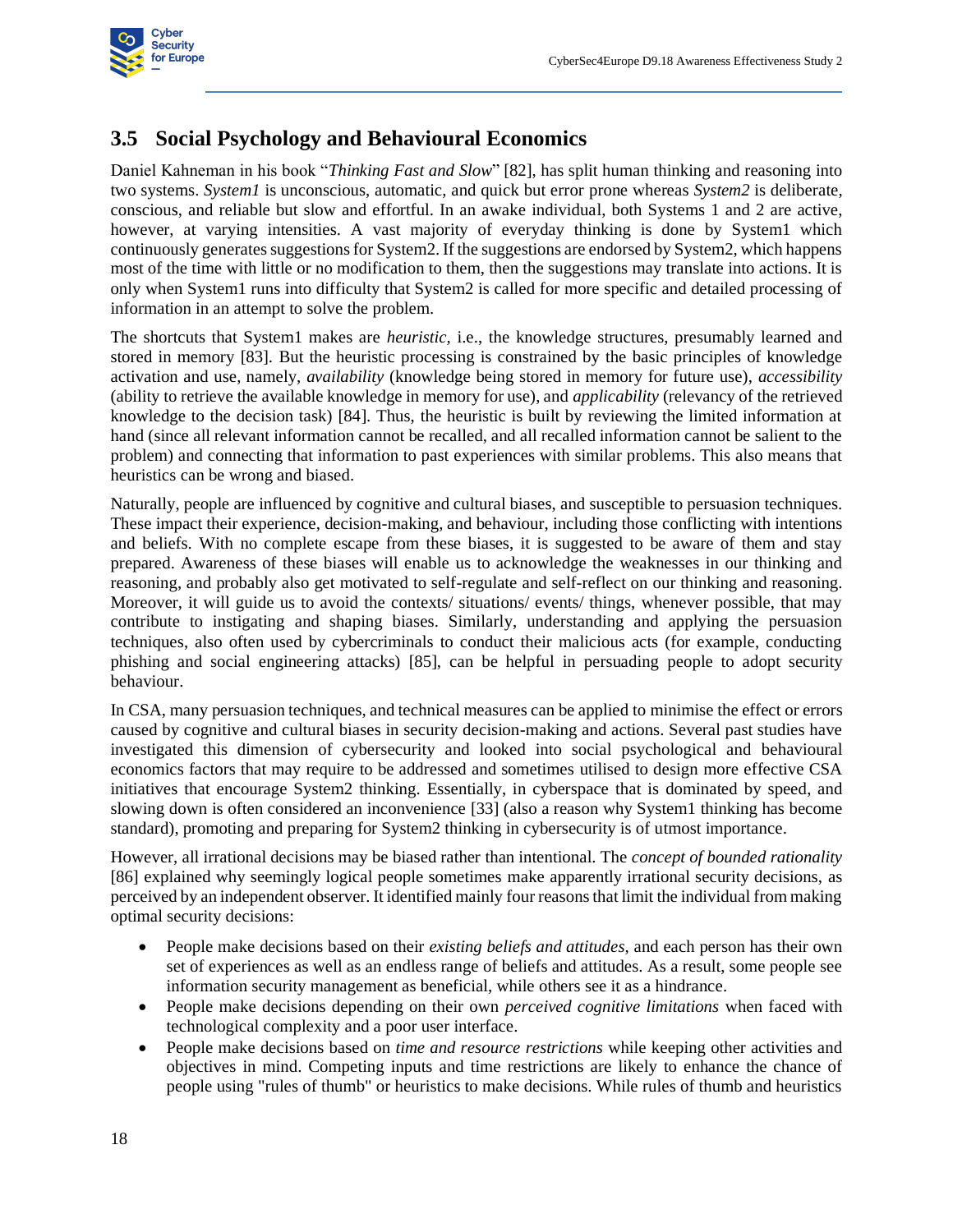

are useful and usually produce a reasonable result for the individual, they are unlikely to produce an optimal result.

• People learn to be satisfied with a *satisfactory result* rather than an ideal one. Excessive resource investment in optimising one option might result in fewer resources available for subsequent decisions. This constraint leads to a search for acceptable rather than optimum solutions.

#### <span id="page-26-1"></span>**3.5.1 Persuasion Principle**

Persuasion is the process of influencing or convincing others to change their attitudes or behaviours by using rational and/or emotional arguments. There are different persuasion strategies in practice. Some of them, which we have found to be utilised for CSA purposes are discussed next.

<span id="page-26-0"></span>An early and simple approach for persuasion suggested providing *plausible arguments or reasons*. This applies even if the arguments are vacuous, an exception being a thoughtful persuasion where the arguments have to be true. Overall they should preferably demonstrate how listeners can benefit from changing their attitudes [87] [35]. However, a more holistic and complete view of the persuasion approach has been given by the Yale Communication Model [35], which posited the following four interacting factors to create a persuasive effect: "*who*— communicator", "*what*—organisation, and content of the persuasive message", "*whom*— the audience", and "*means*— communication channel or medium" (i.e., the first four components of Lasswell Model of Communication). These factors provide input into three mediators of persuasion: *attention*, *comprehension*, and *acceptance* (in other words, persuasion occurs when the target audience pays attention to the message, then comprehends or understands the message's content, and finally accepts the message's content). In order to create a persuasive effect, there are various variables that can influence each factor, for example:

- *communicator* attractiveness and authority (power) are important variables; however, credibility (trustworthiness and expertise) is the most important variable for persuasion;
- *message*—evoke low (or enough) fear to grab attention but also require providing possible solutions;
- *target audience*—present messages tailored to different audiences. For example, determine the suitability of rational arguments versus emotional arguments for different audience; and
- *communication channel* as above, determine the suitability of using two-way versus one-way communication depending on the audience.

Another equally important work is by Robert Cialdini [88], who provided the highly popular six principles of persuasion in his book "*Influence: The Psychology of Persuasion*". These principles were originally designed to explain how people make decisions in relation to sales and purchasing, but now have been widely adopted in other fields of study, including cybersecurity. In cybersecurity, these principles can be effective tools to persuade people to change attitudes toward cybersecurity and motivate them to practice safe and secure behaviour in cyberspace. These six principles are as follows:

- *reciprocation*—a tendency to give something in return;
- *commitment and consistency* a likelihood to stick to a cause or idea after making a promise or agreement (consistent with identity or sense of self-image);
- *social proof*—a tendency to imitate the behaviour of other people (conform to the norms of a social group);
- *liking*: a tendency to like someone who is similar in terms of interests, attitudes, and beliefs;
- *authority*—a tendency to obey the request of figures who are authoritative, credible, and knowledgeable experts; and
- *scarcity*—a tendency to acquire a product, service, or information that has limited availability.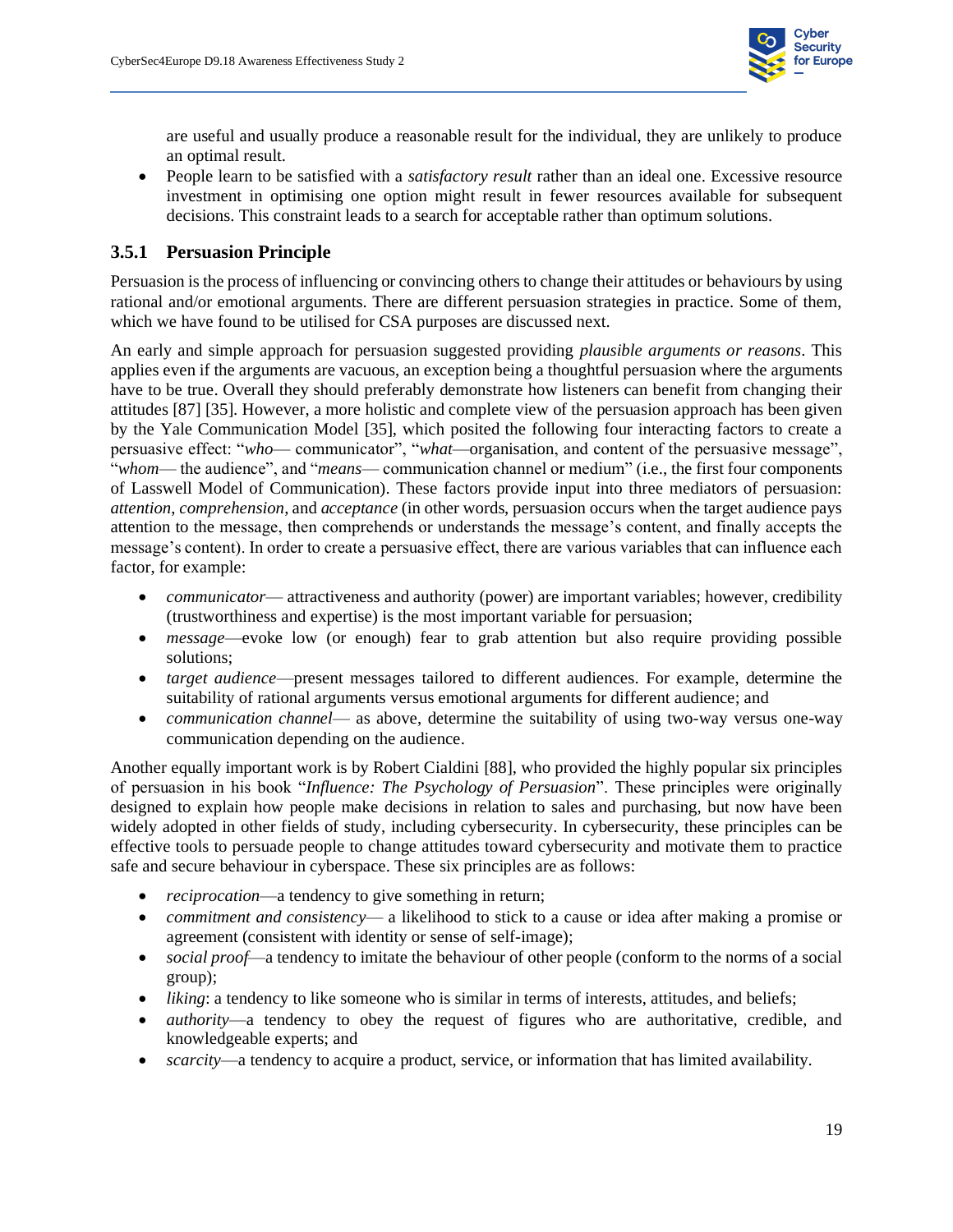

Some studies that utilise the concepts of human behaviour and psychology to make distinct recommendations for motivation purposes exclusively in CSA are by Bada et al. [6] and Coventry et al. [89], which suggest utilising the *MINDSPACE framework* [44] to deliver cybersecurity best practices. The MINDSPACE framework captures nine non-coercive influencers for behaviour change. These influencers are based on different established psychological and communication theories. Although the framework has been initially designed for public policies aiming to change or shape people's behaviour, it can also be adapted for CSA purposes. [Table 5](#page-27-1) provides the nine influencers of the MINDSPACE framework, psychological and communication theories each influence is roughly based on, and potential ways to apply them to influence people's cybersecurity behaviour.

<span id="page-27-1"></span><span id="page-27-0"></span>

| Influencer                                                                                                                                                                             | <b>Mitigation Mechanism</b>                                                                                                                                                                                                                                                                                                                                                                                                                                                                                 |
|----------------------------------------------------------------------------------------------------------------------------------------------------------------------------------------|-------------------------------------------------------------------------------------------------------------------------------------------------------------------------------------------------------------------------------------------------------------------------------------------------------------------------------------------------------------------------------------------------------------------------------------------------------------------------------------------------------------|
| <b>Messenger</b> (People are heavily<br>influenced by who communicates<br>information.)                                                                                                | The source of awareness information should be someone (person or organisation) to<br>$\bullet$<br>whom the audience is most likely to listen, e.g., someone with authority, someone<br>with similar characteristics, or someone whom others trust and like.<br>The appropriate messenger could be a security expert, trained executive or close peers<br>$\bullet$<br>(whom the participants like and trust), or an organisation authorised for cybersecurity.                                              |
| <b>Incentives</b> (People's responses to<br>incentives are shaped by<br>predictable mental shortcuts such<br>as magnitude and time of<br>incentives, and strongly avoiding<br>losses.) | The incentives (negative or positive) referred should be intrinsic, immediate, and are<br>$\bullet$<br>linked to something that makes sense and matters to the participants.<br>The emphasis should be given to the losses that the audience or their organisations<br>$\bullet$<br>may suffer if failed to behave securely, or the security fails.                                                                                                                                                         |
| <b>Norms</b> (People are strongly<br>influenced by what others do.)                                                                                                                    | Good security behaviours should be repeatedly promoted as social etiquette and<br>$\bullet$<br>normal behaviour (e.g., executives can set up an example by always locking their<br>computer before leaving it unattended).<br>The promoted behaviours should be the target audience as much as possible.<br>$\bullet$<br>Let the audience know who else (someone whom the audience may emulate, such as<br>colleagues, executives, or leaders) practice security behaviours by commending them<br>publicly. |
| <b>Defaults</b> (People "go with the<br>flow" of pre-set options.)                                                                                                                     | The security choices that reflect the organisation's norms and regulations should be<br>$\bullet$<br>preselected by default, for example, security software should be installed and be part<br>of the initial setup. In other words, secure or right choices should be simple and<br>smooth to perform whereas risky behaviours are discouraged by making them difficult<br>to perform.                                                                                                                     |
| <b>Salience</b> (People's attention is<br>drawn to what is novel and seems<br>relevant to them.)                                                                                       | Security information and images that the audience can understand and relate to<br>$\bullet$<br>personal lives/experiences should be used.<br>Communication should be kept simple (simplicity and clarity in language, cognitively<br>$\bullet$<br>friendly amount/type of information), personalised, and accessible.                                                                                                                                                                                       |
| <b>Priming</b> (People's acts are often<br>influenced by subconscious cues.)                                                                                                           | The audience should be frequently exposed to messages or cues that remind of and<br>$\bullet$<br>influence security actions, for example, security posters on the organisation premise<br>and screensavers on employees' computers.                                                                                                                                                                                                                                                                         |
| <b>Affect</b> (People's emotional<br>associations can powerfully<br>shape their actions.)                                                                                              | The audience should be informed about the purpose of the CSA programme and their<br>$\bullet$<br>role in preventing security attacks.<br>Provide awareness materials that are relevant (understandable and accessible) to the<br>$\bullet$<br>participants.                                                                                                                                                                                                                                                 |

#### Table 5: Application of MINDSPACE influencers in CSA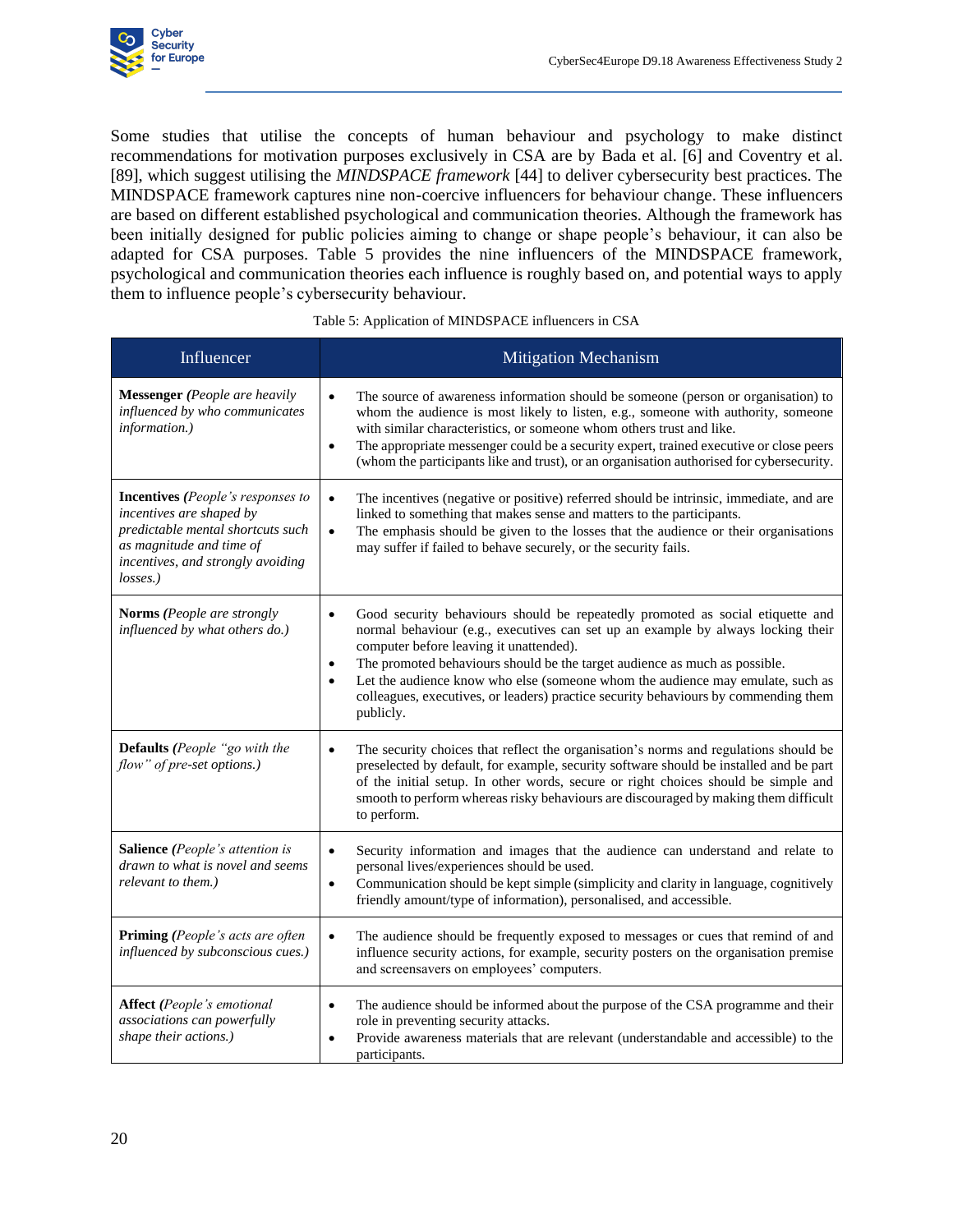

|                                                                                                                        | $\bullet$      | Present security message in counterintuitive manners so that it provokes emotions<br>(attitudes to cybersecurity) but without obviously connecting it to a change in security<br>behaviour.                                                                                                                                                          |
|------------------------------------------------------------------------------------------------------------------------|----------------|------------------------------------------------------------------------------------------------------------------------------------------------------------------------------------------------------------------------------------------------------------------------------------------------------------------------------------------------------|
| <b>Commitments</b> ( <i>People seek to be</i><br>consistent with their public<br><i>promises and reciprocal acts.)</i> | $\bullet$      | The programme should have clear goals and expectations concerning the desired<br>behavioural changes following a CSA programme and they should be made public<br>(known to the audience).<br>If possible, a deadline should be set by when the goals have to be achieved. Incentives<br>should be offered for good security behaviour (reciprocity). |
| <b>Ego</b> (People act in ways that<br>make them feel better about<br><i>themselves.</i> )                             | $\bullet$<br>٠ | The capabilities and motivation of the audience should be considered and possibly<br>begin with small and easy changes.<br>The audience should receive structured and constructive feedback on their behaviours<br>(performance).                                                                                                                    |

Further to complement the MINDSPACE framework, the Behaviour Insights Team [41] developed the EAST framework, which will be discussed in Sectio[n 3.5.2.](#page-29-1)

Persuasion, in general, can occur at all levels of *mindfulness*, which can be *thoughtful persuasion* (when a listener is motivated and weighs the pros and cons of the provided evidence before making the transformation in attitudes and behaviour) or its contrasting *mindless persuasion* (when a listener lacks motivation and uses little intellectual analysis in contemplating the provided evidence before making the transformation in attitudes and behaviour) and everywhere in between [87] [90]. In a real-life, many social influence variables operate under conditions of mindlessness [87]. The same has been evident from the Langer et al.'s experiment [91] that revealed both oral and written communications, whether *semantically sound* or *senseless*, are vulnerable to *mindless behaviour*(i.e., the listener pays no attention to the substantive information relevant to resolving the problem successfully, or pays attention to a small amount of structural information that may not be useful). Further, it demonstrated that the ignorance of relevant information will continue to occur unless the communication occasioned an *effortful response* or is *structurally novel*. However, the study also pointed out that the tendency to ignore relevant information may not always be completely mindless, and could have occurred simply due to, for example, the listener knows the information, the information is congruent with his/her past experiences, s/he believes the information to be irrelevant, or s/he has found structural cues to proceed.

Finally, it is important to understand that persuasive tactics applicable in an audience group may not work on others, so these tactics must be tailored to fit the audience group in order to change attitudes [92]. The persuasive tactics can be impacted by variables like personality traits of the audience (refer to [93] for the relationship between personality- Big-5, Dark Triad, and Type D and susceptibility to Cialdini's six principles of persuasion), personal relevance of ideas to the audience (a high personal relevance is governed by a thoughtful persuasion whereas a low personal relevance is governed by a mindless persuasion) [94], and the audience's pre-existing attitudes or attitude accessibility (a weak attitude encourages a mindless persuasion and is more susceptible to change in response to persuasive appeals whereas a strong attitude encourages a thoughtful persuasion and requires strong arguments for persuasion) [95].

To sum up, persuasion techniques relevant to CSA and can be utilised for the purpose are:

• *provide plausible arguments on how the audience benefits by changing security attitudes or behaviour, use attention-grabbing message (entertaining content or raising mild fear may work),*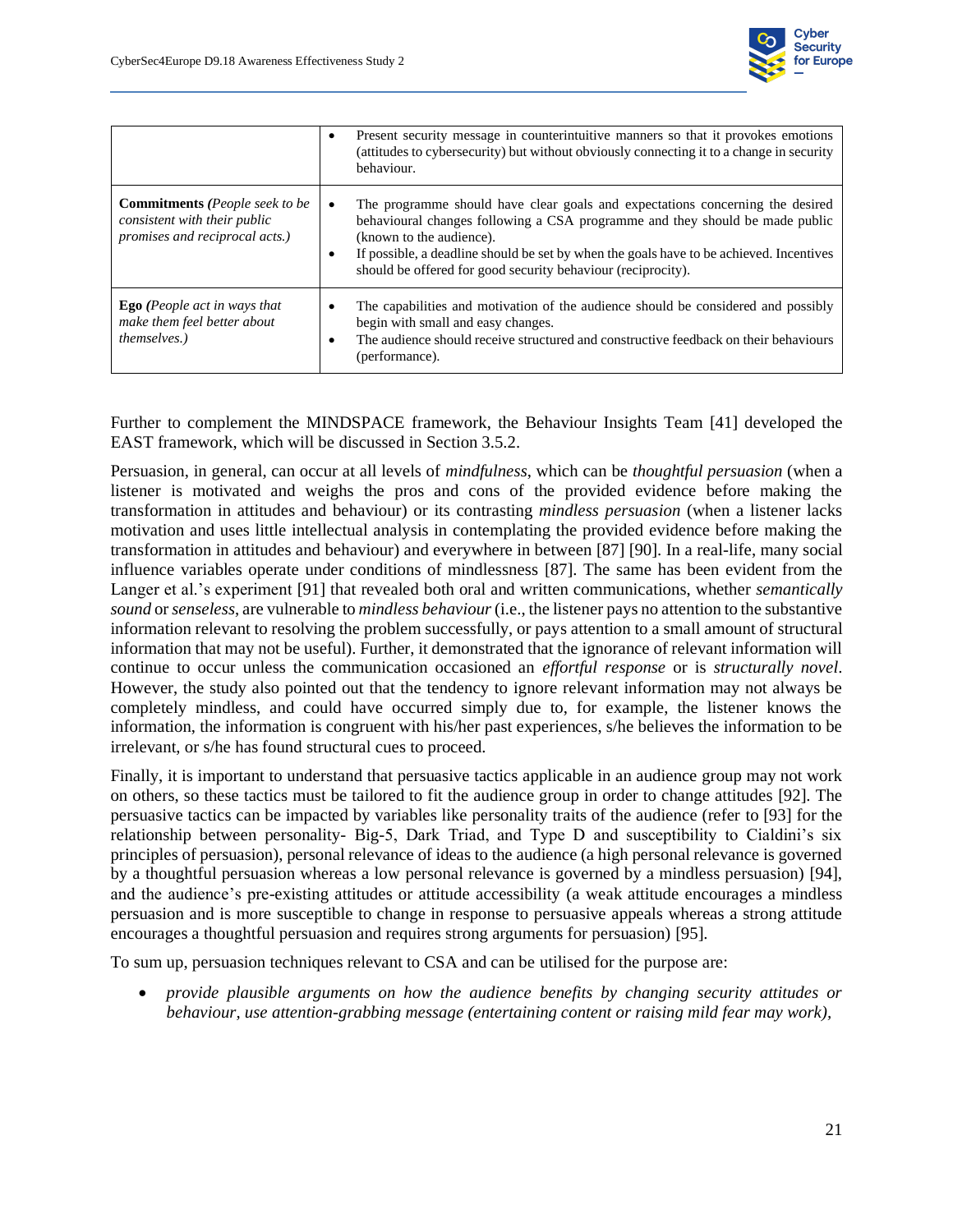

- *use a credible (trustworthy and expert) communicator, and messages and communication channels tailored to the audience (consider the audience's pre-existing attitude, personality traits, and personal relevance);*
- *implement Cialdini's six principles of persuasion (reciprocation, commitment and consistency, social proof, liking, authority, and scarcity) for message framing and delivery to increase the persuasive effect;*
- *utilise the MINDSPACE (Messenger, Incentives, Norms, Defaults, Salience, Priming, Affect, Commitments, and Ego) framework but consider the criteria of the EAST framework to motivate the audience to adopt security behaviour; and*
- *provide structurally organised content and enforce effortful response.*

#### <span id="page-29-1"></span>**3.5.2 Nudge Theory**

In behavioural economics, a '*nudge'* is a way to manipulate people's choices to lead them to make specific decisions. Studies by Bavel & Rodriguez-Priego [96] for the European Commission, Bavel et al. [97], and Sharma et al. [98] implemented the "*Nudge theory*" for security behaviour change.

<span id="page-29-0"></span>The first study [96] explored and tested the role of nudges (i.e., features of the environment that attract attention and indirectly encourage to alter behaviour) on online decision-making, particularly in cybersecurity. The study demonstrated that utilising the *nudge theory* can be effective in generating more secure behaviour. A CSA programme generally presents, for example, what to do, why to do it, ways of doing it, and so forth but often this knowledge does not translate into actions. By introducing suitable cyber nudges, such a situation of inactions can be minimised. Appropriate cyber nudges will act as soft enforcement, which will drive and steer the audience to use the learned security practices [99]. However, the challenge of using this technique is finding the right "*nudge*", which can quickly become complex. For example, Bavel & Rodriguez-Priego used nudges based on established concepts like PMT (e.g., heightened coping appraisal, heightened threat appraisal, and combined coping and threat appraisal); gain versus loss framing (e.g., gain-framed warning message, and loss-framed warning message); anthropomorphic characters (e.g., female anthropomorphic character, and male anthropomorphic character); and low-risk, high-impact versus high-risk, low-impact (e.g., high-risk, low-impact condition, and low-risk, high impact condition). Interestingly, these cyber nudges produce a varying effect on the audience for different security behavioural measures. First, among the PMT appraisals, heightened *coping appraisal* was found to be the most effective for behaviour change, i.e., people fail to behave securely because they do not know what secure behaviour entails. The other two appraisals were found relatively less effective. Second, regarding the gain versus loss framing, both messages were found to have a positive effect on the security behaviour change. Finally, among male and female anthropomorphic characters, the *male character* was found to be effective but only in one security behavioural measure.

The second study [97], from the same author group, used an experiment to test the impact of PMT's constructs, mainly *coping message* (information on how to minimise exposure to risk), *threat or fear appeal* (highlight the potential negative consequences of not acting safely), and both messages combined (i.e., coping message and threat appeal) in triggering or nudging online security behaviour. Further, the study analysed the impact of age and national culture on online security behaviour. It revealed that *coping messages* and *combined messages* have an effect on security behaviour change, whereas threat appeal has not. Likewise, both age and country have a significant effect on online security behaviour.

Finally, the third study [98] that was recently conducted to test the impact of nudging in the context of CSA. They used an experiment to examine the impact of framing and priming (*digital nudging*) on people's security behaviour. In conformity with past studies, they found that priming (conducted by using instancebased information on potential security risks to prime tech-savvy young adults) plays an important role in security behaviour; it encourages people to make safer and more secure actions. However, although strange,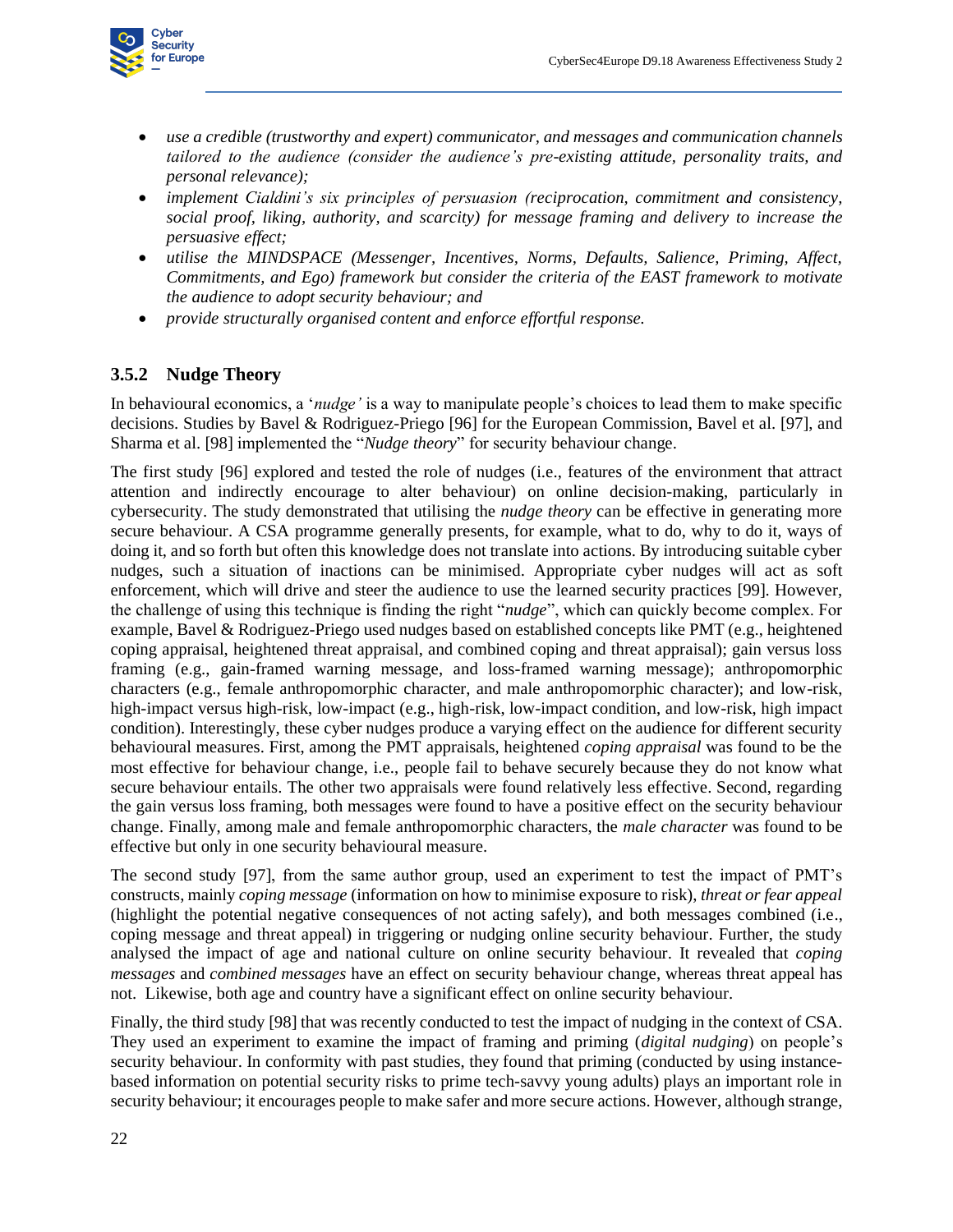

the study did not find any significant role of message framing (whether it is negative or positive) in cybersecurity behaviour. As a rationale for the latter finding, the study admits that this could have happened possibly due to the weaknesses in their message framing, which were generic and perhaps had no new information to offer to the tech-savvy young participants.

While implementing the "*nudge theory*" for security behaviour change, one of the major challenges is determining suitable nudges. All the above-mentioned studies are dependent on nudging techniques that are particularly restricted to *message framing*. Along with message framing, many other aspects can be used for nudging, for example, a report by Suter et al. [99] from DayBlink Consulting, utilises behavioural science concepts (mainly *cognitive biases*) to generate cyber nudges with the objective of bringing sustainable security behaviour changes in people. Some cyber nudges suggested, by the study are listed in [Table 6.](#page-30-1) These suggested cyber nudges are largely associated with usable security.

<span id="page-30-1"></span><span id="page-30-0"></span>

| <b>Cognitive Bias</b>                                                                                   | <b>Rationale</b>                                                                                                                                                                                                                                                              | <b>Suggested Cyber Nudge</b>                                                                                                                                                                                                                                                                                                                  |
|---------------------------------------------------------------------------------------------------------|-------------------------------------------------------------------------------------------------------------------------------------------------------------------------------------------------------------------------------------------------------------------------------|-----------------------------------------------------------------------------------------------------------------------------------------------------------------------------------------------------------------------------------------------------------------------------------------------------------------------------------------------|
| Affect heuristic and<br>risk assessments                                                                | Affect based evaluations are quick, automatic,<br>and rooted in visceral emotional reactions rather<br>than calculated judgment. They are more<br>pronounced in resource constraint situations<br>(i.e., when lacking resources or time to reflect on<br>risks and benefits). | Use security pop-ups and warnings with<br>$\bullet$<br>messages that remind users about security<br>risks<br>potential<br>and<br>make<br>their<br>consequences/costs more salient.                                                                                                                                                            |
| <b>Habituation</b><br>and<br>security warnings                                                          | People exposed to a similar stimulus (or<br>similarly designed warning message) often get<br>desensitised to it and are more likely to ignore<br>security notifications<br>and<br>warnings<br>$($ or<br>encourage automatic click-through).                                   | Use pop-ups and warnings only when<br>$\bullet$<br>necessary.<br>Use pop-ups and warnings with unfamiliar<br>$\bullet$<br>user-interface<br>features,<br>example,<br>for<br>polymorphic, or colour-changing warnings<br>$[33] [100]$ .<br>Enforce users to complete some actions before<br>allowing click through.                            |
| <b>Hyperbolic</b><br>discounting<br>and<br>updates (like sure<br>things,<br>waiting<br>is<br>difficult) | People, if given choice between two similar<br>rewards, often give preference to sooner-smaller<br>reward over later-larger reward.                                                                                                                                           | Provide information on the purpose of the<br>$\bullet$<br>patch.<br>Make the consequences/cost of neglecting the<br>$\bullet$<br>patch more salient.<br>Reduce the degree to which the non-instant<br>$\bullet$<br>reward is discounted.<br>Send reminders to update.<br>$\bullet$<br>Introduce blocking off time for the patch.<br>$\bullet$ |
| Scarcity and access<br>control management                                                               | The context of scarcity (shortage of time and<br>money) introduces psychological burden and<br>inhibits cognitive power (i.e., cognitive<br>tunnelling).                                                                                                                      | automation<br>$\bullet$<br>Use<br>for<br>access<br>control<br>management, wherever possible.<br>Make automatic expire after a certain time as<br>$\bullet$<br>default.                                                                                                                                                                        |
| Congruence<br>heuristic and<br>risk<br>assessment                                                       | People's tendency to over-rely on their initial<br>belief and look<br>only for confirmatory<br>information while simultaneously ignoring<br>alternative beliefs (i.e., ignore the beliefs that<br>disapprove their initial belief)                                            | Make alternative beliefs (or security risks<br>$\bullet$<br>potentially unknown to them) salient.                                                                                                                                                                                                                                             |

Table 6: Cyber nudges for security behaviour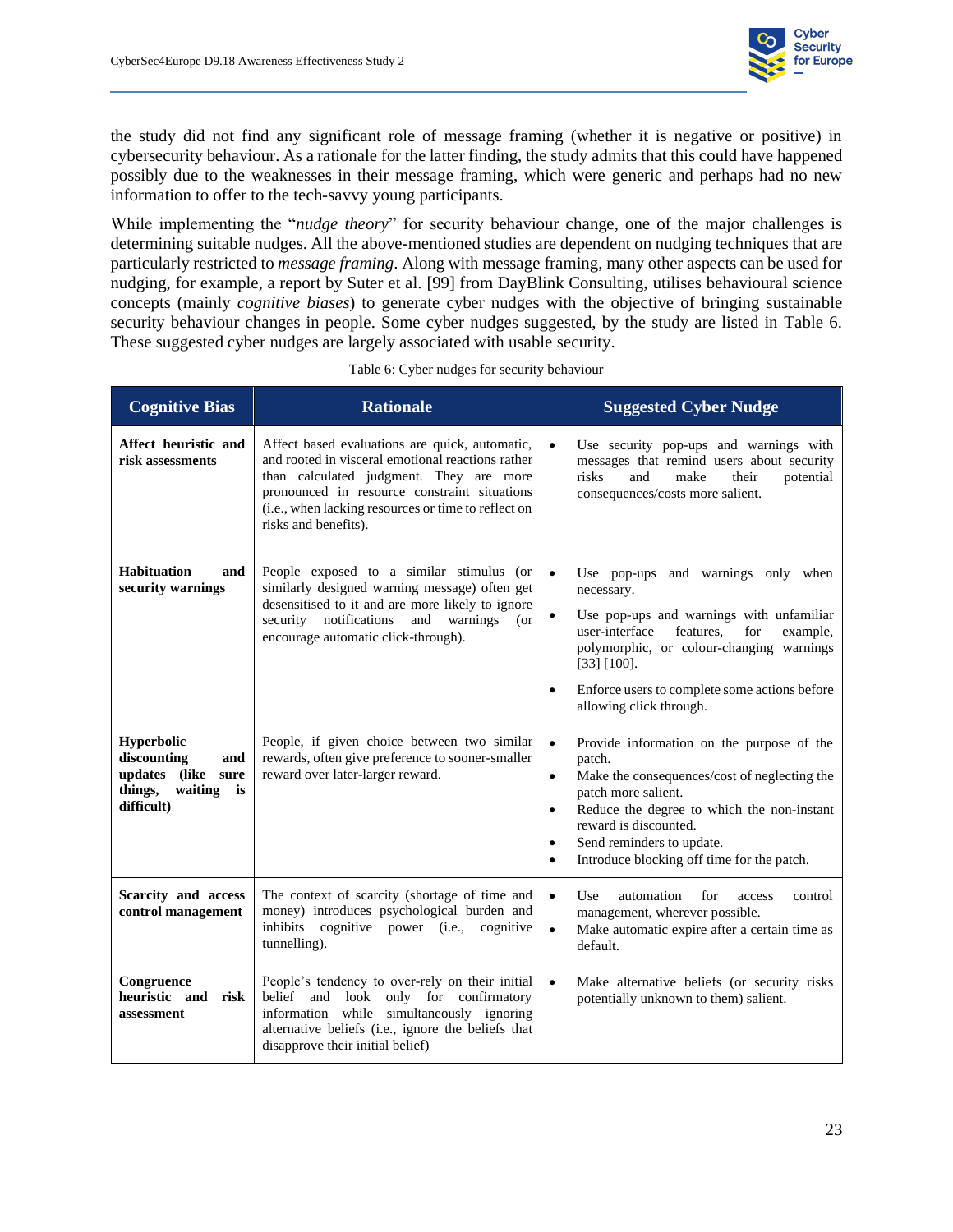

| Underestimating<br>predictability<br>and<br>passwords                            | People are incredibly predictable in how they<br>choose to comply with inconvenient norms.<br>Further, they are prone to underestimating their<br>predictability and similarity to others in their<br>methods of compliance.                                 | Suggest randomly selected dictionary words<br>as the base of the password, with special<br>characters or number placement that defies<br>expected patterns.                                                            |
|----------------------------------------------------------------------------------|--------------------------------------------------------------------------------------------------------------------------------------------------------------------------------------------------------------------------------------------------------------|------------------------------------------------------------------------------------------------------------------------------------------------------------------------------------------------------------------------|
| Hassle factors, status<br>quo bias, and multi-<br>factor authentication<br>(MFA) | Even seemingly minor inconveniences or<br>annoyances can act as <i>hassle factors</i> (i.e.,<br>anything that prevents from doing work<br>efficiently and effectively). People exhibit<br>preferences for the status quo or the current state<br>of affairs. | The recommended security features are pre-<br>selected or given as the default option (to<br>address status-quo bias); however, users with<br>other preferences are allowed to opt-out (to<br>address hassle factors). |
| Social<br>proof<br>and<br>security measures                                      | People who are unclear about what to do in a<br>given scenario replicate the activities of others<br>around them, even if there is no reason to believe<br>they are doing the smart, or right thing.                                                         | Without any <i>subjective framing</i> , simply<br>present the specific number of co-workers<br>who use the security features.                                                                                          |

Interestingly, to complement both the MINDSPACE framework and the Nudge theory, the Behaviour Insights Team [41] developed the EAST framework. The four constituents or principles of this framework are **E**asy, **A**ttractive, **S**ocial, and **T**imely (EAST). The framework focuses on how the behavioural insights can be applied, for example, applying the nine influencers of the MINDSPACE or cyber nudges, Easy, Attractive, Social, and Timely. Some ways by which these four principles can be realised are mentioned in [Table 7.](#page-31-1)

<span id="page-31-1"></span><span id="page-31-0"></span>

| <b>Constituent</b> | <b>Mechanisms to Apply</b>                                                                                                                                                                                                                                            |
|--------------------|-----------------------------------------------------------------------------------------------------------------------------------------------------------------------------------------------------------------------------------------------------------------------|
| Easy               | Harness the power of defaults.<br>٠<br>Reduce the " <i>hassle factor</i> " of taking up a service.<br>٠<br>Simplify the messages.<br>٠                                                                                                                                |
| <b>Attractive</b>  | Grab attention.<br>Highlight incentives (i.e., design rewards and sanctions for maximum effect).<br>٠                                                                                                                                                                 |
| <b>Social</b>      | Tap into the human instinct to align with others by showing them that most people perform the<br>desired behaviour.<br>Use the power of the network.<br>٠<br>Encourage people to make a commitment to others.<br>$\bullet$                                            |
| <b>Timely</b>      | Prompt people when they are likely to be most receptive.<br>٠<br>Consider the immediate costs and benefits.<br>$\bullet$<br>Help people plan their response to events.<br>٠<br>Have as close to the behavioural choice as possible.<br>٠<br>Reinforce regularly.<br>٠ |

Table 7: Mechanisms to apply the EAST Framework

To sum up, different nudges can be designed and used to influence people to make correct security decisions or select the correct security options:

- *use coping appraisal message, combined message (both threat and coping appraisals message) male anthropomorphic characters, and loss/gain message as message nudges,*
- *design (implementing the concepts of usable security and message framing) suitable digital nudges to minimise or address the influence of various psychological biases, and*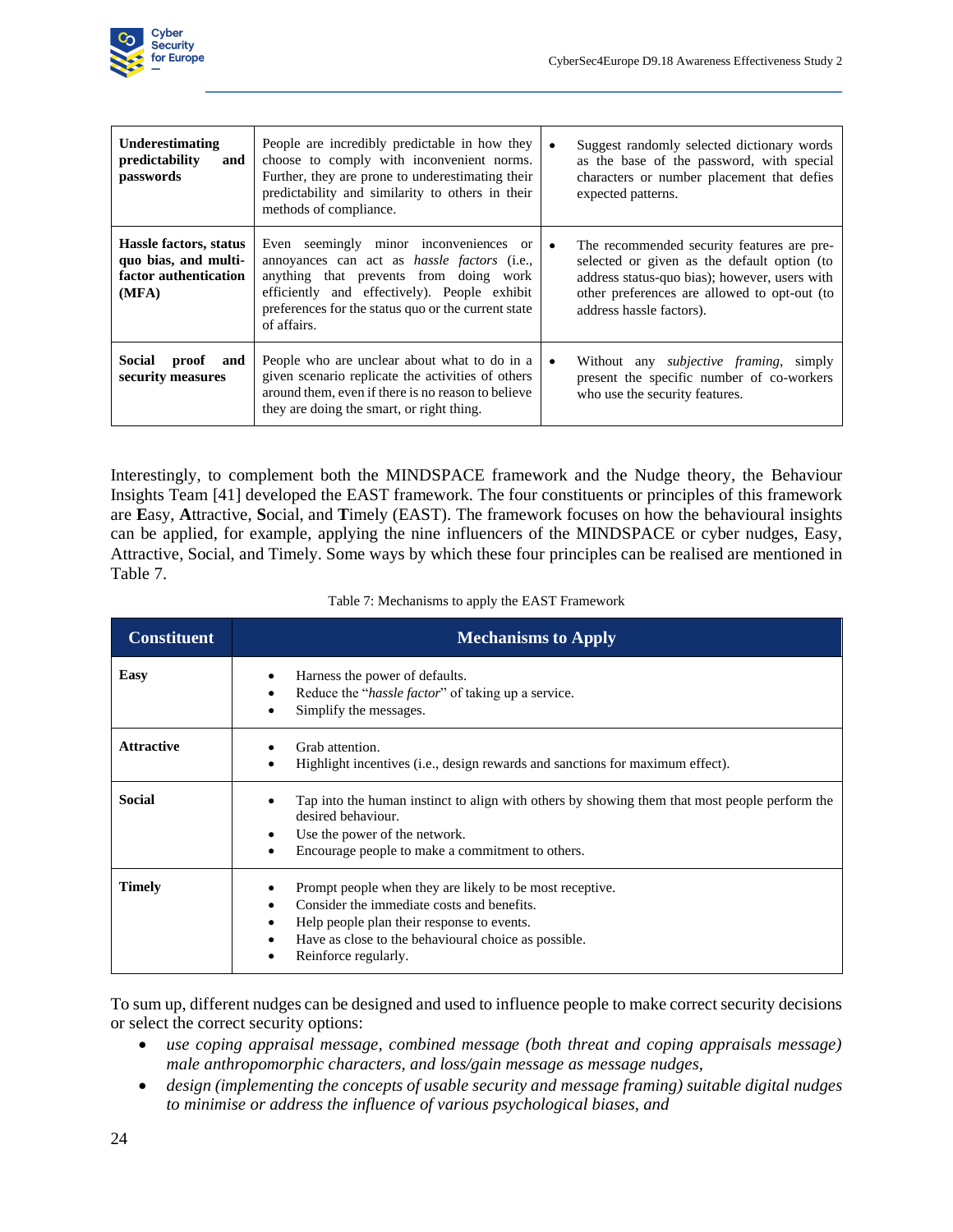

• *implement the EAST (easy, attractive, social, and timely) framework to design and apply digital nudges.*

#### **3.5.3 Cognitive and Cultural Biases**

<span id="page-32-0"></span>People possess many pre-existing biases, especially in the areas of cognition and culture. Due to the influence of these biases, their perceptions of risks are often distorted. For example, people may overestimate dread and unknown risks whereas underestimating the non-dreaded and known risks [33]. Ironically, these psychological biases are inescapable aspects of the human experience, shaped and impacted by past and present experiences. In cybersecurity, they influence people's security decision-making, strategies, and behaviour. Thus, it is necessary to understand these biases and consider appropriate steps to address the errors or skewness introduced in security decision-making processes by them. There are some studies that have exclusively explored such biases with the intent to identify them and determine in what ways they can impact cybersecurity decision-making and behaviour. Although there is no "*silver bullet*" to cope with and overcome all these biases, even simply being aware of them and acknowledging their effects on our decision-making is an important step towards their solution. Awareness of them could motivate some people to self-reflect and self-regulate their thinking, and practice security activities so as to gain more proficiency in how they process and do the activities. Moreover, it could also encourage the prevention of the aspects whenever possible, which can potentially cause or instigate or shape the biases. Last but not least, it will guide in applying suitable intrinsic/extrinsic motivations to address applicable biases, and apply recommended technological measures (e.g., message framing and usability in [Table 6\)](#page-30-1) that can minimise the impact of some biases [101].

One of the most comprehensive studies on cognitive and cultural biases for the *internalisation* of security policies is by Tsohou et al. [39]. It identified and analysed various biases that could potentially impact cybersecurity decision-making and behaviour. They identified and recommended to address namely the following cognitive biases: *affect heuristic, anchoring bias, confirmation bias, availability heuristic, optimism bias, loss aversion and hyperbolic time discounting,* and *risk perception and the psychometric paradigm*. Further, they mentioned addressing the cultural biases in the four cultural groups: *hierarchical, fatalists, individualists,* and *egalitarians,* depending on the cultural group being dealt with. As a result, they recommended considering these biases and their needful controls during the different phases of CSA programmes.

A report from ForcePoint [101] analysed six biases that can skew security decision-making and behaviour, which are: *aggregate bias, anchoring bias, availability bias, confirmation bias, the framing effect, and fundamental attribution error*.

Blau et al. [33] described various social psychological biases and factors that make people vulnerable to cyberattacks and also provided potential mitigations for them. Some psychological factors and biases raised by them are *affect heuristic, habituation, choice architecture, status quo bias and nudge users, loss aversion, hassle factor, availability heuristic, context of scarcity, congruence heuristic, command authority, salient cues, priming,* and *security by default.*

Bottomley et al. [36] asked to address cognitive biases such as *loss aversion, confirmation bias, hyperbolic discounting, affect heuristic, cognitive overloading,* and *bandwagon effect,* and to utilise psychological theories such as *social proof theory* and *intrinsic/ extrinsic motivation theory* in message framing.

<span id="page-32-2"></span>To sum up, a consolidated list of cognitive, cultural, and other biases that can influence security decisionmaking and behaviour and need to be addressed, and some utilised for an effective CSA are presented in [Table 8.](#page-32-2)

<span id="page-32-1"></span>Table 8: List of cognitive and cultural biases as well as other factors that impact security decision making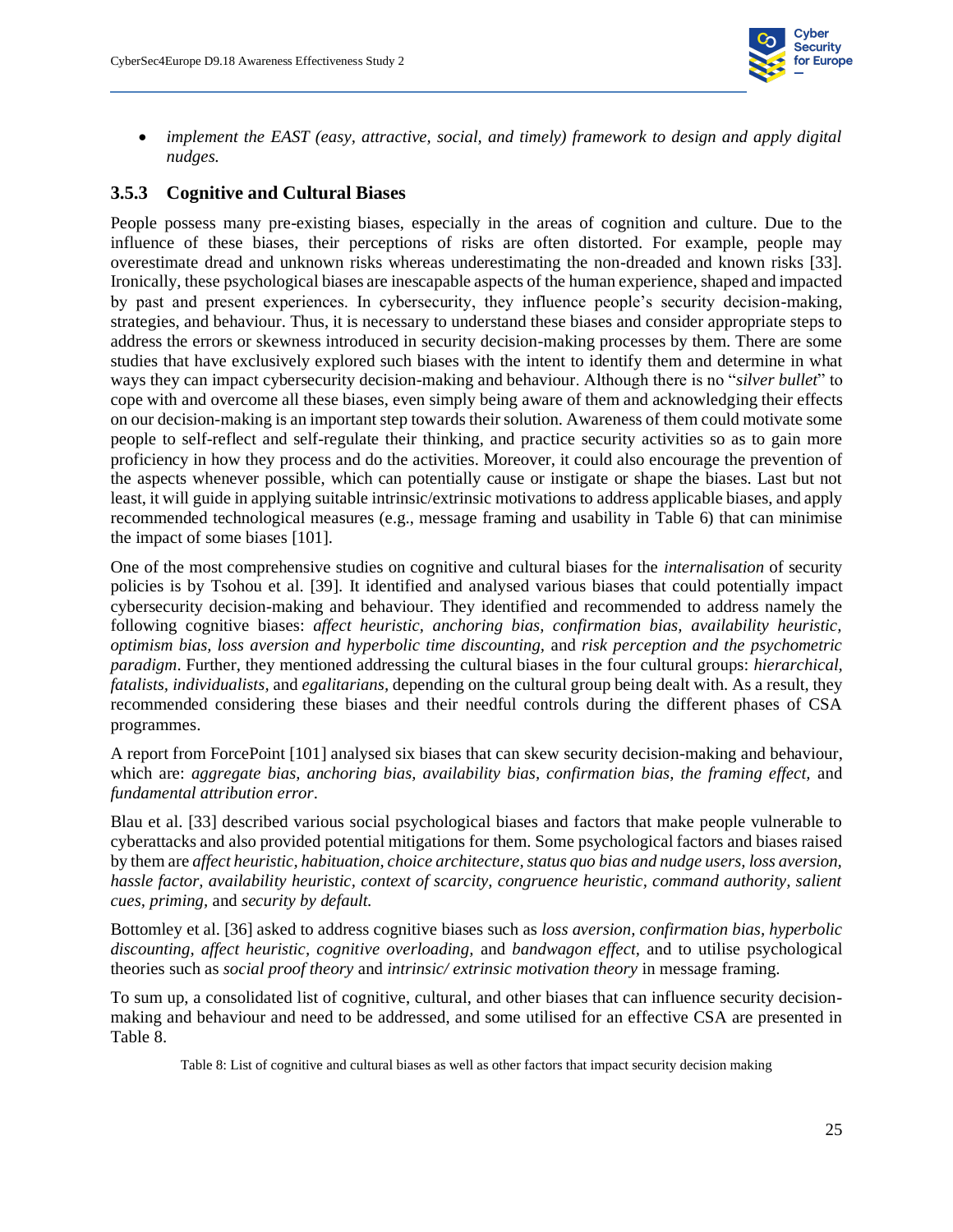

| <b>Bias and Factor</b>                                                                                                                                                                                                                                                                                    | <b>Potential Mitigation</b>                                                                                                                                                                                                                                                                                                                                                                                                                                                                                                                                                                                                                                                                                                            |
|-----------------------------------------------------------------------------------------------------------------------------------------------------------------------------------------------------------------------------------------------------------------------------------------------------------|----------------------------------------------------------------------------------------------------------------------------------------------------------------------------------------------------------------------------------------------------------------------------------------------------------------------------------------------------------------------------------------------------------------------------------------------------------------------------------------------------------------------------------------------------------------------------------------------------------------------------------------------------------------------------------------------------------------------------------------|
| <b>Affect Heuristic</b> (Decisions are heavily<br>influenced by people's current emotions<br>rather than concrete information; a<br>tendency to underestimate or overestimate<br>risks and costs associated with things based<br>on whether an individual likes or dislikes the<br>things, respectively.) | Concretise risk and make potential costs more salient by putting vivid<br>$\bullet$<br>information about specific threat consequences into browser warnings or<br>search results.<br>$\bullet$<br>Express risk in terms of relative frequency, which has a stronger impact on<br>judgment than that expressed as a probability.<br>The assessments of costs and benefits of noncompliance and compliance are<br>$\bullet$<br>influenced by the images and feelings associated with them.<br>Avoid associating compliance (security or secure behaviour) with<br>$\circ$<br>negative images and feelings.<br>Avoid associating noncompliance (unsecure behaviour) with<br>$\circ$<br>positive images and feelings.<br>Refer to Table 6. |
| <b>Aggregate bias</b> (A tendency to assume that<br>trends observed in a group also apply to an<br>individual.)                                                                                                                                                                                           | Use self-to-self, self-to-peer, and self-to-global comparisons to understand<br>$\bullet$<br>individual human behaviours and to provide personalised security solutions.                                                                                                                                                                                                                                                                                                                                                                                                                                                                                                                                                               |
| <b>Anchoring effect</b> (A tendency to heavily<br>rely on the initial piece of information given<br>about a topic; once an anchor is set, an<br>individual's<br>subsequent<br>arguments,<br>estimates, values, and so on may differ from<br>what s/he would have without the anchor.)                     | $\bullet$<br>Use statistical analysis techniques to decrease the impact of overly weighted<br>early judgments in favour of balancing the impact of new and critical<br>information into the decision paradigm.                                                                                                                                                                                                                                                                                                                                                                                                                                                                                                                         |
| Authority bias (A tendency to attribute<br>greater accuracy to the opinion of an<br>authority figure and be more influenced by<br>that opinion.)                                                                                                                                                          | Refer to 'Messenger' in the MINDSPACE framework (Table 5)—use<br>$\bullet$<br>trustworthy messenger with expertise in the security domain.                                                                                                                                                                                                                                                                                                                                                                                                                                                                                                                                                                                             |
| Availability heuristic (A tendency to use<br>information that comes to mind quickly and<br>easily when making decisions about the<br>future.)                                                                                                                                                             | Take the help of technology and data to understand the probabilities of<br>$\bullet$<br>various types of threats (e.g., warnings and notifications from security<br>software, email system, and web browser).<br>Values the advice and recommendations of security experts and personnel.<br>$\bullet$                                                                                                                                                                                                                                                                                                                                                                                                                                 |
| <b>Bandwagon effect</b> (A tendency to do<br>something, regardless of their own beliefs,<br>simply because other people are doing it.)                                                                                                                                                                    | Utilise social proof theory (Refer to Table 2) —praise publicly the people<br>$\bullet$<br>performing well in security behaviour.<br>Refer to 'Norms' of the MINDSPACE framework (Table 5)<br>$\bullet$                                                                                                                                                                                                                                                                                                                                                                                                                                                                                                                                |
| Choice architecture (Decision can be<br>impacted by the ways choices are presented<br>to them, for example, the number of choices,<br>the manner in which attributes are<br>described, and the presence of a default.)                                                                                    | An easy way could be to remove the choice altogether and automate the<br>$\bullet$<br>security activities [102], wherever possible.<br>Provide security choices that fail safely [103].<br>$\bullet$<br>Facilitate with clear and concise information on the benefits of each security<br>$\bullet$<br>choice so as to help in selecting the most relevant option.                                                                                                                                                                                                                                                                                                                                                                     |
| <b>Cognitive overloading</b> (A situation that can<br>occur when too many stimuli demand<br>attention at the same time.)                                                                                                                                                                                  | Focus on one task at a time and eliminate distractions.<br>$\bullet$<br>Incorporate two-ways communication to be used for discussion with peers<br>$\bullet$<br>and instructors in order to clarify the confusion.<br>Refer to Table 2.<br>$\bullet$                                                                                                                                                                                                                                                                                                                                                                                                                                                                                   |
| Correspondence bias or attribution effect<br>(A tendency to overattribute personality<br>traits and under attribute the situation or<br>context to explain behaviour.)                                                                                                                                    | Get personal insight and practice empathy.<br>$\bullet$                                                                                                                                                                                                                                                                                                                                                                                                                                                                                                                                                                                                                                                                                |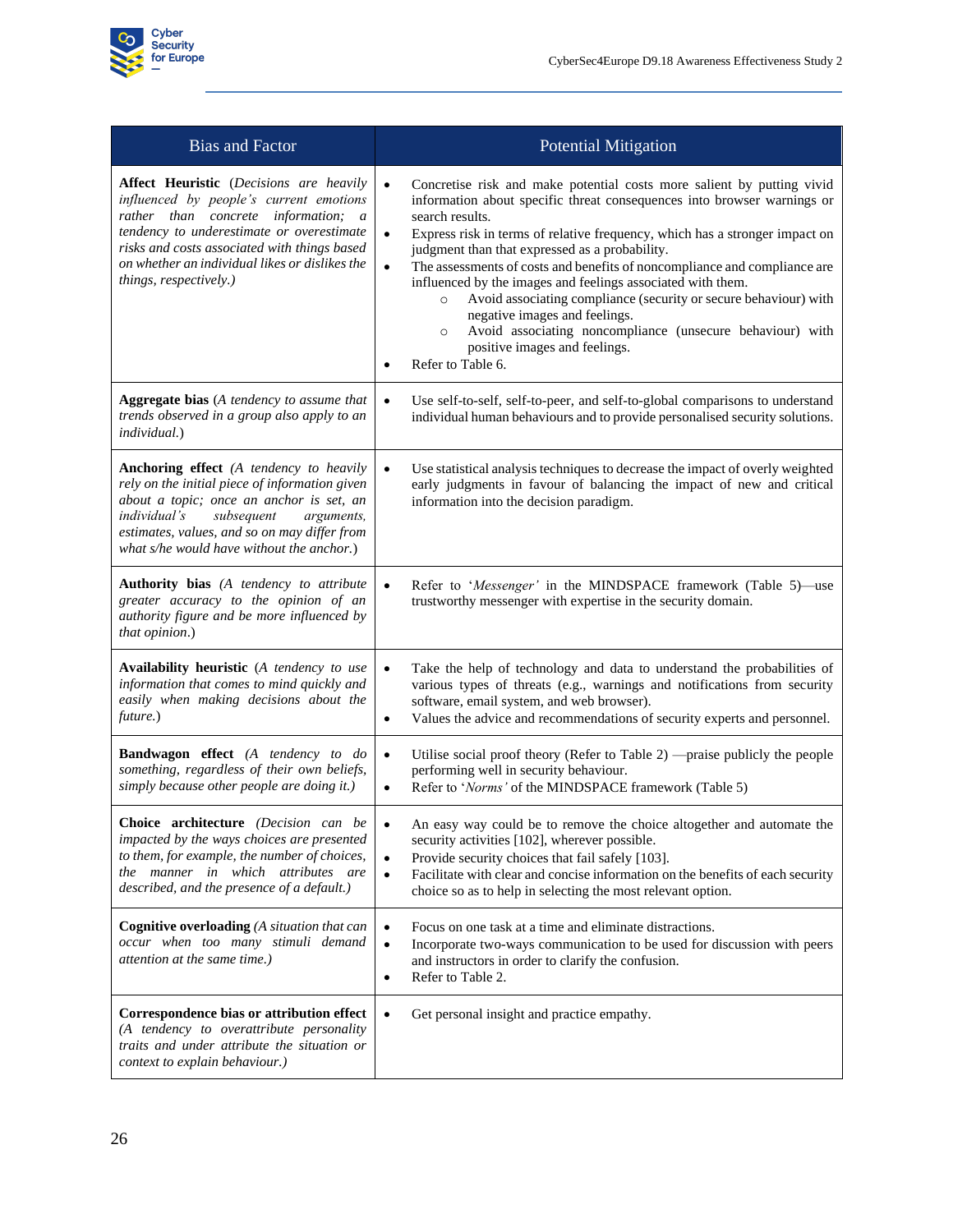

| <b>Confirmation bias</b> (A tendency to search<br>for, interpret, favour, and recall information<br>in a way that confirms or supports one's<br>prior beliefs or values.)                                            | Foster creative and flexible thinking, in particular, the ability and<br>$\bullet$<br>willingness to consider and approach issues from different perspectives.<br>Create an environment where teams can be comfortable with pushing each<br>$\bullet$<br>other's beliefs.<br>Use people and technology to facilitate mental exercises such as thinking<br>$\bullet$<br>backward, role-playing, devil's advocacy, and learning from surprising<br>events.<br>Utilise the compromise effects (i.e., choose an intermediate option over the<br>$\bullet$<br>extremes).<br>Refer to Table 2.<br>$\bullet$ |
|----------------------------------------------------------------------------------------------------------------------------------------------------------------------------------------------------------------------|-------------------------------------------------------------------------------------------------------------------------------------------------------------------------------------------------------------------------------------------------------------------------------------------------------------------------------------------------------------------------------------------------------------------------------------------------------------------------------------------------------------------------------------------------------------------------------------------------------|
| <b>Congruence heuristic</b> (A tendency to over<br>rely on testing the initial hypothesis (the<br>most congruent one) while neglecting to test<br>alternative hypotheses.)                                           | Use or build tools that prompt decision-makers to examine alternate<br>$\bullet$<br>evidence. Presumably, the decision-makers will be less inclined towards<br>biased evidence if the alternative evidence is made more salient.<br>Refer to Table 6.<br>$\bullet$                                                                                                                                                                                                                                                                                                                                    |
| <b>Context of scarcity</b> (A tendency to draw<br>towards things that are perceived to be<br>exclusive.)                                                                                                             | Automate the processes by leveraging defaults.<br>$\bullet$<br>Provide access to options that are required on regular basis.<br>$\bullet$                                                                                                                                                                                                                                                                                                                                                                                                                                                             |
| Framing effect (A tendency to decide on<br>options based on whether they are presented<br>with positive or negative connotations.)                                                                                   | Utilise loss aversion.<br>$\bullet$<br>Refer to Table 2.<br>$\bullet$                                                                                                                                                                                                                                                                                                                                                                                                                                                                                                                                 |
| Hassle factor (Irritating, frustrating, and<br>distressing demands that stress people and<br>may impact their decision.)                                                                                             | Refer to Table 6.<br>$\bullet$                                                                                                                                                                                                                                                                                                                                                                                                                                                                                                                                                                        |
| <b>Habituation</b> (A non-reinforced response to<br>a stimulus decreases after repeated or<br>prolonged presentations of that stimulus.)                                                                             | Refer to Table 6.<br>$\bullet$                                                                                                                                                                                                                                                                                                                                                                                                                                                                                                                                                                        |
| <b>Hyperbolic time discounting</b> (A tendency<br>to choose a smaller-sooner aware over a<br>large-later award.)<br><b>Present bias</b> (A tendency to let immediate<br>costs outweigh far-off, long-term benefits.) | Organisations assess the long-term benefits of security and consider security<br>$\bullet$<br>as an investment and not a cost [104].<br>Minimise the immediate costs of unsecure online actions and make the<br>$\bullet$<br>future benefits of security practices more vivid. For example, an individual<br>who intended to illegally watch TV shows from an unsafe website is stopped<br>and asked for confirmation and reconfirmation with suitable warning<br>messages that inform of the harms.<br>Refer to Table 6.<br>$\bullet$                                                                |
| Loss aversion (A tendency to avoid losses<br>over acquiring equivalent gains.)                                                                                                                                       | Refer to Table 2.<br>$\bullet$                                                                                                                                                                                                                                                                                                                                                                                                                                                                                                                                                                        |
| Optimism<br>bias<br>(An)<br>inclination<br>to<br>overestimate the likelihood of encountering<br>positive events and to underestimate the<br>likelihood of experiencing negative events in<br>the future.)            | Make the benefits of security and compliance with security policies more<br>$\bullet$<br>obvious and significant.<br>Routine assessment of the security risks can help to adjust optimism bias.<br>$\bullet$                                                                                                                                                                                                                                                                                                                                                                                          |
| <b>Priming</b> (A phenomenon whereby exposure<br>to one stimulus influences a response to a<br>subsequent stimulus, without conscious<br>guidance or intention.)                                                     | Include mechanisms in the browser, email interface, and other security<br>$\bullet$<br>tools' interface that redirect users' attention to the 'right' salient cues (this<br>will potentially stop them from referring to wrong and irrelevant salient<br>cues).                                                                                                                                                                                                                                                                                                                                       |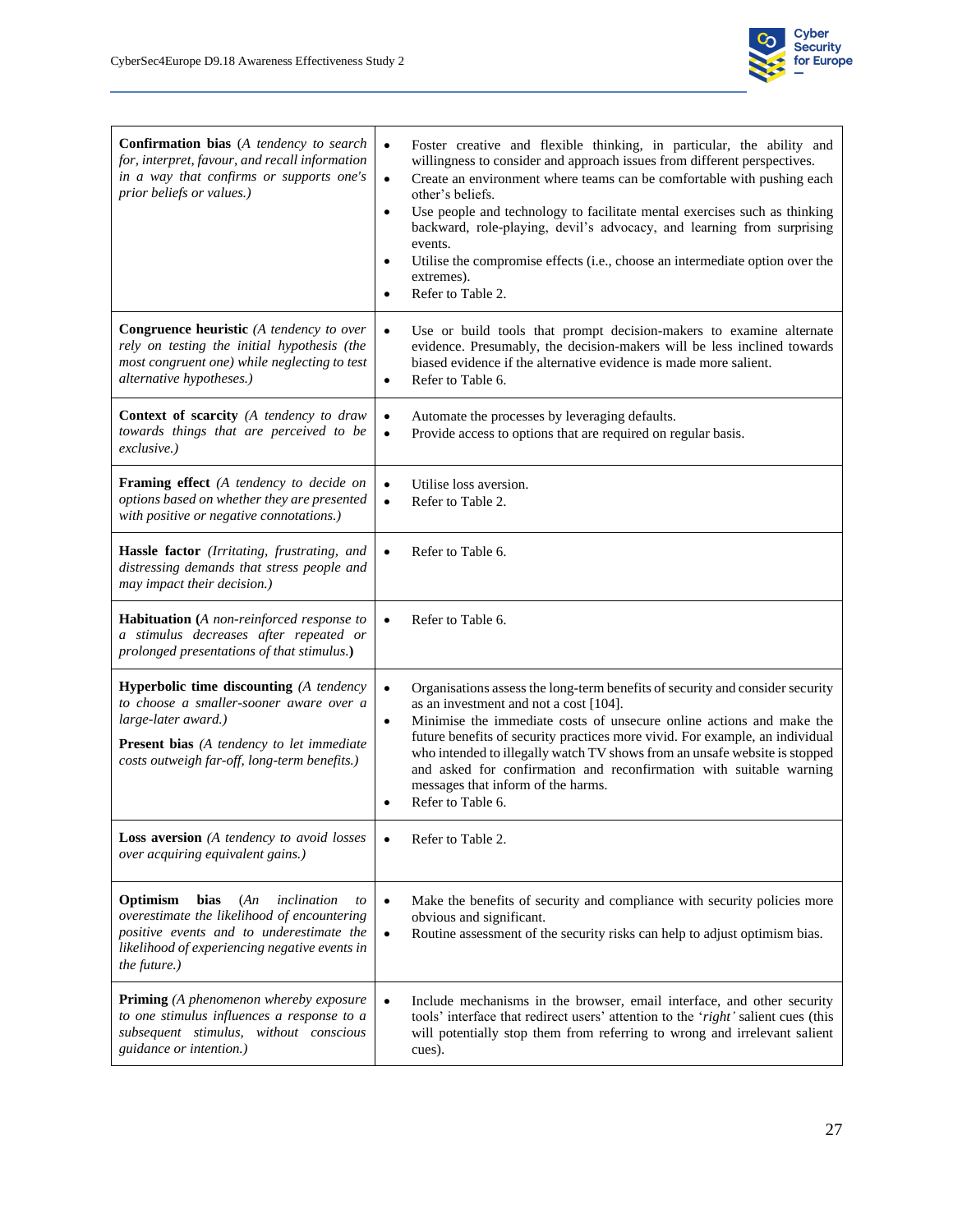

|                                                                                                                                                                                                                                                                       | Refer to Table 5.<br>$\bullet$                                                                                                                                                                                                                                                                                                                                                                                                                                                                                                                                                                                                                                                                                                                                                                                                      |
|-----------------------------------------------------------------------------------------------------------------------------------------------------------------------------------------------------------------------------------------------------------------------|-------------------------------------------------------------------------------------------------------------------------------------------------------------------------------------------------------------------------------------------------------------------------------------------------------------------------------------------------------------------------------------------------------------------------------------------------------------------------------------------------------------------------------------------------------------------------------------------------------------------------------------------------------------------------------------------------------------------------------------------------------------------------------------------------------------------------------------|
| <b>Status quo bias</b> (A tendency to prefer things<br>to stay as they are or that the current status<br>of affairs remains the same.)                                                                                                                                | Set the prescribed security options as the default ("Default" of the<br>$\bullet$<br>MINDSPACE framework.)<br>Reduce the number of security options available; when there are many<br>$\bullet$<br>options to pick from, status quo bias might become more pronounced.<br>Make the least secure options more effort taxing so that this can demotivate<br>$\bullet$<br>people from choosing them, for example, multi-factor authentication can be<br>set as default whereas for single-factor authentication the individual has to<br>perform some operations in the settings.<br>Utilise the loss aversion bias (by explaining the consequences of security<br>$\bullet$<br>actions and inactions) to motivate change.                                                                                                             |
| <b>Cultural biases</b> (Different groups of<br>people, such as hierarchists, egalitarians,<br>fatalists, and individualists can have<br>varying interpretations of security threats<br>and risks. People from a group may<br>overestimate certain risks over others.) | Cybersecurity strategies should be designed on the basis of different cultural<br>biases. These biases can be addressed using different mechanisms, for example,<br>hierarchists believe in a well-defined hierarchy and role, so they can be<br>$\bullet$<br>influenced by security expert opinions,<br>individualists believe in the individual initiative so they trust less on<br>$\bullet$<br>security expert's opinion; however, they are self-regulated so can be<br>influenced provided they get to calculate or observe the results by<br>themselves,<br>egalitarians give high importance to the good of their group, so relating<br>$\bullet$<br>security to the benefits of the group can be effective for them,<br>fatalists are hard to motivate but by using rewards they can be motivated<br>$\bullet$<br>$[105]$ . |

#### **3.5.4 Incentive**

<span id="page-35-0"></span>Security behaviours can be enacted using a tough or a soft approach [43]. A tough approach utilises negative incentives like threats of punishments and sanctions whereas a soft approach uses positive incentives like persuasion, praise, rewards, enjoyment, and positive feedback. Although both approaches have been recommended for CSA purposes, a high preference is given to the soft approach in general [12]. Many other studies have suggested using sanctions and rewards as motivating factors to drive security behaviour change [6] [40] [41] [2]. Also, studies on behavioural theories like GDT [27] and TRA/TBP [29] have established a positive effect of the *perceived severity of sanctions* and *perceived cost of non-compliance* on cybersecurity behaviour, respectively. The use of rewards and punishments for motivating security behaviour change is mainly based on the *Incentive Theory* [106], according to which actions or behaviours are largely fuelled by the prospect of an external incentive. However, it is often argued that security actions and behaviours fuelled by *extrinsic incentives* (outside causes like rewards, threats of sanctions and punishments) may not be long-lasting or result in sustainable behavioural change [107]. Moreover, the chance of diminishing effect or regression in behaviour is high if the reward is stopped, decreased, or kept unchanged for some time. Therefore, some studies emphasised intrinsic incentives (inner satisfaction from interest, enjoyment, feedback, and praise) over extrinsic incentives for long-term behaviour change [43] [2] [108] [109].

A study conducted by Herath & Rao [108] to test the impact of incentives on security behaviour found that security behaviours are motivated by both intrinsic and extrinsic motivators. Among extrinsic incentives, the *certainty of punishment* was found to have a positive effect on security behaviour whereas the *severity of punishment* negatively affected security behaviour intentions. This study supported the role of punishments and sanctions in encouraging security behaviour, however, it also emphasised that their intensity should not be too harsh. Similarly, among intrinsic incentives, the pressure exerted by subjective norms and peer behaviours were found to be strong influencers of security behaviour change. Perceived effectiveness of actions was also found to play an important role in encouraging the adoption of security behaviour. The strong and positive influence of peer behaviour and pressure in enhancing cybersecurity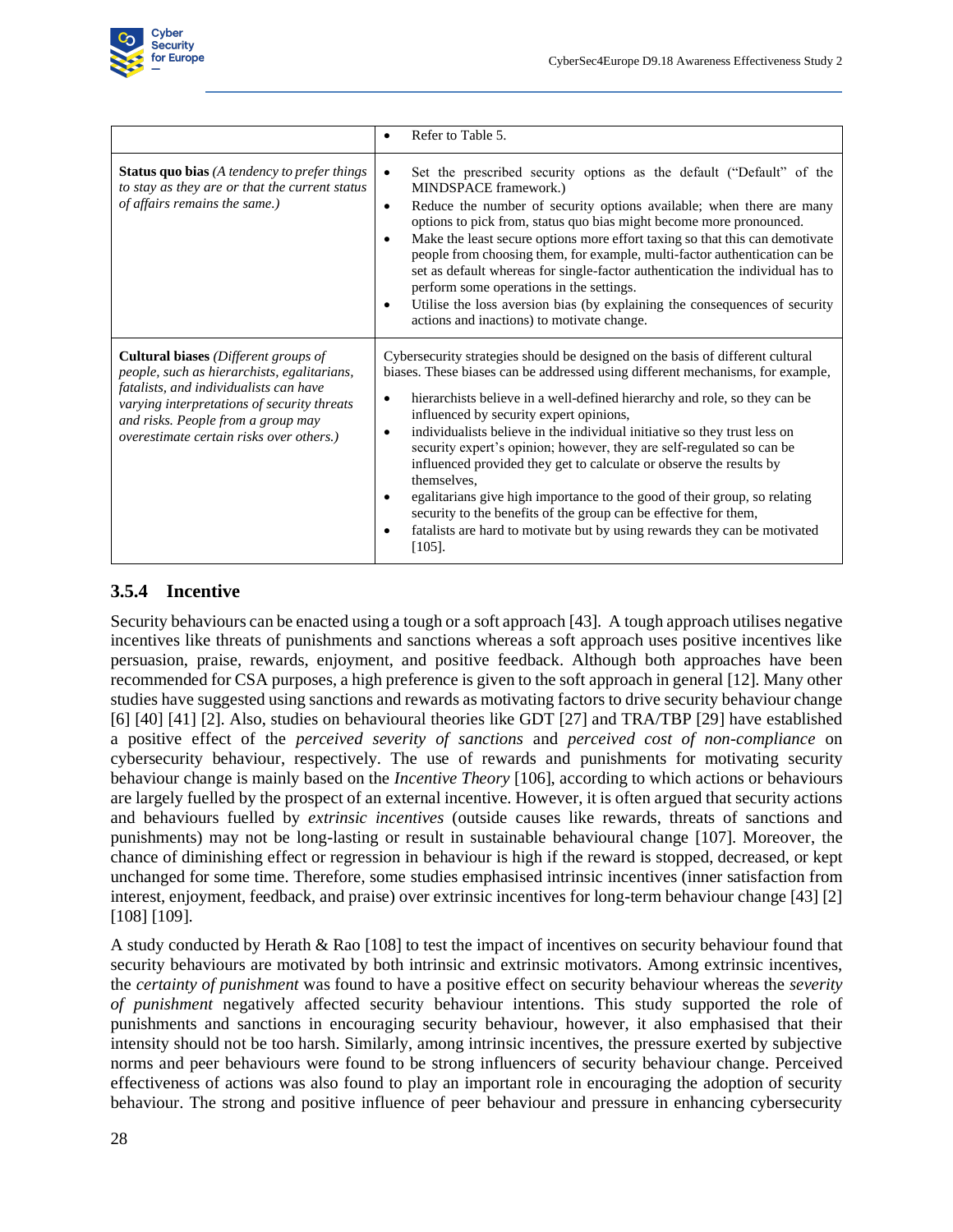

behaviour has been supported by many other studies like Li et al. [109], Kirlappos et al. [43], and Modic & Anderson's [110]. This effect of peer pressure and behaviour could be due to people's desire to improve their "*self-image*" [104] and a sense of self-worth gained from comparing themselves to their peers [110].

However, the value of incentives can fluctuate over time and in different contexts [111], therefore it is important to understand the importance of incentives to the audience before employing them for motivation.

To sum up, incentives can play a role in motivating cybersecurity attitude and behaviour change, however,

- *use incentives that are valuable for the audience in the given time and context,*
- *prefer intrinsic incentives over extrinsic incentives for long-term behavioural change, and*
- *use extrinsic incentives when an urgent change is required.*

#### **3.6 Usable Security**

<span id="page-36-0"></span>In simple terms, "*usable security*" refers to making the security products and processes usable for users. Since the CyberSec4Europe project has a deliverable report D3.5 [42] exclusively discussing the various aspects of the topic, this report does not want to delve into the topic. Here in this section, we have simply tried to establish the need for usable security as a motivating factor for security behaviour change.

It is not always that people are uninterested in changing security behaviour. Often impossible demands and awkward behaviours [112] imposed by security products and processes, or badly fitting security mechanisms (that put an additional burden by increasing friction between security and productivity) [43], inhibit them from doing so. This has also been shown in the study by Dykstra and Paul [113] and Kirlappos et al. [43], which found that fatigue, frustration, cognitive overload, and disruption caused due to cybersecurity operations are a few of the many factors that demotivate people from adopting cybersecurity behaviour or motivate them to embrace ad-hoc solutions. Thus, it is of utmost importance to minimise the impact of such demotivating factors through different means while designing security products, processes, and guidelines. Security professionals must consider the fact that "*security is rarely the primary concern of users*" [112] so security products, processes, and guidelines designed must not significantly hinder the primary task of the users.

Some studies with suggestions for improving the usability of CSA materials are, for example, Modic and Anderson [110] who suggested using non-technical language in security warnings; Bada et al. [6] who suggested making CSA contents interesting, current, easy to follow (so that even beginners are able to understand and practice), and directed to the audience; and Mayer et al. [56] who suggested using nontechnical terms, positive phrasing, and relative frequencies whenever possible in password awarenessraising materials. Many usability suggestions for nudging purposes in CSA have been presented i[n Table 6.](#page-30-1) However, a more comprehensive list of factors that can be relevant for improving the usability of CSA contents and materials is included in Deliverable D3.19 [31]. Also, for more details on usable security and privacy methods, we recommend referring to CyberSec4Europe's deliverable report D3.5 [42].

To sum up, in order to facilitate and motivate security behaviour change, *make use of (or prefer to use) security products/processes/guidelines that were designed with usability in mind.*

#### **3.7 Human Traits**

Many studies have worked on establishing the correlation between cybersecurity behaviour intention with human traits.

<span id="page-36-1"></span>Gratian et al. [114] used a survey to test the impact of human traits, namely, demographics (age, gender, role, academic major, national culture, and professional experience), personality traits (Big five personality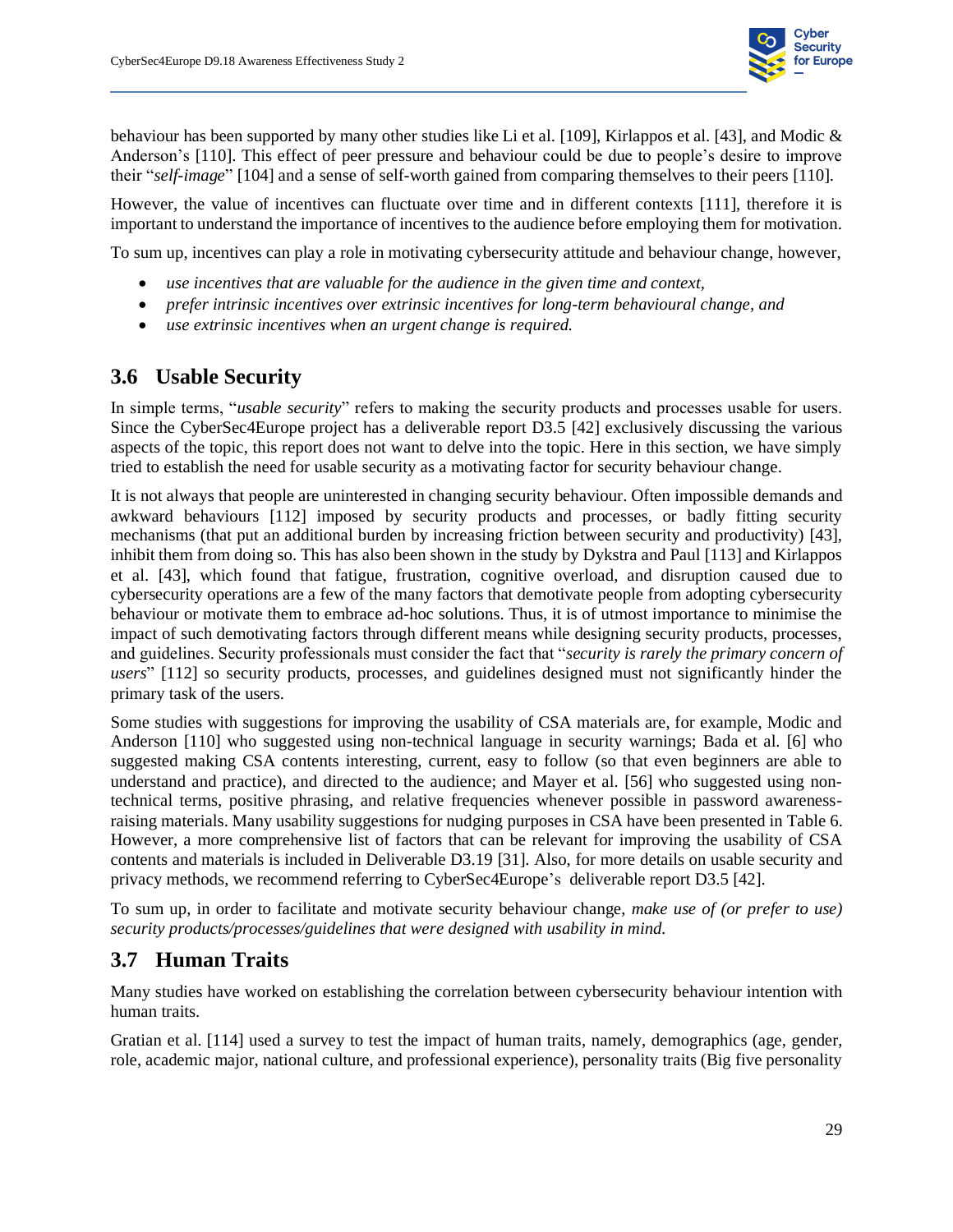

traits), risk raking preferences (ethical, financial, health/safety, recreational, and social), and decision making styles (rational, avoidant, dependent, intuitive, spontaneous) on selected basic cybersecurity behaviour (device securement, password generation, proactive awareness, and software update). Their results revealed the gender to be significantly correlated to the other three behaviour intentions except for device securement. More specifically, females showed weaker behaviour intentions for them. Of course, other demographic traits are also found to be mildly correlated, for example, the age group of 18-25 and humanities majors showed a weaker correlation to security behaviour intentions. Among the personality traits, extraversion showed a significant correlation to device securement and conscientiousness to the remaining security behaviour intentions. Next, individuals willing to take health/safety risks are found to be poor in password generation and software updates, and in like manner those willing to take ethical risks are poor in proactive awareness. However, individuals willing to take financial risks are good at password generation. Finally, rational decision-making is positively correlated to device securement, proactive awareness, and software updating. And supporting avoidant decision making is positively correlated to password generation. However, spontaneous decision-making is negatively correlated to proactive awareness and software updates.

Kajzer et al. [40] used a survey to evaluate the effect of the five most popular message themes (*deterrence* focuses on sanctions and punishments; *morality*—focuses on righteousness and societal norms; *regret* focuses on negative consequences; *feedback*—focuses on providing information regarding behaviour, and *incentive*—focuses on rewards and personal gains) on individuals based on seven personality traits (the Big Five—extraversion, agreeableness, openness, conscientiousness, and neuroticism, Machiavellianism, and social desirability). In the evaluation, they choose age, gender, and security knowledge as control variables. Some significant associations found between message themes and personality traits are:

- *deterrence* agreeableness (positive), neuroticism (positive), Machiavellianism (negative)
- *morality—agreeableness (positive), social desirability (negative), Machiavellianism (negative)*
- *regret* agreeableness (positive), openness (negative), Machiavellianism (negative)
- *feedback*—openness (negative), extraversion (positive), agreeableness (positive), conscientiousness (positive), and neuroticism (positive)
- *incentive* social desirability (positive), openness (negative)

McCormac et al. [115] used a survey to determine the effect of individual factors, namely demographics and personality traits (Big Five personality traits), on information security awareness. To measure the level of the participants' awareness, they used the Human Aspects of Information Security Questionnaire (HAIS-Q) [116], a well-validated questionnaire designed for the purpose. Their results showed that age (older people are more risk-averse in comparison to younger people), gender (females are more susceptible to phishing attacks than males), and agreeableness (positively related to the use of security software) to have a relation to information security awareness.

Finally, Moustafa et al. [100] identified different underlying personality, cognition, and behavioural traits in individuals that determine and differentiate their cybersecurity behaviours, namely, procrastination, impulsivity, future thinking, and risk-taking nature.

To sum up, CSAs need to consider human traits and *use relevant demographic information; personality, cognition, and behavioural traits; and decision-making styles to personalise CSA initiatives*.

## **4 Factors to Influence Security Attitude and Behaviour**

<span id="page-37-2"></span><span id="page-37-0"></span>[Table 9](#page-37-2) contains the consolidated results from the review of the papers. But upon further analysis of the results, the suggestions are found mainly targeting seven features, shown in [Figure 3](#page-40-4) and explained next.

<span id="page-37-1"></span>Table 9: Consolidated list of factors and suggestions for influencing security attitude and behaviour change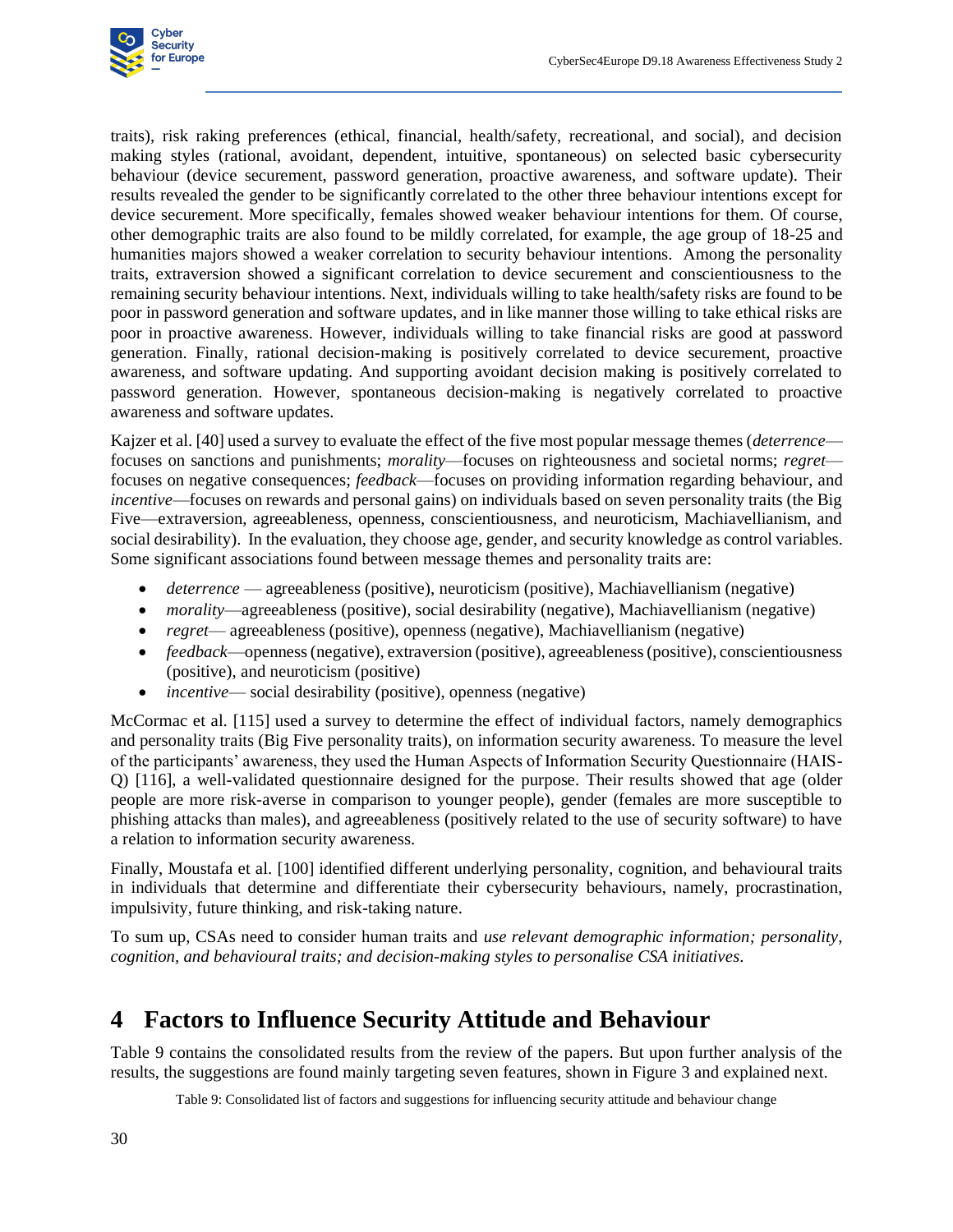

| Discipline                  | Recommendation                                                                                                                                                                                                                                                                                                                                                                                                                                                                                                                                                                                                                                                                                                                                                                                                                                                                                                                                                                                                                                                                                                                                                                                                                                                                                                                                                                                                                                                                                                                                                                                                                           |
|-----------------------------|------------------------------------------------------------------------------------------------------------------------------------------------------------------------------------------------------------------------------------------------------------------------------------------------------------------------------------------------------------------------------------------------------------------------------------------------------------------------------------------------------------------------------------------------------------------------------------------------------------------------------------------------------------------------------------------------------------------------------------------------------------------------------------------------------------------------------------------------------------------------------------------------------------------------------------------------------------------------------------------------------------------------------------------------------------------------------------------------------------------------------------------------------------------------------------------------------------------------------------------------------------------------------------------------------------------------------------------------------------------------------------------------------------------------------------------------------------------------------------------------------------------------------------------------------------------------------------------------------------------------------------------|
| <b>Behaviour Theory</b>     | Elevate the perceived severity, response efficacy, self-efficacy, subjective norms,<br>perceived benefits of compliance, perceived cost of non-compliance, perceived usefulness,<br>and perceived ease of use.<br>Lower the response cost, perceived cost of compliance, and perceived severity of sanctions.                                                                                                                                                                                                                                                                                                                                                                                                                                                                                                                                                                                                                                                                                                                                                                                                                                                                                                                                                                                                                                                                                                                                                                                                                                                                                                                            |
| Framing Theory              | Select or include only information that needs to be known by the audience.<br>Use features to make the information more salient (like strategic positioning, repeating,<br>٠<br>and linking with culturally known symbols).<br>Address and if possible, utilise the various cognitive biases (e.g., Loss aversion,<br>$\bullet$<br>Confirmation bias, Hyperbolic discounting, Affect heuristic, Cognitive friendly,<br>Bandwagon effect, and Social proof theory) and other techniques (e.g., do not exaggerate<br>cybersecurity, give a face to the hero and villain in the fight of cybersecurity, connect<br>cybersecurity to issues and values other than security alone) to improve the clarity,<br>persuasiveness, and memorability of the message.<br>Personalise the message (based on information like personal and cultural values, learning<br>$\bullet$<br>style, security perception, and personality traits) for the target audience group.<br>Use descriptive format for the message presentation, except for the organisational<br>awareness where prescriptive format could be preferable.<br>Ensure that the message is complete (state the problem, assess and identify its causes,<br>$\bullet$<br>evaluate causal agents and their effects or impacts, and recommend remedies).<br>Positively phrase and frame the message.<br>٠<br>Use a compelling message with clear calls for doable action.<br>٠<br>Place the most important information at the beginning and end of the information series,<br>$\bullet$<br>and<br>Use simple language for composing the message.                                             |
| <b>Communication Theory</b> | Acknowledge the audience's diversity and consider grouping them preferably based on<br>٠<br>their cybersecurity pre-existing beliefs/attitudes and security expertise levels so that the<br>message and communication strategies could be targeted to a specific audience group.<br>Use features like correctness (in language and facts), unbiasedness (courteousness in<br>$\bullet$<br>language), politeness (considerate of other people), conciseness (brief, to the point, and<br>comprehensible), clarity (specific goal, simple language), and concreteness (clear with<br>facts and figures, no ambiguity or chance of misinterpretation) in the content.<br>Ensure completeness in the message (get attention, establish the need, satisfy the need,<br>$\bullet$<br>visualise the future, and action/actualisation).<br>Use a communicator who is trustworthy, with expertise, and authority.<br>٠<br>Utilise vertical communication for the aspects of security that are critical and integral part<br>of core business operations and horizontal communication for the general concepts or<br>advice on security issues, however, both should be non-technocratic two-way<br>communication (non-technocratic so that everyone finds comfortable to use it and two-way<br>so to receive feedback from the audience.<br>Use delivery channels that are suitable for the content being communicated, the target<br>$\bullet$<br>audience group (the channels should best fit the content, and the audience should feel<br>comfortable and preferable to use them) and have high information richness and feedback<br>features. |
| Pedagogical Approach        | Use experiential and collaborative learning approaches (group-oriented approach,<br>community- centred content, collaborative learning, and experiential and communication-<br>based evaluation).<br>Use instrumental learning (encompasses techniques: operant learning and shaping) and<br>social learning (encompasses mediational processes: exposure, attention, comprehension,<br>acceptance, and retention).<br>Promote flow and ownership in learning (use of learning materials that suit the audience's<br>current knowledge and skill levels, provide positive feedback on learning progress, give                                                                                                                                                                                                                                                                                                                                                                                                                                                                                                                                                                                                                                                                                                                                                                                                                                                                                                                                                                                                                            |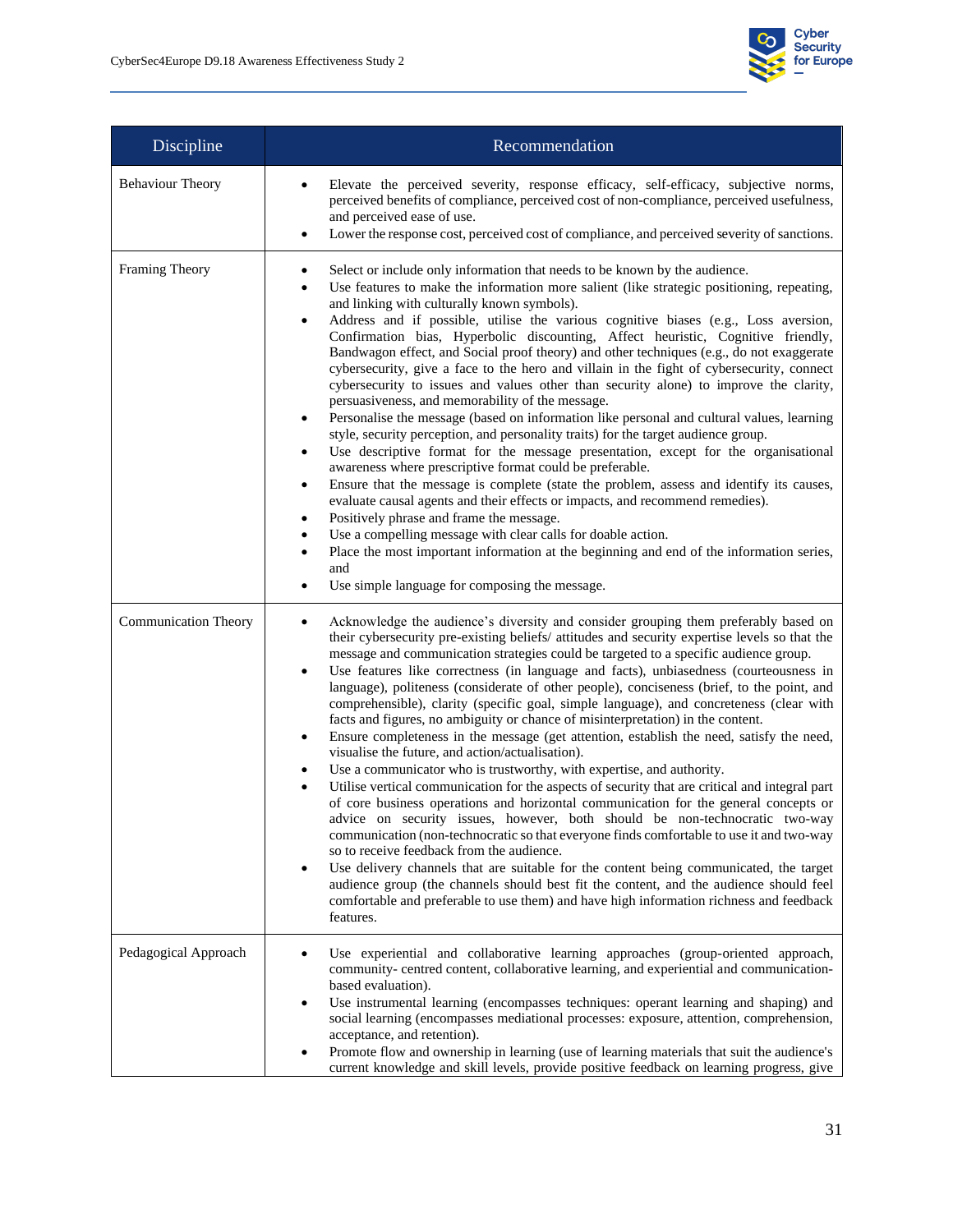

|                                         | autonomy over learning, make the learning experience entertaining, and incorporate social<br>interaction).<br>Consider learning as a gradual and long-term process that progress in multiple stages, and<br>$\bullet$<br>use persuasion techniques (logic, emotion, moral and ethics, well-beings, feeling of<br>security, and rationality).<br>Use a constructivism approach (active participation and learning by doing) using tools like<br>serious games, and online tools (to address misconceptions).<br>Use the threshold concepts (understand the learners, tailor the learning experience, and<br>$\bullet$<br>incorporate peer-based support) to provide a personalised learning experience.<br>Provide relevant and role-specific examples, up-to-date content, short modules, flexible<br>learning modes, multiple delivery methods, and a grading system for an evaluation,<br>Use various techniques to make the teaching and learning more effective (e.g., uses media<br>$\bullet$<br>suitable for the learners, includes feedback interventions, provides autonomy in learning<br>processes/flexible learning modes, is entertaining to learn, involves social interactions,<br>provides role-specific and relevant examples, uses up-to-date content, uses short and<br>comprehensible modules, and implements multi-delivery methods). |
|-----------------------------------------|-----------------------------------------------------------------------------------------------------------------------------------------------------------------------------------------------------------------------------------------------------------------------------------------------------------------------------------------------------------------------------------------------------------------------------------------------------------------------------------------------------------------------------------------------------------------------------------------------------------------------------------------------------------------------------------------------------------------------------------------------------------------------------------------------------------------------------------------------------------------------------------------------------------------------------------------------------------------------------------------------------------------------------------------------------------------------------------------------------------------------------------------------------------------------------------------------------------------------------------------------------------------------------------------------------------------------------------------------------------|
| Persuasion Principle                    | Provide plausible arguments on how the audience benefits by changing security attitudes<br>or behaviour, use attention-grabbing message (entertaining content or raising mild fear may<br>work).<br>Use a credible (trustworthy and expert) communicator, and tailor the message and<br>$\bullet$<br>communication channel to the audience (consider the audience's pre-existing attitude,<br>personality traits, and personal relevance).<br>Implement Cialdini's six principles of persuasion (reciprocation, commitment and<br>consistency, social proof, liking, authority, and scarcity) for message framing and delivery<br>to increase the persuasive effect.<br>Utilise the MINDSPACE (Messenger, Incentives, Norms, Defaults, Salience, Priming,<br>$\bullet$<br>Affect, Commitments, and Ego) framework but consider the criteria of the EAST<br>framework to motivate the audience to adopt security behaviour.<br>Provide structurally organised content and enforce effortful response.<br>$\bullet$                                                                                                                                                                                                                                                                                                                                         |
| Nudge Theory                            | Use coping appraisal message, combined message (both threat and coping appraisals<br>$\bullet$<br>message), male anthropomorphic characters, and loss/gain message as message nudges,<br>Design (implementing the concepts of usable security and message framing) suitable<br>digital nudges to minimise or address the influence of various psychological biases.<br>Implement the EAST (easy, attractive, social, and timely) framework to design and apply<br>digital nudges.                                                                                                                                                                                                                                                                                                                                                                                                                                                                                                                                                                                                                                                                                                                                                                                                                                                                         |
| Cultural and Cognitive<br><b>Biases</b> | Minimise the effect, address, and utilise (whichever is possible) of these biases: Affect<br>$\bullet$<br>Heuristic, Aggregate bias, Anchoring effect, Authority bias, Availability heuristic,<br>Bandwagon effect, Choice architecture, Cognitive overloading, Correspondence bias or<br>attribution effect, Confirmation bias, Congruence heuristic, Context of scarcity, Framing<br>effect, Hassle factor, Habituation, Hyperbolic time discounting, Loss aversion, Optimism<br>bias, Present bias, Priming, Status quo bias, and Cultural biases.                                                                                                                                                                                                                                                                                                                                                                                                                                                                                                                                                                                                                                                                                                                                                                                                     |
| Incentive                               | Use incentives that are valuable for the audience in the given time and context.<br>٠<br>Prefer intrinsic incentives over extrinsic incentives for long-term behavioural change.<br>$\bullet$<br>Use extrinsic incentives when an urgent change is required.<br>$\bullet$                                                                                                                                                                                                                                                                                                                                                                                                                                                                                                                                                                                                                                                                                                                                                                                                                                                                                                                                                                                                                                                                                 |
| <b>Usable Security</b>                  | Make security products, processes, and guidelines usable.<br>$\bullet$                                                                                                                                                                                                                                                                                                                                                                                                                                                                                                                                                                                                                                                                                                                                                                                                                                                                                                                                                                                                                                                                                                                                                                                                                                                                                    |
| Human Trait                             | Use relevant demographic information; personality, cognition, and behavioural traits; and<br>$\bullet$<br>decision-making styles to personalise CSA initiatives.                                                                                                                                                                                                                                                                                                                                                                                                                                                                                                                                                                                                                                                                                                                                                                                                                                                                                                                                                                                                                                                                                                                                                                                          |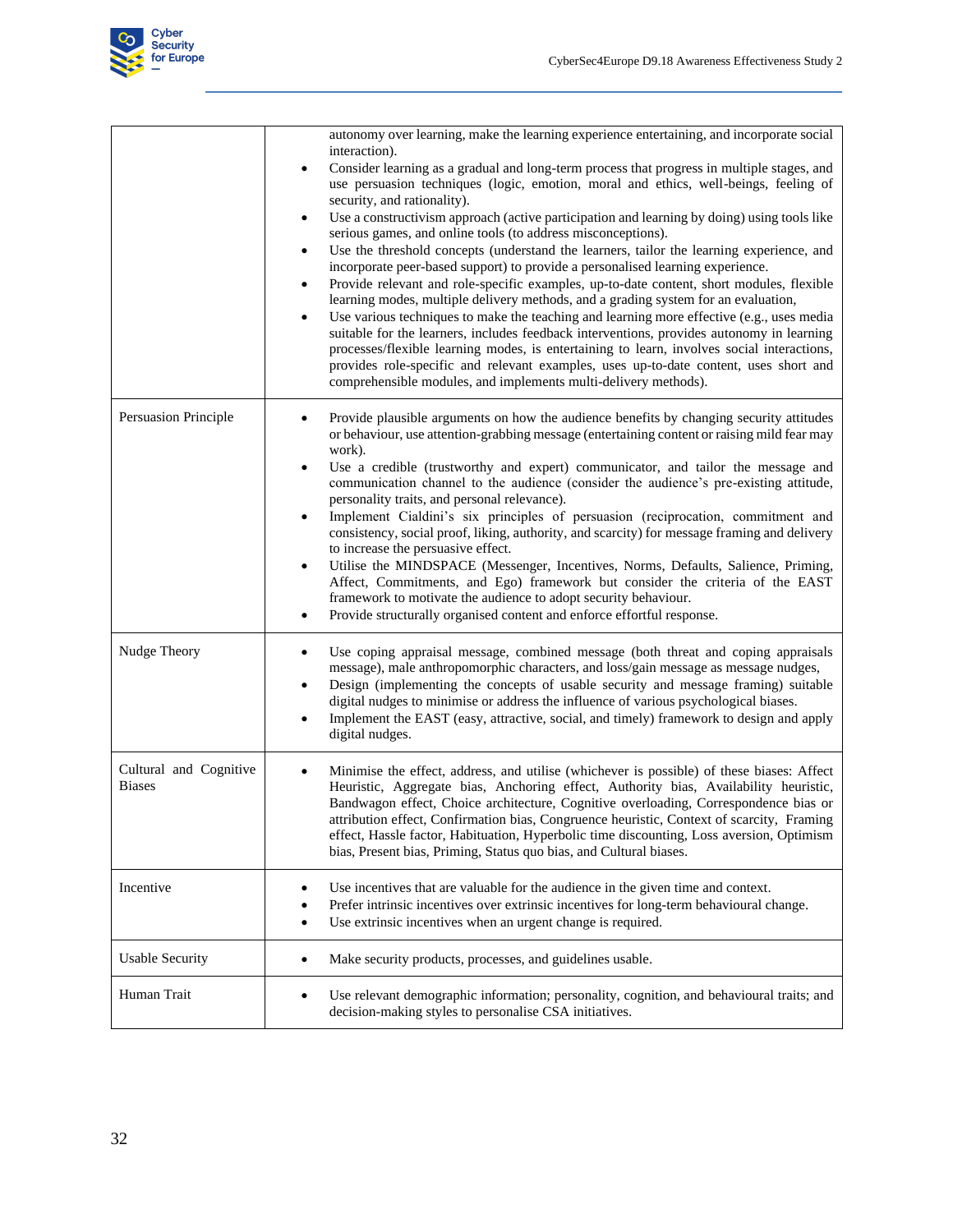



Figure 3: Features targeted by past studies to influence security attitude and behaviour

#### <span id="page-40-4"></span><span id="page-40-3"></span>**4.1 Psychology**

- <span id="page-40-0"></span>• Factors that could need *addressing* to encourage attitude and behaviour change: affect heuristic, aggregate bias, anchoring effect, availability heuristic, cognitive overloading, correspondence bias or attribution effect, confirmation bias, congruence heuristic, hassle factor, habituation, hyperbolic time discounting or present bias, optimism bias, priming, cultural biases, and ego.
- Factors that could be *utilised* to encourage attitude and behaviour change: authority bias, bandwagon effect, choice architecture, the context of scarcity, framing effect, loss aversion, status quo bias, reciprocation, commitment and consistency, social proof, liking, authority, scarcity, and connecting the issue with a real-life problem.

#### **4.2 Enactment**

- <span id="page-40-1"></span>• A high value of these factors *encourages* attitude and behaviour change: perceived severity, perceived benefits of compliance, perceived severity of sanctions, perceived cost of noncompliance, subjective norms, extrinsic incentives valuable at the given time and context (rewards and sanctions), and intrinsic incentives valuable at the given time and context (praise, enjoyment, and positive feedback).
- A high value of these factors *discourages* attitude and behaviour change: response cost, and perceived cost of compliance.

#### **4.3 Learning**

<span id="page-40-2"></span>• Factors that *encourage* attitude and behaviour change: content (community- centred learning content, tailored and personalised learning content); learning approach (group-oriented learning approach, experiential learning, stage-wise learning approach, instrumental learning, autonomy and ownership over learning, social learning and interaction, educate through entertainment); evaluation (communication-based evaluation, e.g., positive feedback, peer-based feedback).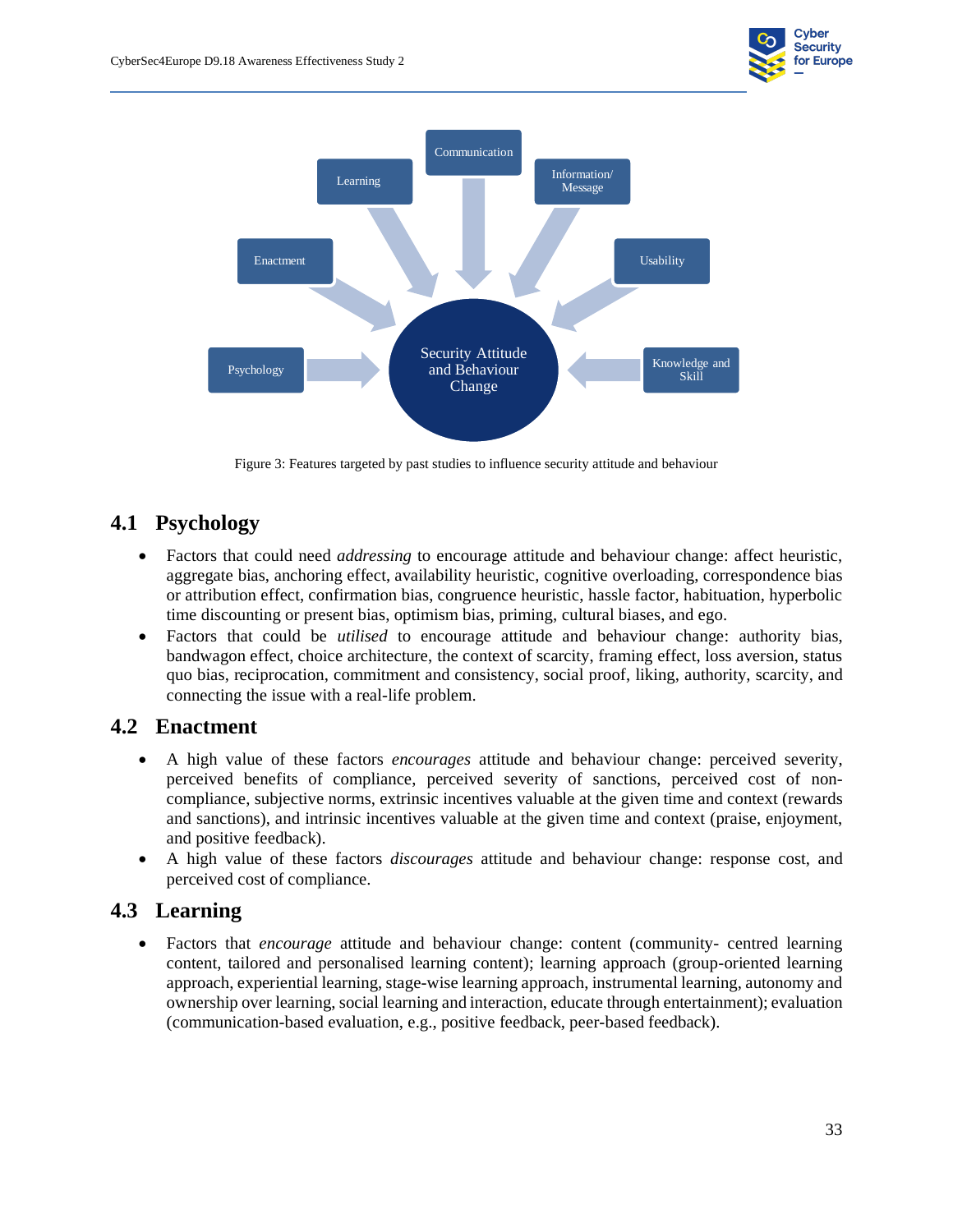

#### **4.4 Communication**

• Factors that *encourage* attitude and behaviour change: credible communicator (trustworthy, expert, certified professional, authority), two-way communication, feedback and interaction, suitable communication channel (preferable and comfortable to the audience, non-technocratic, best fit the content to be communicated, and support information-rich media).

#### <span id="page-41-0"></span>**4.5 Information/ Message**

• Factors that *encourage* attitude and behaviour change: relevant (what needs to be known), up to date, correct, unbiased, clear, concise, concrete, and complete information; polite presentation; salient presence; descriptive or prescriptive (for organisation) format; positively phrased and framed; realistic perspective, and compelling message with clear calls for doable actions.

#### <span id="page-41-1"></span>**4.6 Usability**

- A high value of these factors *encourages* attitude and behaviour change: response efficacy, perceived usefulness, and perceived ease of use.
- <span id="page-41-2"></span>• Factors that *encourage* attitude and behaviour change: nudging (relevant warning messages-coping appraisal message, comping and threat appraisals combined message, graphical nudges, use of male anthropomorphic characters); security by default, a personification of characters (attackers and saviours), placement of information (important information at beginning and end), simple and understandable language, and personalised content and strategy.

#### **4.7 Knowledge and Skill**

- A high value of this factor *encourages* attitude and behaviour change: self-efficacy.
- <span id="page-41-3"></span>• Factors that *encourage* attitude and behaviour change: grouping of the audience (based on security beliefs, expertise level, and other relevant human traits, e.g., demographic information; personality, cognition, and behavioural traits; and decision-making styles).

# **5 Conclusions and Future Work**

<span id="page-41-4"></span>This report elicited and presented the list of factors that should be addressed and utilised depending on the need to influence cybersecurity attitude and behaviour change. The factors in [Table 9](#page-37-2) have been derived from multiple disciplines, namely,

- Behavioural theory,
- Framing theory,
- Communication theory,
- Pedagogical approach,
- Social psychology and behavioural economics (persuasion principle, cognitive and cultural biases, nudge theory, and incentive),
- Usable security, and
- Human traits

In addition to the list of factors, the report also includes potential mitigation measures through which those factors could be addressed or utilised in practice for CSA purposes. Although the list contains numerous factors that can influence security attitudes and behaviour, upon their further analysis, they are found to target seven features, namely

- psychology,
- enactment,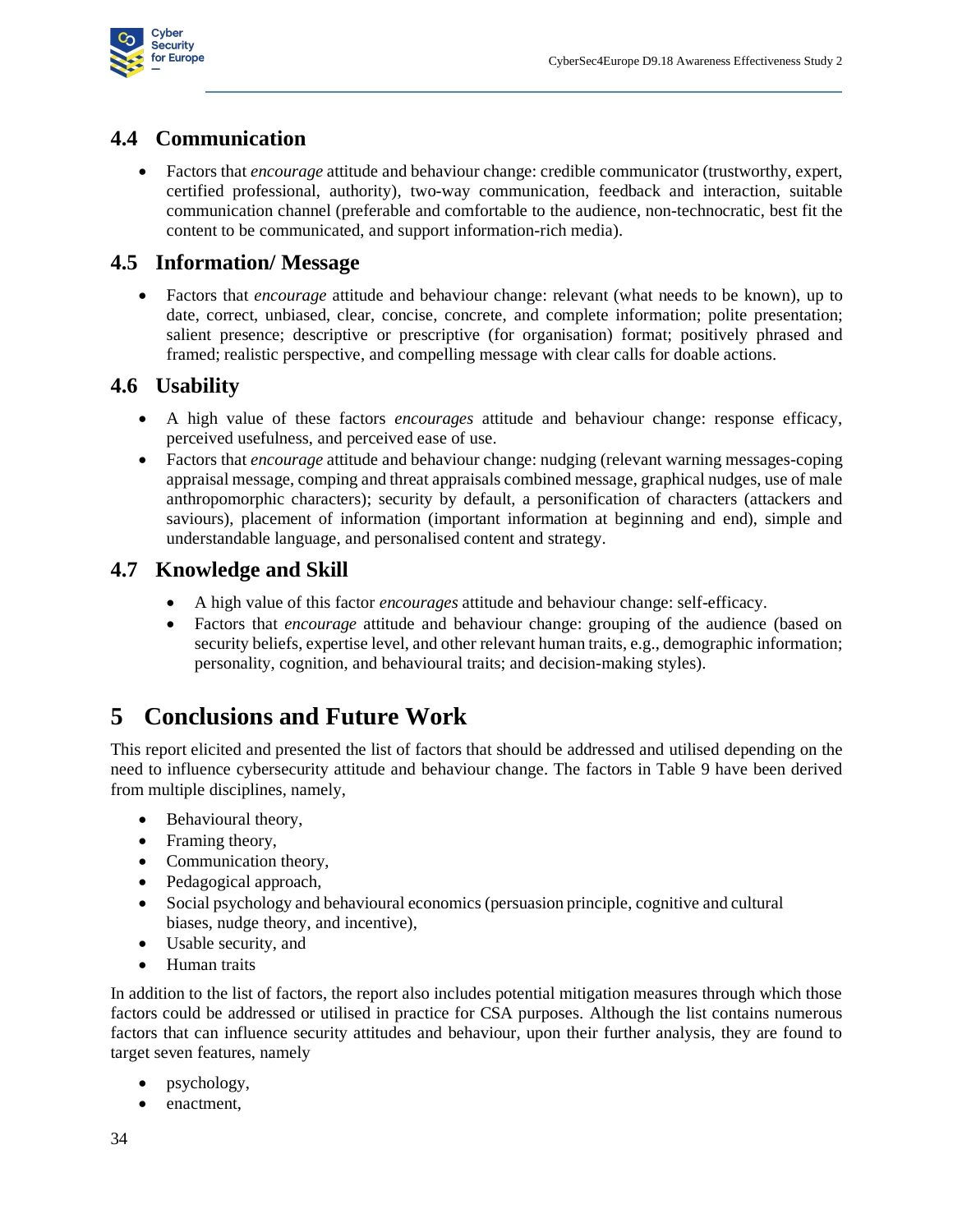

- learning,
- communication,
- information/message,
- usability, and
- knowledge and skill.

The methodology used for this study is a non-systematic literature review, mainly for its flexibility to allow exploration of multiple disciplines and sectors.

The outcomes of this report can be of value to CSA professionals and organisations who intend to design, develop, and implement CSA programmes. Furthermore, the knowledge could be useful also for those who generate requests for awareness designers as well as for any subject who wishes to evaluate the effectiveness of the adopted security measures.

There are some limitations to the usefulness of the resulting list. Firstly, it may not be practically feasible to consider such a larger number of factors in designing CSA initiatives. Secondly, all the factors cannot be of the same relevance; some factors could be more relevant and effective in comparison to others. Finally, the list may have overlooked some important factors and included factors that may no longer be relevant. Therefore, to elicit the most important factors and also validate them for relevancy and applicability, we plan to use the Delphi method using an expert panel. The final list of factors and other findings from the Delphi method will be presented in D9.26, the third and final report for the "*Awareness effectiveness study*".

### **6 References**

- <span id="page-42-0"></span>[1] S. Chaudhary, V. Gkioulos und D. Goodman, "D9.11 SME Cybersecurity awareness programme 2," CyberSec4Europe, https://cybersec4europe.eu/wp-content/uploads/2021/05/D9.11-SMEcybersecurity-awareness-programme-2-FINAL-submitted-1.pdf (11 November 2021, last accessed).
- [2] M. T. Siponen und J. Kajava, "Ontology of Organisational IT Security Awareness- From Theoretical Foundations to Practical Framework," in *Seventh IEEE International Workshop on Enabling Technologies: Infrastructure for Collaborative Enterprises*, Stanford, CA, USA, 17-19 June 1998.
- [3] S. Furnell und I. Vasileiou, "Security education and awareness: Just let them burn?," *Network Security,* Bd. 2017, Nr. 12, pp. 5-9, December 2017.
- [4] H.A.Kruger und W.D.Kearney, "A prototype for assessing information security awareness," *Computers & Security,* Bd. 25, Nr. 4, pp. 289-296, June 2006.
- [5] S. Chaudhary, "D9.13 Awareness effectiveness study 1," CyberSec4Europe, https://cybersec4europe.eu/wp-content/uploads/2021/02/D9.13-Awareness-effectiveness-studyv1.0-submitted.pdf (21 November 2021, last accessed).
- [6] M. Bada, A. M. Sasse und J. R. Nurse, "Cyber Security Awareness Campaigns: Why do They Fail to Change Behaviour?," in *International Conference on Cyber Security for Sustainable Society*, Coventry, UK, 26 February 2015.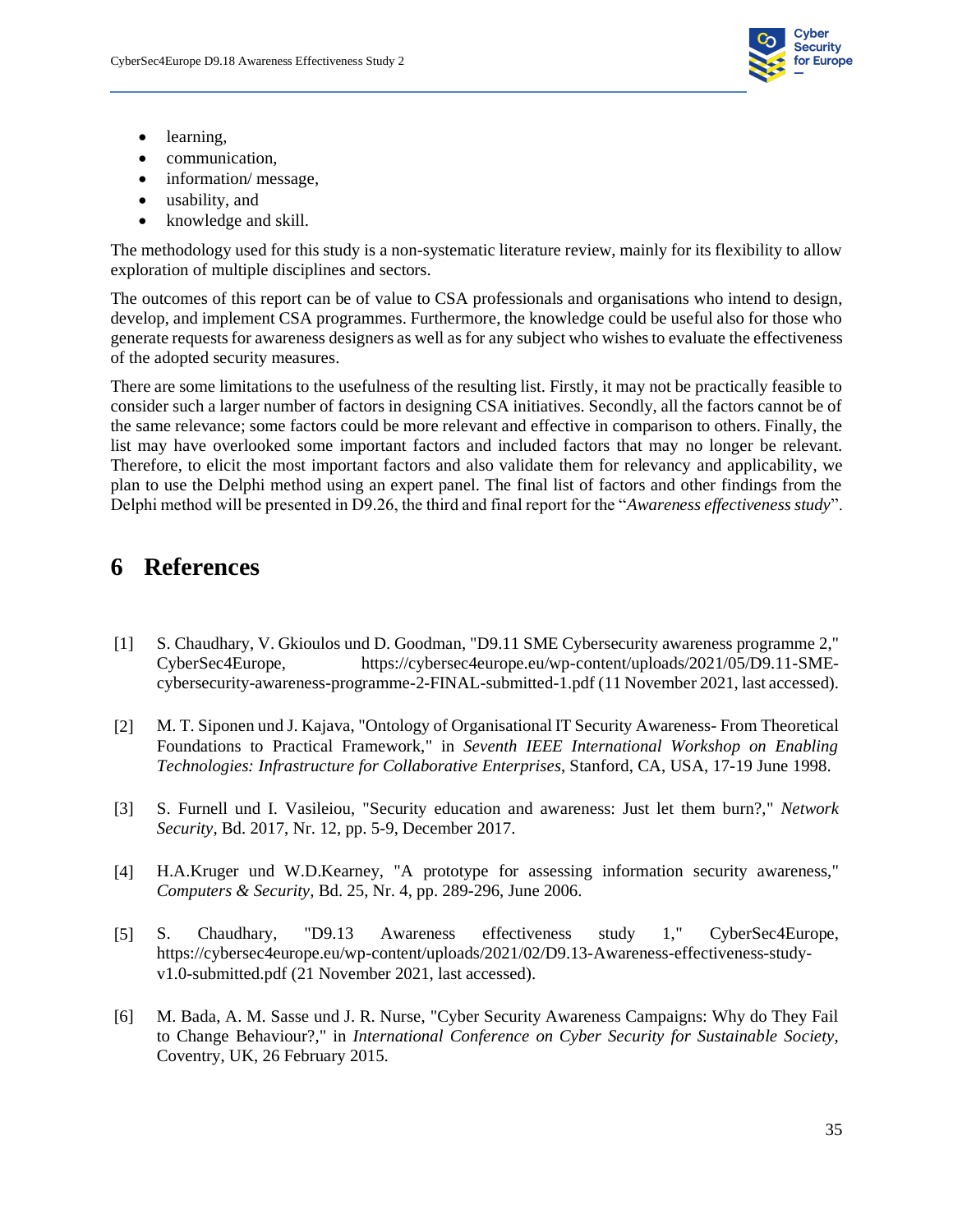

- [7] G. Stewart und D. Lacey, "Death by a thousand facts: Criticising the technocratic approach to information security awareness," *Information Management & Computer Security,* Bd. 20, Nr. 1, pp. 29-38, 2012.
- [8] ENISA, "Information security awareness initiatives: Current practice and the measurement of success," European Network and Information Security Agency, Athens, Greece, July 2007.
- [9] EPIGNOSIS, "Cybersecurity training may be broken, new survey reveals: 61% of employees who have received training failed a basic test," Available online, https://www.epignosishq.com/cybersecurity\_training\_survey/ (22 November 2021, last accessed).
- [10] I. Winkler und S. Manke, "7 reasons for security awareness failure," Available online: https://www.csoonline.com/article/2133697/7-reasons-for-security-awareness-failure.html (22 November 2021, last accessed).
- [11] L. Spitzner, "Top 3 Reasons Security Awareness Training Fails," Available online: https://www.sans.org/blog/top-3-reasons-security-awareness-training-fails/ (5 August 2021, last accessed).
- [12] Hoxhunt, "How to create behaviour change with security awareness training? A practical guide," Available online: https://pages.hoxhunt.com/hubfs/eBooks/How%20to%20create%20behaviour%20change%20with %20security%20awareness%20training\_.pdf (20 August 2021, last accessed).
- [13] ENISA, "The new users' guide: How to raise information security awareness," ENISA, Athens, Greece, November 2010.
- [14] A. Christiano und A. Neimand, "Stop Raising Awareness Already," *Stanford Social Innovation Review,* pp. 34-41, Spring 2017.
- [15] A. Whitten und J. D. Tygar, "Why Johnny Can't Encrypt: A Usability Evaluation of PGP 5.0," in *8th USENIX Security Symposium*, Washington, D.C., USA, August 1999.
- [16] K.-P. Yee, "Aligning Security and Usability," *IEEE Security & Privacy,* Bd. 2, Nr. 5, pp. 48-55, Sept-Oct 2004.
- [17] M. E. Kabay, "Using Social Psychology to Implement Security Policies," in *Computer Security Handbook*, John Wiley & Sons, 2002, pp. 35.1-35.22.
- [18] J. Barker, "The Human Nature of Cybersecurity," *Educause Review,* pp. 11-17, 20 May 2019.
- [19] ENISA, "Cybersecurity Culture Guidelines: Behavioural Aspects of Cybersecurity," ENISA, Athens, Greece, December 2018.
- [20] A. Booth, A. Sutton und D. Papaioannou, Systematic Approaches to a Successful Literature Review, SAGE Publications, 2012.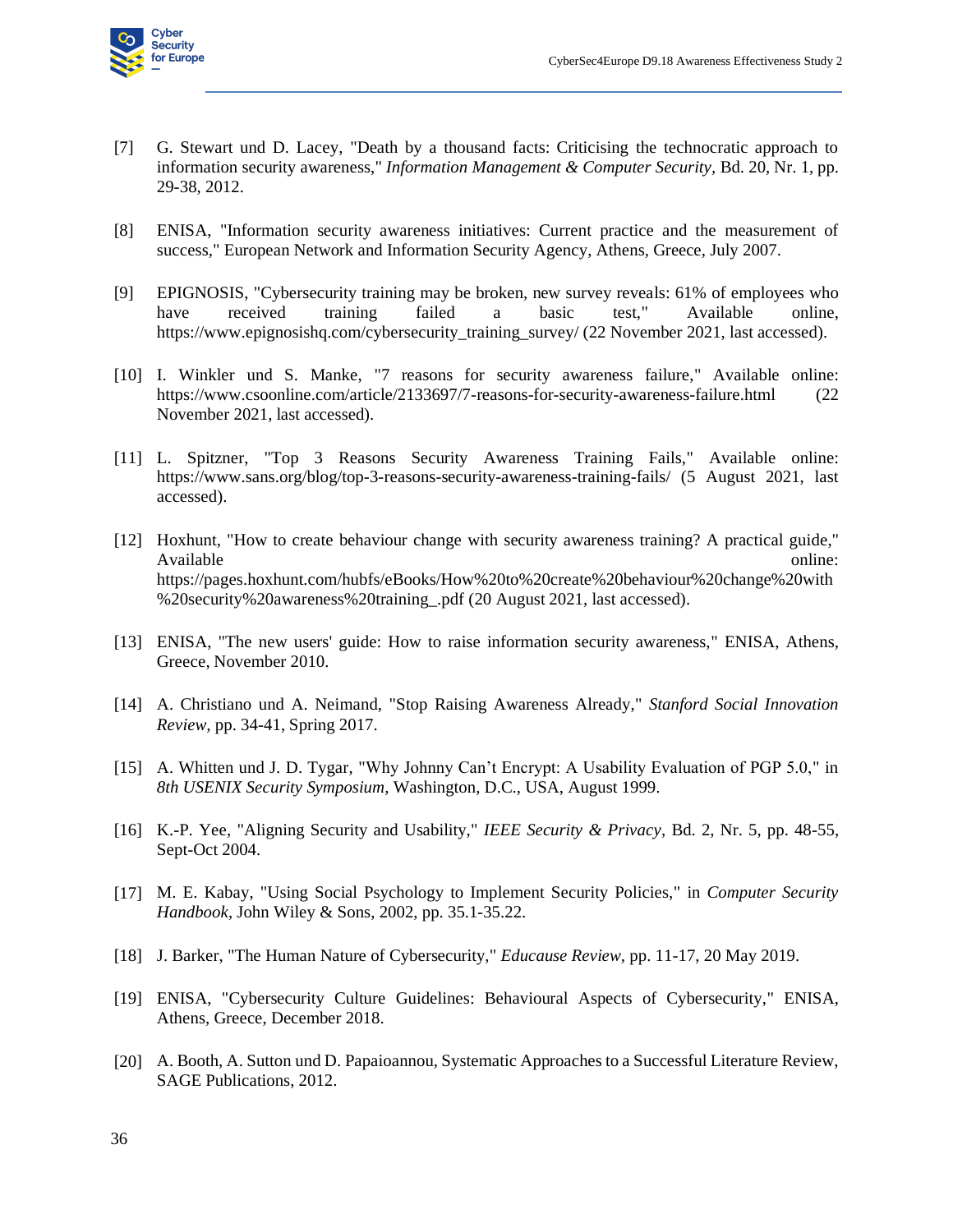

- [21] CyberSec4Europe, "Deliverables," Available online: https://cybersec4europe.eu/ourresults/deliverables/ (19 January 2022).
- [22] A. Paez, "Gray literature: An important resource in systematic reviews," *Journal of Evidence-Based Medicine,* Bd. 10, Nr. 3, pp. 233-240, August 2017.
- [23] H. R. Kwon und E. A. Silva, "Mapping the Landscape of Behavioural Theories: Systematic Literature Review," *Journal of Planning Literature,* Bd. 35, Nr. 2, 2020.
- [24] B. Lebek, J. Uffen, M. Neumann, B. Hohler und M. H. Breitner, "Information security awareness and behaviour: a theory-based literature review," *Management Research Review,* Bd. 37, Nr. 12, November 2014.
- [25] S. F. Austin und M. D. Faries, "Why We Don't "Just Do It": Understanding the Intention-Behaviour Gap in Lifestyle Medicine," *American Journal of Lifestyle Medicine,* Bd. 10, Nr. 5, pp. 322-329, September 2016.
- [26] I. Woon, G.-W. Tan und R. Low, "A Protection Motivation Theory Approach to Home Wireless Security," in *International Conference on Information Systems*, Las vegas, NV, USA, 11-14 December 2005.
- [27] J. D'Arcy, A. Hovav und D. Galletta, "User Awareness of Security Countermeasures and Its Impact on Information Systems Misuse: A Deterrence Approach," *Information Systems Research,* Bd. 20, Nr. 1, pp. 79-98, March 2009.
- [28] C. M. Jones, R. V. McCarthy und B. Muujtaba, "Utilizing the technology acceptance model to assess employee adoption of information systems security measures," *Issues in Information,* Bd. 11, Nr. 1, pp. 9-16, 2010.
- [29] B. Bulgurcu, H. Cavusoglu und I. Benbasat, "Information Security Policy Compliance: An Empirical Study of Rationality-Based Beliefs and Information Security Awareness," *MIS Quarterly,* Bd. 34, Nr. 3, pp. 523-548, September 2010.
- [30] P. Mayer, A. Kunz und M. Volkamer, "Reliable Behavioural Factors in the Information Security Context," in *ARES*, Reggio Calabria, Italy, 29 September-1 October 2017.
- [31] S. Chaudhary, S. Pape, M. Kompara, G. Kavallieratos und V. Gkioulos, "D3.19 Guidelines for Enhancement of Societal Security Awareness," CyberSec4Europe, Brussel, Belgium, February 2022.
- [32] M. A. Arain, R. Tarraf und A. Ahmad, "Assessing staff awareness and effectiveness of educational training on iT security and privacy in a large healthcare organisation," *Journal of Multidisciplinary Healthcare,* Bd. 2019, Nr. 12, pp. 73-81, 2019.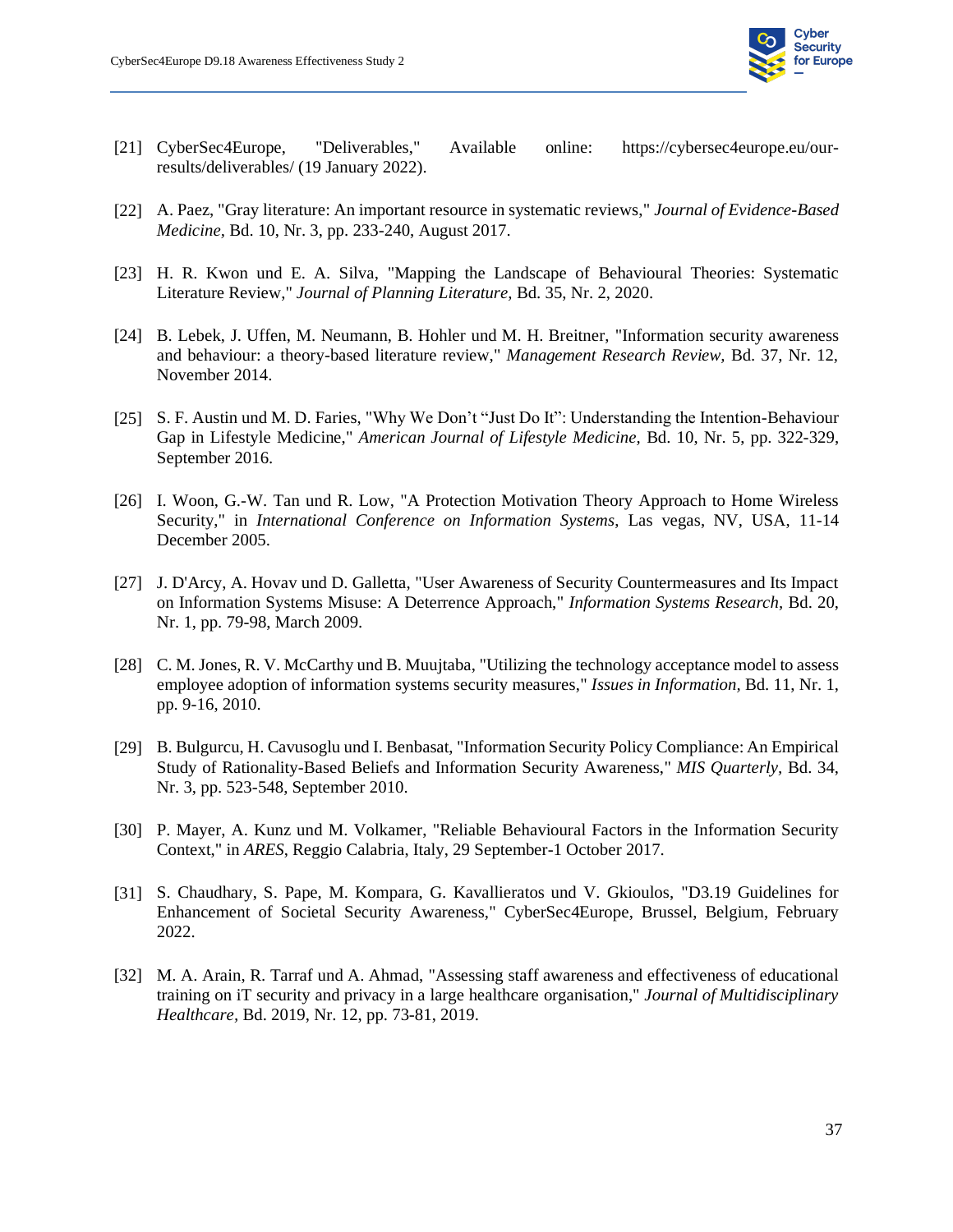

- [33] A. Blau, A. Alhadeff, M. Stern, S. Stinson und J. Wright, Deep Thought: A Cybersecurity Story, New York, NY, USA: Ideas42, 2017.
- [34] H. Bruijn und M. Janssen, "Building Cybersecurity Awareness: The need for evidence-based framing strategies," *Government Information Quarterly,* Bd. 34, Nr. 1, pp. 1-7, January 2017.
- [35] K. S. Bordens und I. A. Horowitz, "Persuasion and Attitude Change," in *Social Psychology*, New York, NY, USA, Taylor & Francis Group, 2002, pp. 191-234.
- [36] E. Bottomley, C. Munnelly, L. Tryl und S. Wride, "What makes a successful campaign?," *Available online: https://cms.wellcome.org/sites/default/files/public-first-literature-review.pdf (19 August 2021, last accessed).*
- [37] C. Chipperfield und S. Furnell, "From security policy to practice: Sending the right messages," *Computer Fraud & Security,* pp. 13-19, March 2010.
- [38] C. W. Yoo, G. L. Sanders und R. P. Cerveny, "Exploring the influence of flow and psychological ownership on security education, training and awareness effectiveness and security compliance," *Decision Support Systems,* Bd. 108, p. 107–118, 2018.
- [39] A. Tsohou, M. Karyda und S. Kokolakis, "Analyzing the role of cognitive and cultural biases in the internalization of information security policies: Recommendations for information security awareness programmes," *Computers & Security,* Bd. 52, pp. 128-141, 2015.
- [40] M. Kajzer, J. D'Arcy, C. R. Crowell, A. Striegel und D. V. Bruggen, "An exploratory investigation of message person congruence in information security person congruence in information security awareness campaigns," *Computers & Security,* Bd. 43, pp. 64-76, 2014.
- [41] The Behavioural Insights Team, "EAST: Four Simple Ways to Apply Behavioural Insights," Available online: https://www.bi.team/wp-content/uploads/2015/07/BIT-Publication-EAST\_FA\_WEB.pdf (12 November 2021, last accessed).
- [42] K. Halunen et al., "D3.5 Usable security & privacy methods and recommendations," CyberSec4Europe, Brussel, Belgium, 31 January 2020.
- [43] I. Kirlappos, S. Parkin und M. A. Sasse, ""Shadow security" as a tool for the learning organisation," *ACM SIGCAS Computers and Society,* Bd. 45, Nr. 1, p. 29–37, February 2015.
- [44] P. Dolan, M. Hallsworth, D. Halpern, D. King und I. Vlaev, "Influencing behaviour: The MINDSPACE way," *Journal of Economic Psychology,* Bd. 33, pp. 264-277, 2012.
- [45] Relevance, "Message Framing: The Art of Persuasion," Available online: https://www.relevance.com/message-framing-the-art-of-persuasion/ (4 April 2022, last accessed).
- [46] S. M. Smith und R. E. Petty, "Message Framing and Persuasion: A Message Processing Analysis," *Personality and Social Psychology Bulletin,* Bd. 22, Nr. 3, pp. 257-268, March 1996.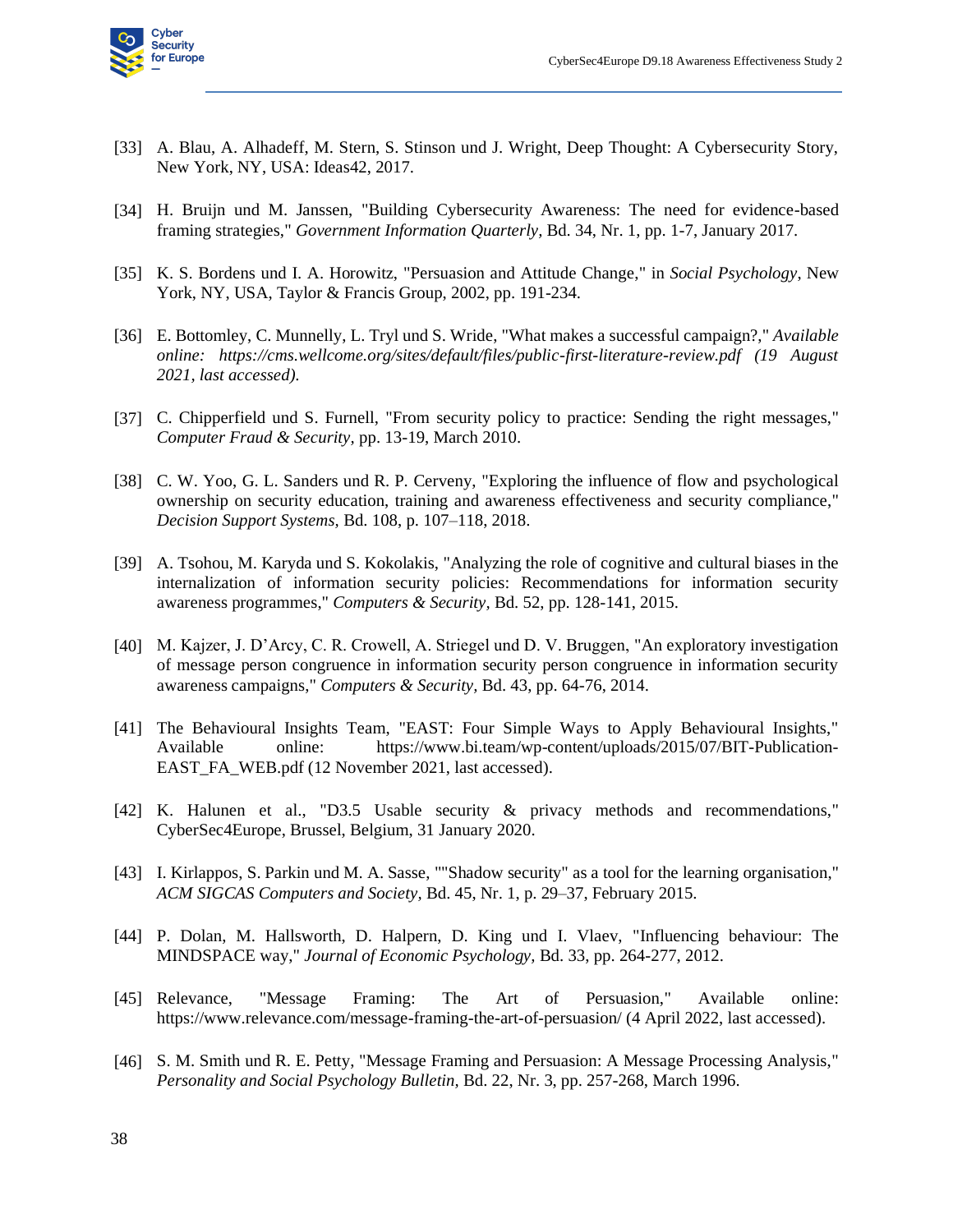

- [47] D. D. Rucker, R. E. Petty und P. Briñol, "What's in a frame anyway? A meta-cognitive analysis of the impact of one versus two-sided message framing on attitude certainty," *Journal of Consumer Psychology,* Bd. 18, Nr. 2, pp. 137-149, April 2008.
- [48] R. M. Entman, "Framing: Towards clarification of a fractured paradigm," *Journal of Communication,* Bd. 43, Nr. 4, pp. 51-58, 1993.
- [49] D. Kahneman und A. Tversky, "Choices, Values, and Frames," *American Psychologist,* Bd. 39, Nr. 4, pp. 341-450, April 1984.
- [50] M. Edelman, "Contestable categories and public opinion," *Political Communication,* Bd. 10, Nr. 3, pp. 231-242, 1993.
- [51] S. A. Fisher und D. R. Mandel, "Risky-choice framing and rational decision-making," *Philosophy Compass,* Bd. 16, Nr. 8, August 2021.
- [52] M. Siponen, "Five dimensions of information security awareness," *Computer and Society,* Bd. 31, Nr. 2, pp. 24-29, 2001.
- [53] J. Baird und J. Stull, The Seven C's of Communication., Englewood Cliffs, NJ: Prentice Hall, 1992.
- [54] KnowBe4, "Developing a Cybersecurity Culture," Available online: https://www.securityadvisor.io/developing-a-cybersecurityculture/#:~:text=According%20to%20Stanford%20University%20Behaviour,actions%20set%20th e%20ground%20rules. (1 April 2022, last accessed).
- [55] D. Maheswaran und J. Meyers-Levy, "The influence of message framing and issue involvement," *Journal of Marketing Research,* Bd. 27, Nr. 3, pp. 361-367, August 1990.
- [56] P. Mayer, C. Schwartz und M. Volkamer, "On the Systematic Development and Evaluation Of Password Security Awareness-Raising Materials," in *34th Annual Computer Security Applications Conference*, San Juan, PR, USA, 3-7 December, A 2018.
- [57] S. K. Katsikas, "Health care management and information system security: Awareness, training or education?", *International Journal of Medical Informatics,* Bd. 60, pp. 129-135, 2000.
- [58] B. B. Murdock, "The serial position effect of free recall," *Journal of Experimental Psychology,* Bd. 64, Nr. 5, p. 482–488, 1962.
- [59] S. M. Glynn, "Cognitive Processes Involved in Text Learning," in *Annual Meeting of the American Educational Research Association*, Montreal, Canada, 1983.
- [60] H. D. Lasswell, "The structure and function of communication in society," in *Bryson, L. (ed.) The Communication of Ideas*, New York, USA, Harper and Brothers, 1948, pp. 37-51.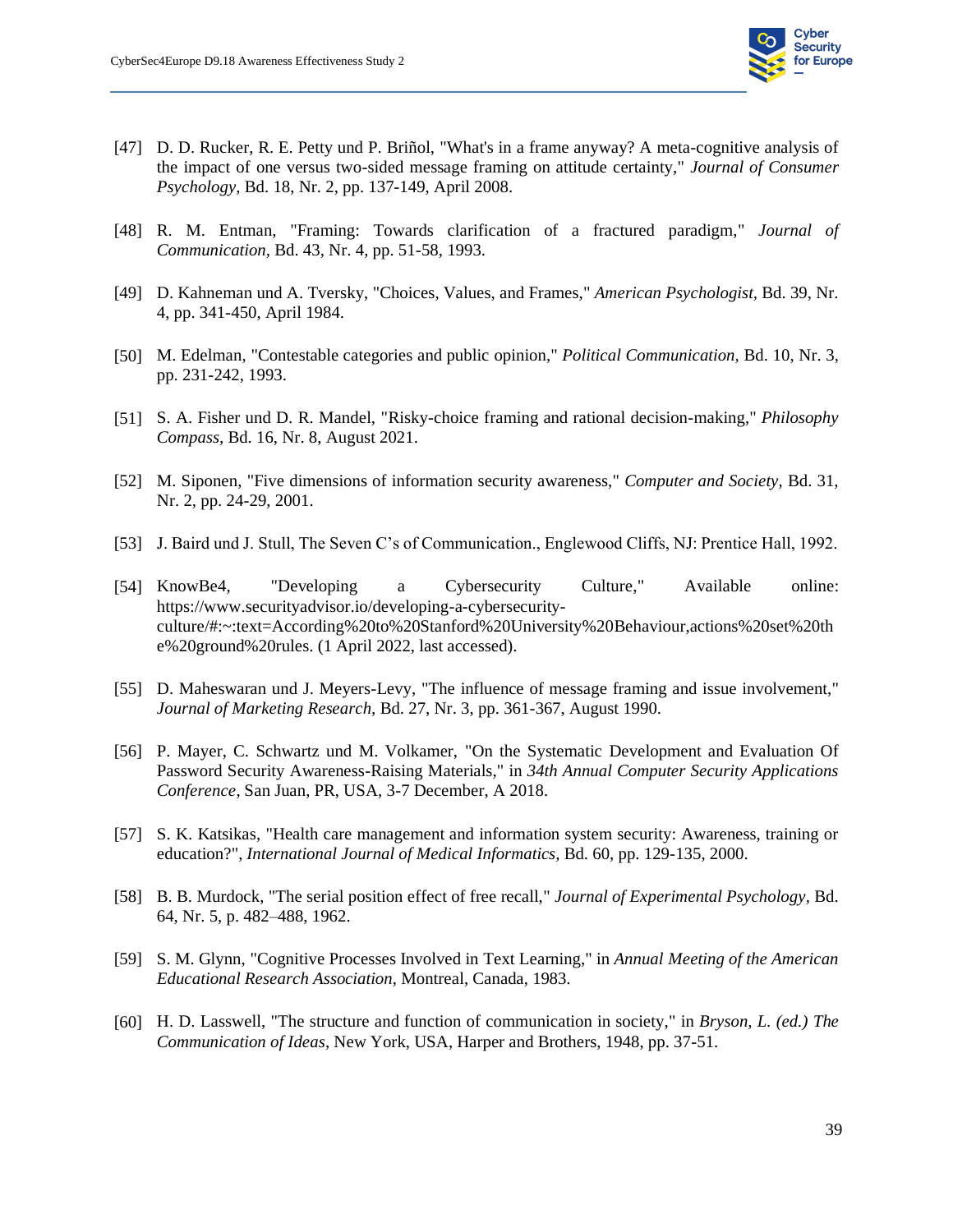

- [61] A. Monroe, Monroe's Principles of Speech, Scott Foresman, 1951.
- [62] L. Spitzner, D. deBeaubien und A. Ideboen, "The rising era of awareness training," SANS Security Awareness Report, Bethesda, MD, USA, 2019.
- [63] J. M. Haney und W. G. Lutters, "Skills and characteristics of successful cybersecurity advocates," in *Workshop on Security Information Workers, Symposium on Usable*, Santa Clara, CA, USA, 12- 14 July, 2017.
- [64] D. House und G. Giordano, "Politeness in security directives: Insights in browser compliance for the human element," *Computers & Security,* Bd. 99, 2020.
- [65] R. Shaw, C. C. Chen, A. L. Harris und H.-J. Huang, "The impact of information richness on information securit awareness training effectiveness," *Computers & Education,* Bd. 52, Nr. 1, pp. 92-100, 2009.
- [66] R. Daft und R. Lengel, "Information richness: A new approach to managerial behaviour and organisational design," *Research in Organisational Behaviour,* Bd. 6, pp. 191-233, 1984..
- [67] AlbertCaballero, "Security Education, Training, and Awareness," in *Computer and Information Security Handbook*, Burlington, Massachusetts, USA, Morgan Kaufmann, 2017, pp. 497-505.
- [68] C. M. B. Turner und C. F. Turner, "Analyzing the impact of experiential pedagogy in teaching sociocybersecurity: cybersecurity across the curriculum," *Journal of Computing Sciences in Colleges,* Bd. 34, Nr. 5, p. 12–22, April 2019.
- [69] M. Karjalainen, T. Kokkonen und S. Puuska, "Pedagogical Aspects of Cyber Security Exercises," in *IEEE European Symposium on Security and Privacy Workshops*, Stockholm, Sweden, 17-19 June 2019.
- [70] S. Hart, A. Margheri, F. Paci und V. Sassone, "Riskio: A Serious Game for Cyber Security Awareness and Education," *Computers & Security,* Bd. 95, August 2020.
- [71] M. Karjalainen und M. Siponen, "Toward a New Meta-Theory for Designing Information Systems (IS) Security Training Approaches," *Journal of the Association for Information Systems,* Bd. 12, Nr. 8, pp. 518-555, August 2011.
- [72] M. E. Thomson und R. v. Solms, "Information security awareness: educating your users effectively," *Information Management & Computer Security,* Bd. 6, Nr. 4, p. 167–173, 1998.
- [73] I. Vasileiou und S. Furnell, "Personalising Security Education: Factors Influencing Individual Awareness and Compliance," in *International Conference on Information Systems Security and Privacy*, Funchal, Madeira, Portugal, 22-24 January 2018.
- [74] C. L. Stevenson, Ethics and Language, New Haven, USA: Yale University Press, 1944.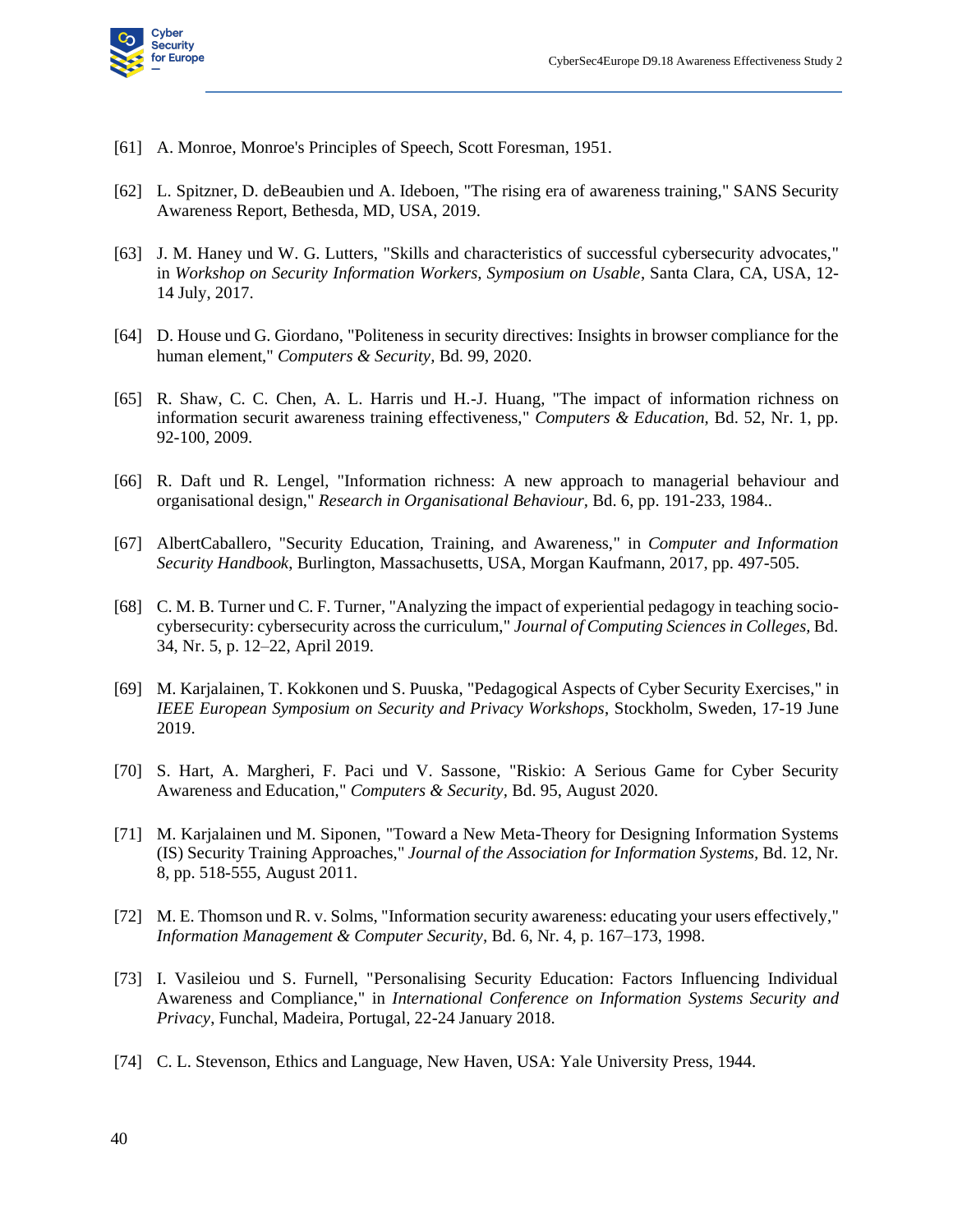

- [75] P. Story, D. Smullen, Y. Yao, A. Acquisti, L. F. Cranor, N. Sadeh und F. Schaub, "Awareness, Adoption, and Misconceptions of Web Privacy Tools," *Proceedings on Privacy Enhancing Technologies,* Bd. 3, pp. 308-333, July 2021.
- [76] S. Chaudhary, Y. Zhao, S. Mystakidis, E. Berki, J. Valtanen, L. Li und M. Helenius, "A Crosscultural and Gender-based Perspective for Online Security: Exploring Knowledge, Skills and Attitudes of Higher Edcuation Students," *IADIS International Journal on WWW/Internet,* Bd. 13, Nr. 1, 2015.
- [77] Y.-Y. Chan und V. K. Wei, "Teaching for Conceptual Change in Security Awareness," *IEEE Privacy & Security,* Bd. 6, pp. 67-69, November/December 2008.
- [78] E. E. Ekon und N. B. Edem, "Conceptual Change Pedagogy and Its Effects On Students' Cognitive Achievement and Interest in Biology," *International Journal for Cross-Disciplinary Subjects in Education,* Bd. 9, Nr. 2, pp. 3407-3413, June 2018.
- [79] Y.-. Chan und V. K. Wei, "Teaching for Conceptual Change in Security Awareness: A Case Study in Higher Education," *IEEE Security & Privacy,* Bd. 7, Nr. 1, pp. 68 - 71, 2009.
- [80] S. N. Baviskar, R. T. Hartle und T. Whitney, "Essential Criteria to Characterize Constructivist Teaching: Derived from a review of the literature and applied to five constructivist-teaching method articles," *International Journal of Science Education,* Bd. 31, Nr. 4, pp. 541-550, 2009.
- [81] B. Gardner und V. Thomas, "Why Current Programmes Don't Work," in *Building an Information Security Awareness Programme: Defending Against Social Engineering and Technical Threats*, Waltham, MA, USA, Syngress, 2014, pp. 39-44.
- [82] D. Kahneman, Thnking Fast and Slow, New York, USA: Farrar, Straus and Giroux, 2013.
- [83] S. Chan, K. Duckworth und S. Chaiken, "Motivated Heuristic and Systematic Processing," *Psychological Inquiry,* Bd. 10, Nr. 1, pp. 44-49, 1999.
- [84] E. T. Higgins, "Knowledge activation: Accessibility, applicability, and salience," in *E. T. Higgins & A. W. Kruglanski (Eds.), Social psychology: Handbook of basic principles*, New York, NY, USA, The Guilford Press, January 1996, p. 133–168.
- [85] J.-W. H. Bullee, ·. Montoya, W. Pieters, M. Junger und P. H. Hartel, "The persuasion and security awareness experiment: reducing the success of social engineering attacks," *Journal of Experimental Criminology,* Bd. 11, p. 97–115, 2015.
- [86] H. A. Simon, "Theories of Bounded Rationality," in *C.B. McGuire and Roy Radner (eds.) Decision and Organisation*, Amsterdam, The Netherlands, North Holland Publishing Company, 1972, pp. 160-176.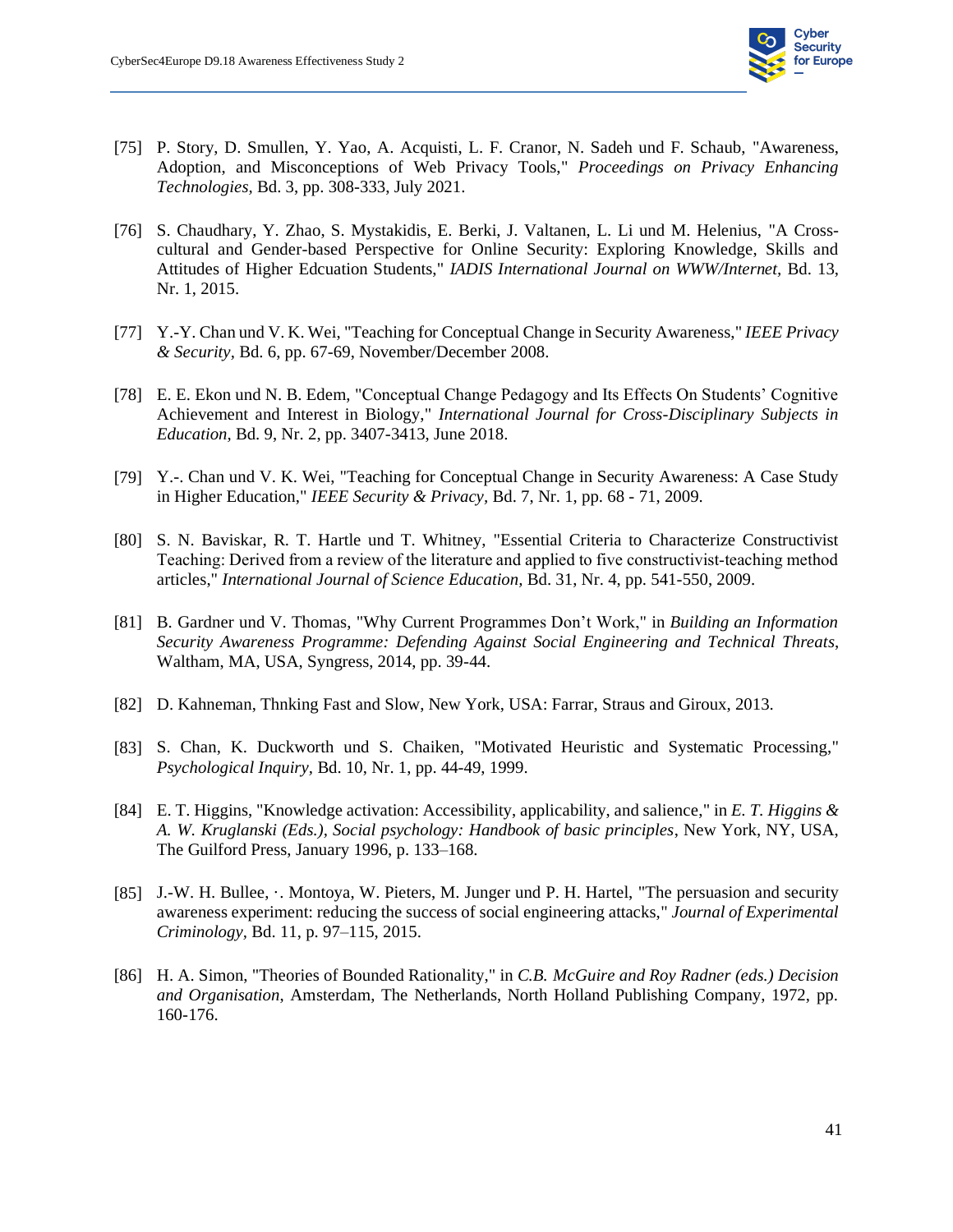

- [87] A. Luttrell, P. Brinol und R. E. Petty, "Mindful Versus Mindless Thinking and Persuasion," in *The Wiley Blackwell Handbook of Mindfulness*, Hoboken, NJ, USA, John Wiley & Sons, Ltd., 2014, pp. 258-278.
- [88] R. B. Cialdini, Influence: The Psychology of Persuasion, Harper Collins, 2006.
- [89] L. Coventry, P. Bridge, J. Blythe und M. Tran, "Using behavioural insights to improve the public's use of cyber security best practices," Available online: https://assets.publishing.service.gov.uk/government/uploads/system/uploads/attachment\_data/file/3 09652/14-835-cyber-security-behavioural-insights.pdf (17 August 2021, last accessed).
- [90] H. Mills, Artful Persuasion: How to Command Attention, Change Minds, and Influence People, New York, NY, USA: AMA Publications, 2000.
- [91] E. Langer, A. Blank und B. Chanowitz, "The Mindlessness of Ostensibly Thoughtful Action: The Role of "Placebic" Information in Interpersonal Interaction," *Journal of Personality and Social Psychology,* Bd. 36, Nr. 6, pp. 635-642, 1978.
- [92] C. Carpenter, F. J. Boster und K. R. Andrews, "Functional Attitude Theory," in *The SAGE handbook of persuasion: Developments in theory and practice*, Sage Publications, 2013, pp. 104-119.
- [93] H. J.Wall, C. C. Campbell, L. K. Kaye, A. Levy und N. Bhullar, "Personality profiles and persuasion: An exploratory study investigating the role of the Big-5, Type D personality and the Dark Triad on susceptibility to persuasion," *Personality and Individual Differences,* Bd. 139, pp. 69-76, March 2019.
- [94] R. E. Petty, John T. Cacioppo und R. Goldman, "Personal involvement as a determinant of argumentbased persuasion," *Journal of Personality and Social Psychology,* Bd. 41, Nr. 5, p. 847–855, 1981.
- [95] L. R. Fabrigar, J. R. Priester, R. E. Petty und D. T. Wegener, "The Impact of Attitude Accessibility on Elaboration of Persuasive Messages," *Personality and Social Psychology Bulletin,* Bd. 24, Nr. 4, pp. 339-352, April 1998.
- [96] R. v. Bavel und N. Rodríguez-Priego, "Nudging Online Security Behaviour with Warning Messages: Results from an Online Experiment," Available online: https://publications.jrc.ec.europa.eu/repository/handle/JRC103223 (12 November 2021, last accessed).
- [97] R. v. Bavel, N. Rodríguez-Priego, J. Vila und P. Briggs, "Using protection motivation theory in the design of nudges to improve online security behaviour," *International Journal of Human-Computer Studies,* Bd. 123, pp. 29-39, 2019.
- [98] K. Sharma, X. Zhan, F. F.-H. Nah, K. Siau und M. X. Cheng, "Impact of digital nudging on information security behaviour: an experimental study on framing and priming in cybersecurity," *Organisational Cybersecurity Journal: Practice, Process and People,* Bd. 1, Nr. 1, pp. 69-91, 2021.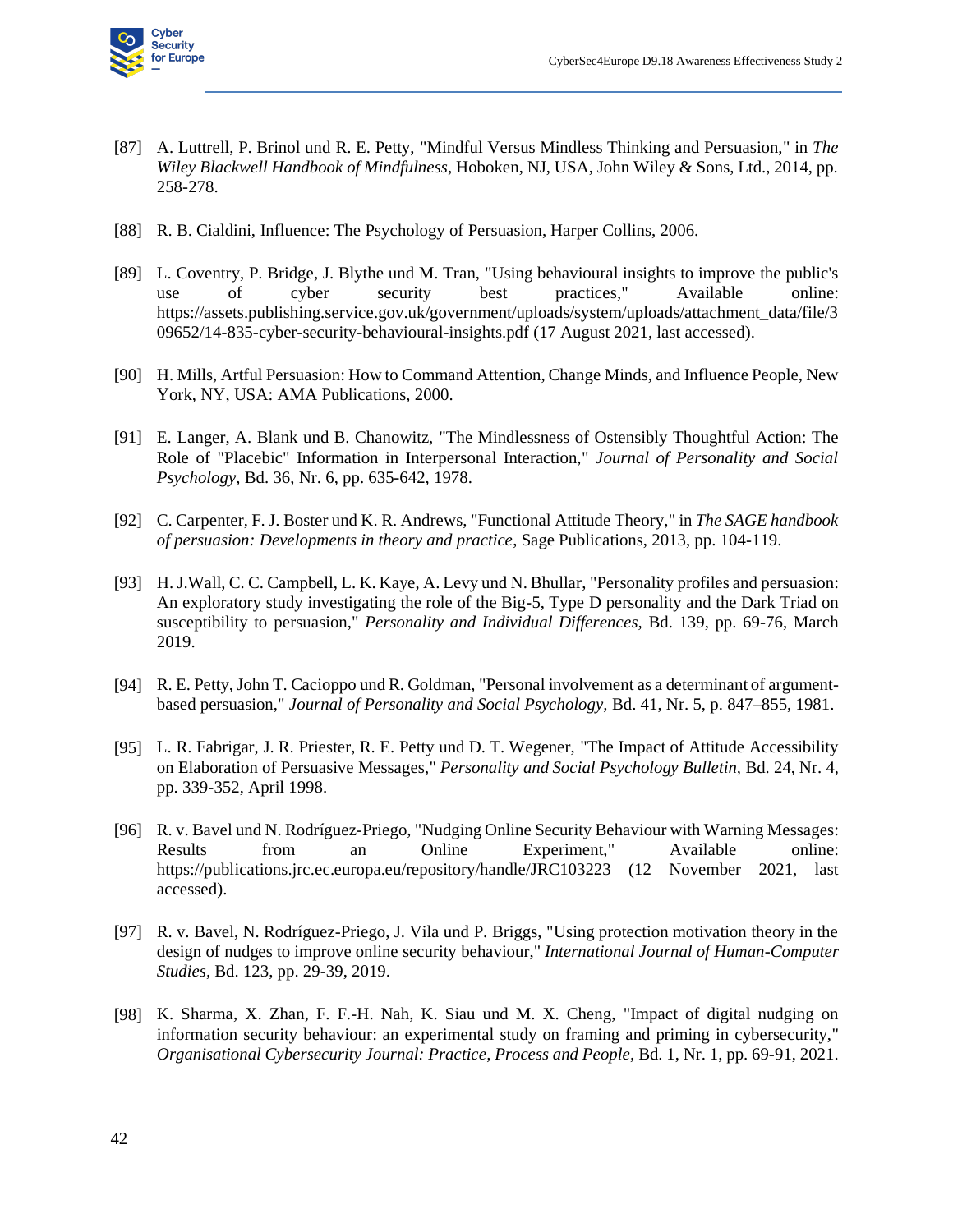

- [99] C. Suter, J. Armijo, J. Whitaker und M. Morgenstern, "Nudging for Cybersecurity," Available online: https://www.dayblink.com/wp-content/uploads/2019/08/Nudging-for-Cybersecurity-Final.pdf (12 November 2021, last accessed).
- [100] A. A. Moustafa, A. Bello und A. Maurushat, "The Role of User Behaviour in Improving Cyber Security Management," *Frontiers in Psychology,* Bd. 12, June 2021.
- [101] M. Cunningham, "Thinking About Thinking: Exploring Bias in Cybersecurity with Insight from Cognitve Science," Forcepoint, Herndon, Virginia, USA, 2020.
- [102] R. Montesino und S. Fenz, "Information Security Automation: How Far Can We Go?," in *Sixth International Conference on Availability, Reliability and Security*, Vienna, Austria, 22-26 Aug. 2011.
- [103] M. Gegick und S. Barnum, "Failing Securely," Cybersecurity & Infrastructure Security Agency, Rosslyn, Arlington, Virginia, USA, 05 December 2005.
- [104] P. R. Trim und Y.-I. Lee, "The role of B2B marketers in increasing cyber security awareness and influencing behavioural change," *Industrial Marketing Management,* Bd. 83, p. 224–238, 2019.
- [105] R. P. Nielsen, "Communicating with and Motivating High Fatalists," *The American Journal of Economics and Sociology,* Bd. 32, Nr. 4, pp. 337-350, October 1973.
- [106] The Psychology Notes HQ, "The Incentive Theory of Motivation," Available online: https://www.psychologynoteshq.com/incentive-theory-of-motivation/ (07 May 2022, last accessed).
- [107] U. Gneezy, S. Meier und P. Rey-Biel, "When and Why Incentives (Don't) Work to Modify Behaviour," *Journal of Economic Perspectives,* Bd. 25, Nr. 4, p. 191–210, Fall 2011.
- [108] T. Herath und H.R.Rao, "Encouraging information security behaviours in organisations: Role of penalties, pressures and perceived effectiveness," *Decision Support Systems,* Bd. 47, Nr. 2, pp. 154- 165, May 2009.
- [109] L. Li, L. Xu, W. He, Y. Chen und H. Chen, "Cyber Security Awareness and Its Impact on Employee's Behaviour," in *International Conference on Research and Practical Issues of Enterprise Information Systems*, Vienna, Austria, 13-14 December 2016.
- [110] D. Modic und R. Anderson, "Reading this may harm your computer: The psychology of malware warnings," *Computers in Human Behaviour,* Bd. 41, pp. 71-79, December 2014.
- [111] S. L. Franzoi, Psychology: A Discovery Experience, Boston, MI, USA: Cengage Learning, 2014.